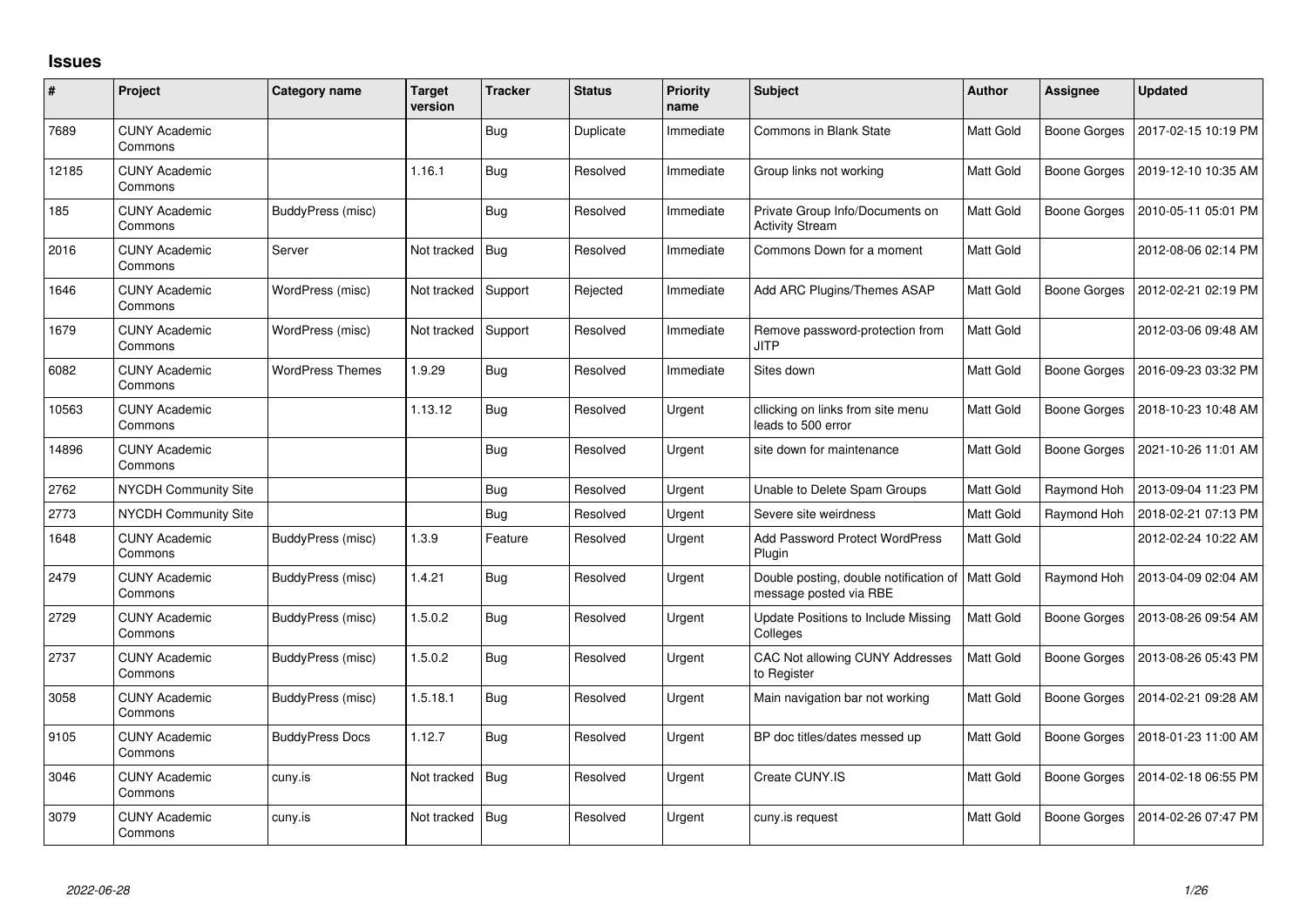| #    | Project                         | Category name              | <b>Target</b><br>version | <b>Tracker</b>    | <b>Status</b> | <b>Priority</b><br>name | <b>Subject</b>                                       | <b>Author</b>    | <b>Assignee</b>     | <b>Updated</b>      |
|------|---------------------------------|----------------------------|--------------------------|-------------------|---------------|-------------------------|------------------------------------------------------|------------------|---------------------|---------------------|
| 3547 | <b>CUNY Academic</b><br>Commons | <b>Email Notifications</b> | Not tracked              | Bug               | Resolved      | Urgent                  | Email notifications not working                      | <b>Matt Gold</b> | Matt Gold           | 2016-01-26 05:11 PM |
| 6869 | <b>CUNY Academic</b><br>Commons | <b>Email Notifications</b> |                          | Bug               | Resolved      | Urgent                  | Report: Email notifications not going<br>out         | Matt Gold        | Raymond Hoh         | 2016-11-29 09:44 PM |
| 71   | <b>CUNY Academic</b><br>Commons | Group Forums               |                          | <b>Bug</b>        | Resolved      | Urgent                  | Forum of Private Group Not Hidden                    | Matt Gold        | <b>Boone Gorges</b> | 2009-11-24 10:15 PM |
| 4639 | <b>CUNY Academic</b><br>Commons | Home Page                  | Not tracked              | Bug               | Resolved      | Urgent                  | Front page slider stopped working                    | Matt Gold        | Boone Gorges        | 2015-09-21 03:44 PM |
| 3557 | <b>CUNY Academic</b><br>Commons | My Commons                 | 1.7.1                    | Bug               | Resolved      | Urgent                  | Fix typo on My Commons overlay                       | Matt Gold        | Boone Gorges        | 2014-10-15 11:02 PM |
| 3057 | <b>CUNY Academic</b><br>Commons | Reply By Email             | Not tracked              | Bug               | Resolved      | Urgent                  | Double RBE Posts                                     | Matt Gold        | Boone Gorges        | 2014-02-20 10:14 PM |
| 3598 | <b>CUNY Academic</b><br>Commons | Reply By Email             |                          | <b>Bug</b>        | Resolved      | Urgent                  | RBE message not posted                               | Matt Gold        | Boone Gorges        | 2014-10-27 09:34 PM |
| 3898 | <b>CUNY Academic</b><br>Commons | Server                     |                          | System<br>Upgrade | Resolved      | Urgent                  | commons down                                         | Matt Gold        | Boone Gorges        | 2015-03-11 09:50 AM |
| 126  | <b>CUNY Academic</b><br>Commons | Upgrades                   |                          | <b>Bug</b>        | Resolved      | Urgent                  | Report of Lost Forum Attachments<br>after Upgrade    | Matt Gold        | Boone Gorges        | 2009-12-09 03:23 PM |
| 165  | <b>CUNY Academic</b><br>Commons | Wiki                       |                          | Bug               | Resolved      | Urgent                  | White Screen of Death on Commons<br>MediaWiki        | <b>Matt Gold</b> | <b>Boone Gorges</b> | 2010-02-28 12:44 PM |
| 1531 | <b>CUNY Academic</b><br>Commons | WordPress (misc)           | 1.3.4                    | <b>Bug</b>        | Resolved      | Urgent                  | Commons Only Viewable to<br>Logged-In Viewers        | Matt Gold        | Boone Gorges        | 2012-01-12 12:50 AM |
| 1637 | <b>CUNY Academic</b><br>Commons | WordPress (misc)           | 1.3.7.1                  | Feature           | Resolved      | Urgent                  | Add Clean Child Theme for ARC<br>Project             | Matt Gold        | Boone Gorges        | 2012-02-21 06:13 PM |
| 1638 | <b>CUNY Academic</b><br>Commons | WordPress (misc)           | 1.3.7                    | Feature           | Rejected      | Urgent                  | Make Clean Child Theme Available<br>only to ARC blog | Matt Gold        | <b>Boone Gorges</b> | 2012-02-21 02:39 PM |
| 1639 | <b>CUNY Academic</b><br>Commons | WordPress (misc)           | 1.3.7                    | Feature           | Resolved      | Urgent                  | Add WP-Cumulus Plugin                                | Matt Gold        | Boone Gorges        | 2012-02-21 02:32 PM |
| 1640 | <b>CUNY Academic</b><br>Commons | WordPress (misc)           | 1.3.7                    | Feature           | Resolved      | Urgent                  | Add Jetpack plugin                                   | Matt Gold        | Boone Gorges        | 2012-02-21 02:30 PM |
| 1641 | <b>CUNY Academic</b><br>Commons | WordPress (misc)           | 1.3.7                    | Feature           | Resolved      | Urgent                  | Create shortcode to embed fora.tv<br>videos          | Matt Gold        | <b>Boone Gorges</b> | 2012-02-21 05:22 PM |
| 2034 | <b>CUNY Academic</b><br>Commons | WordPress (misc)           | 1.4.2                    | <b>Bug</b>        | Resolved      | Urgent                  | Spacing issue on reply-by-email                      | Matt Gold        | Raymond Hoh         | 2012-08-13 02:41 PM |
| 2068 | <b>CUNY Academic</b><br>Commons | WordPress (misc)           | Not tracked              | Support           | Resolved      | Urgent                  | User Blog Not Accessible                             | Matt Gold        | Boone Gorges        | 2012-08-28 07:35 PM |
| 2361 | <b>CUNY Academic</b><br>Commons | WordPress (misc)           | 1.4.15                   | Feature           | Resolved      | Urgent                  | <b>Add KingSize Theme</b>                            | Matt Gold        | Boone Gorges        | 2013-01-02 11:41 AM |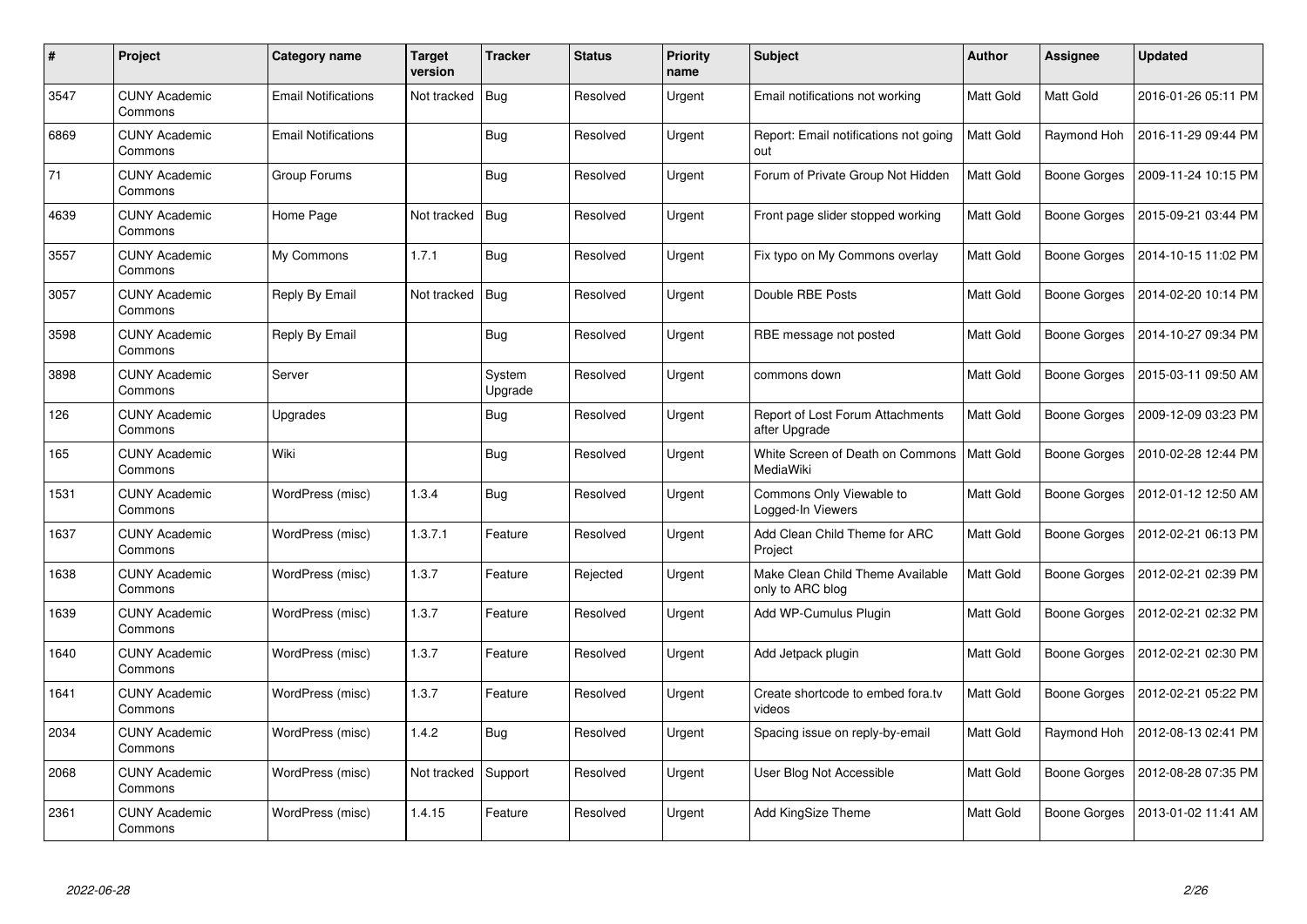| #     | Project                         | Category name             | <b>Target</b><br>version | Tracker    | <b>Status</b> | <b>Priority</b><br>name | <b>Subject</b>                                                    | <b>Author</b>    | Assignee            | <b>Updated</b>      |
|-------|---------------------------------|---------------------------|--------------------------|------------|---------------|-------------------------|-------------------------------------------------------------------|------------------|---------------------|---------------------|
| 2629  | <b>CUNY Academic</b><br>Commons | WordPress (misc)          | 1.5                      | <b>Bug</b> | Rejected      | Urgent                  | images not showing in slider on<br>homepage                       | Matt Gold        | Raymond Hoh         | 2013-07-10 11:10 AM |
| 3393  | <b>CUNY Academic</b><br>Commons | <b>WordPress Themes</b>   | Not tracked              | Bug        | Resolved      | Urgent                  | Widgets reset on JITP                                             | Matt Gold        | Matt Gold           | 2014-09-01 08:51 PM |
| 49    | <b>CUNY Academic</b><br>Commons |                           |                          | <b>Bug</b> | Resolved      | High                    | Development Site Showing Up in<br>Google Results                  | Matt Gold        | <b>Zach Davis</b>   | 2009-10-20 06:23 PM |
| 4196  | <b>CUNY Academic</b><br>Commons |                           |                          | <b>Bug</b> | Rejected      | High                    | News feed weirdness                                               | Matt Gold        | Boone Gorges        | 2015-06-25 03:41 PM |
| 9112  | <b>CUNY Academic</b><br>Commons |                           | Not tracked              | Bug        | Resolved      | High                    | GCDI site down                                                    | Matt Gold        | Boone Gorges        | 2018-01-23 10:18 PM |
| 10950 | <b>CUNY Academic</b><br>Commons |                           |                          | Support    | Resolved      | High                    | Create slide for system maintenance                               | <b>Matt Gold</b> | scott voth          | 2019-01-12 10:23 AM |
| 12341 | <b>CUNY Academic</b><br>Commons |                           |                          | Bug        | Abandoned     | High                    | Commons down                                                      | Matt Gold        |                     | 2020-02-11 10:45 AM |
| 2582  | NYCDH Community Site            |                           |                          | <b>Bug</b> | Rejected      | High                    | Forum posting/notification problem                                | Matt Gold        | Raymond Hoh         | 2013-05-20 09:16 PM |
| 8582  | <b>NYCDH Community Site</b>     |                           |                          | <b>Bug</b> | Resolved      | High                    | Forum post doesn't work                                           | Matt Gold        | Raymond Hoh         | 2018-02-21 07:13 PM |
| 5691  | <b>CUNY Academic</b><br>Commons | <b>Blogs (BuddyPress)</b> | Future<br>release        | <b>Bug</b> | Assigned      | High                    | Differing numbers on Sites display                                | Matt Gold        | Raymond Hoh         | 2016-06-13 01:37 PM |
| 205   | <b>CUNY Academic</b><br>Commons | BuddyPress (misc)         |                          | Bug        | Resolved      | High                    | <b>Cannot Create Account</b>                                      | Matt Gold        | Boone Gorges        | 2010-05-20 03:18 PM |
| 209   | <b>CUNY Academic</b><br>Commons | BuddyPress (misc)         |                          | <b>Bug</b> | Resolved      | High                    | Members Report that Forum<br>Attachments not working              | Matt Gold        | Boone Gorges        | 2010-05-14 12:13 PM |
| 212   | <b>CUNY Academic</b><br>Commons | BuddyPress (misc)         |                          | Feature    | Resolved      | High                    | Create a way for group members to<br>send out email announcements | Matt Gold        | Boone Gorges        | 2010-05-12 10:11 AM |
| 220   | <b>CUNY Academic</b><br>Commons | BuddyPress (misc)         |                          | <b>Bug</b> | Resolved      | High                    | Hidden Groups showing up in<br>homepage group listing             | Matt Gold        | Boone Gorges        | 2010-05-07 10:30 AM |
| 222   | <b>CUNY Academic</b><br>Commons | BuddyPress (misc)         |                          | <b>Bug</b> | Resolved      | High                    | No way for group admins to invite<br>new members                  | Matt Gold        | Boone Gorges        | 2010-05-11 09:02 PM |
| 256   | <b>CUNY Academic</b><br>Commons | BuddyPress (misc)         | Not tracked              | Bug        | Resolved      | High                    | Security warnings on site                                         | Matt Gold        | Boone Gorges        | 2014-05-01 09:23 AM |
| 301   | <b>CUNY Academic</b><br>Commons | BuddyPress (misc)         |                          | Bug        | Resolved      | High                    | User unable to upload documents                                   | Matt Gold        | <b>Boone Gorges</b> | 2010-08-25 12:06 PM |
| 322   | <b>CUNY Academic</b><br>Commons | BuddyPress (misc)         | 1.0.2                    | Feature    | Resolved      | High                    | Raising Limitation on Emailed Invites                             | Matt Gold        | Boone Gorges        | 2010-09-03 07:07 AM |
| 340   | <b>CUNY Academic</b><br>Commons | BuddyPress (misc)         | 1.1                      | <b>Bug</b> | Resolved      | High                    | BP Admin Bar Menu Mouseover<br><b>Areas Too Sensitive</b>         | Matt Gold        | Boone Gorges        | 2010-12-01 09:48 AM |
| 346   | <b>CUNY Academic</b><br>Commons | BuddyPress (misc)         | 1.0.3                    | <b>Bug</b> | Resolved      | High                    | News Nav Bar Link on Wiki Pages<br>Points to Wrong Page           | Matt Gold        | Boone Gorges        | 2010-09-20 05:28 PM |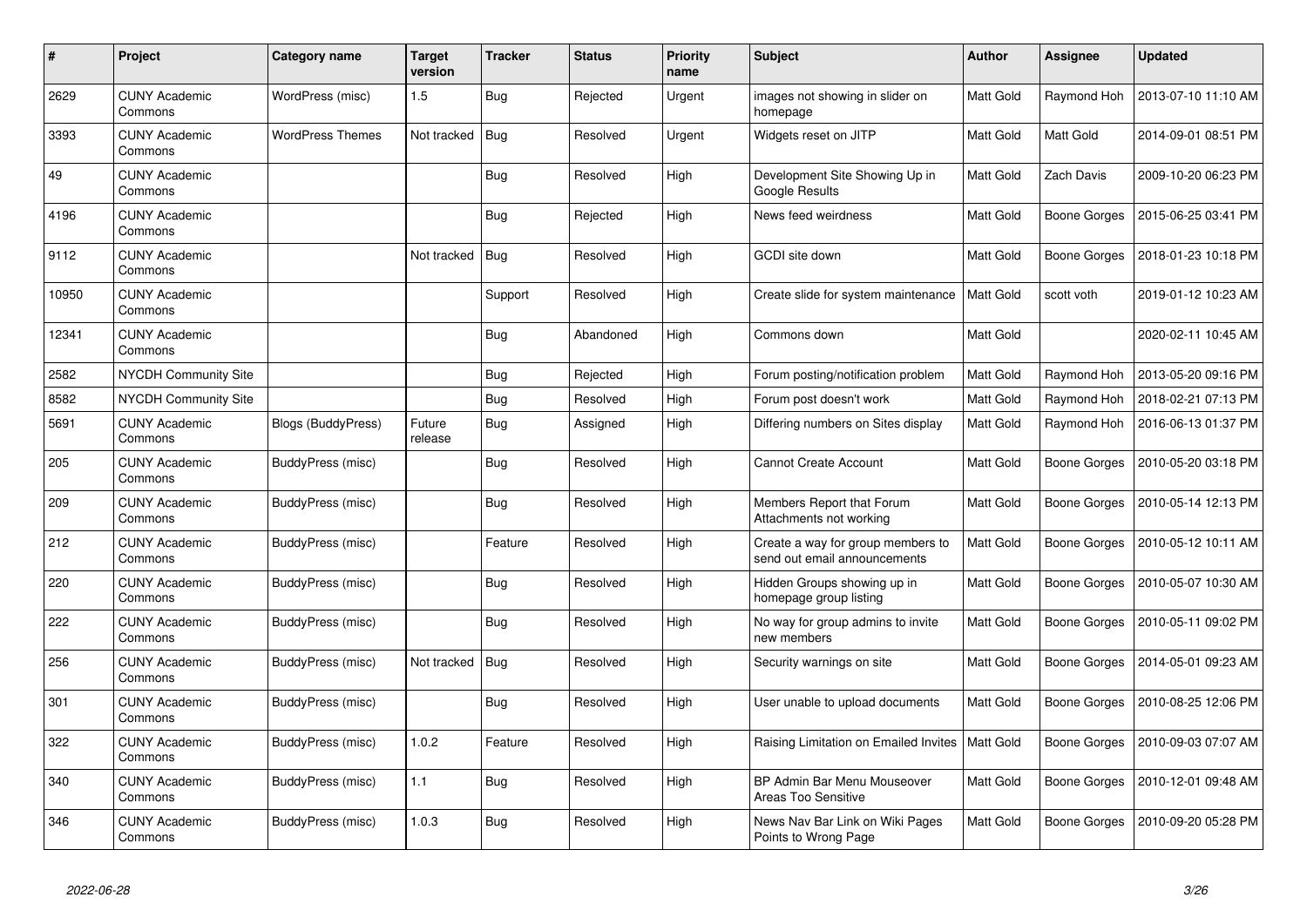| #    | Project                         | Category name          | <b>Target</b><br>version | <b>Tracker</b> | <b>Status</b> | <b>Priority</b><br>name | Subject                                                        | <b>Author</b> | Assignee            | <b>Updated</b>      |
|------|---------------------------------|------------------------|--------------------------|----------------|---------------|-------------------------|----------------------------------------------------------------|---------------|---------------------|---------------------|
| 360  | <b>CUNY Academic</b><br>Commons | BuddyPress (misc)      | 1.0.3                    | <b>Bug</b>     | Resolved      | High                    | <b>Activity Feed Problems</b>                                  | Matt Gold     | <b>Boone Gorges</b> | 2010-09-28 11:45 AM |
| 451  | <b>CUNY Academic</b><br>Commons | BuddyPress (misc)      | Not tracked              | Bug            | Resolved      | High                    | Members Unable to Upload<br>Documents to Groups                | Matt Gold     | Boone Gorges        | 2010-12-09 12:32 PM |
| 457  | <b>CUNY Academic</b><br>Commons | BuddyPress (misc)      | 1.1.2                    | <b>Bug</b>     | Resolved      | High                    | Unable to Upload Documents as<br>Forum Attachments             | Matt Gold     | Boone Gorges        | 2010-12-10 06:56 PM |
| 507  | <b>CUNY Academic</b><br>Commons | BuddyPress (misc)      | 1.1.6                    | <b>Bug</b>     | Resolved      | High                    | Invite Anyone Rejects CUNY Email<br>Addresses                  | Matt Gold     | Boone Gorges        | 2010-12-21 11:26 AM |
| 568  | <b>CUNY Academic</b><br>Commons | BuddyPress (misc)      | 1.1.10                   | <b>Bug</b>     | Resolved      | High                    | Member reports trouble uploading<br>documents to groups        | Matt Gold     | Boone Gorges        | 2011-02-10 02:33 PM |
| 574  | <b>CUNY Academic</b><br>Commons | BuddyPress (misc)      | 1.1.10                   | Bug            | Resolved      | High                    | Members unable to read documents<br>posted to groups           | Matt Gold     | Boone Gorges        | 2011-02-10 03:01 PM |
| 1453 | <b>CUNY Academic</b><br>Commons | BuddyPress (misc)      |                          | <b>Bug</b>     | Rejected      | High                    | Multiple problems with featured<br>image widget for blog posts | Matt Gold     | Dominic Giglio      | 2012-07-02 04:22 PM |
| 2035 | <b>CUNY Academic</b><br>Commons | BuddyPress (misc)      | 1.4.3                    | Support        | Resolved      | High                    | Reply by Email - some possible<br>confusion                    | Matt Gold     | Raymond Hoh         | 2012-08-19 08:58 AM |
| 2046 | <b>CUNY Academic</b><br>Commons | BuddyPress (misc)      | 1.4.3                    | Bug            | Resolved      | High                    | <b>RBE Delayed Post</b>                                        | Matt Gold     | Raymond Hoh         | 2012-08-27 11:55 AM |
| 2082 | <b>CUNY Academic</b><br>Commons | BuddyPress (misc)      | 1.4.8                    | Support        | Resolved      | High                    | Default: No Email?                                             | Matt Gold     | Dominic Giglio      | 2012-10-19 04:55 PM |
| 2738 | <b>CUNY Academic</b><br>Commons | BuddyPress (misc)      | 1.5.0.2                  | <b>Bug</b>     | Resolved      | High                    | Users Unable to Change Email<br><b>Address in Settings</b>     | Matt Gold     | <b>Boone Gorges</b> | 2013-08-28 09:05 PM |
| 2775 | <b>CUNY Academic</b><br>Commons | BuddyPress (misc)      | 1.5.1.1                  | <b>Bug</b>     | Resolved      | High                    | Add Lehman College to List of<br>Colleges in Profiles          | Matt Gold     | Boone Gorges        | 2013-09-06 04:40 PM |
| 2892 | <b>CUNY Academic</b><br>Commons | BuddyPress (misc)      |                          | <b>Bug</b>     | Rejected      | High                    | Commons homepage - blog column                                 | Matt Gold     | Boone Gorges        | 2013-11-14 01:00 PM |
| 3853 | <b>CUNY Academic</b><br>Commons | BuddyPress (misc)      | 1.7.16                   | Bug            | Resolved      | High                    | Post erroneously ascribed to wrong<br>author in activity feed  | Matt Gold     | Raymond Hoh         | 2015-03-21 01:13 PM |
| 3205 | <b>CUNY Academic</b><br>Commons | <b>Commons Profile</b> | 1.6.3                    | <b>Bug</b>     | Resolved      | High                    | Email profile field not showing up                             | Matt Gold     | <b>Boone Gorges</b> | 2014-05-12 02:18 PM |
| 2280 | <b>CUNY Academic</b><br>Commons | commonsinabox.org      | Not tracked              | Bug            | Resolved      | High                    | Forum links not working                                        | Matt Gold     | <b>Boone Gorges</b> | 2012-11-20 12:33 PM |
| 2349 | <b>CUNY Academic</b><br>Commons | commonsinabox.org      |                          | Bug            | Resolved      | High                    | CBOX header image position off                                 | Matt Gold     | Boone Gorges        | 2012-12-15 10:21 PM |
| 2380 | <b>CUNY Academic</b><br>Commons | commonsinabox.org      |                          | Bug            | Resolved      | High                    | Add search to Commonsinabox.org                                | Matt Gold     | Boone Gorges        | 2013-03-20 11:41 AM |
| 3648 | <b>CUNY Academic</b><br>Commons | cuny.is                | Not tracked              | <b>Bug</b>     | Resolved      | High                    | cuny.is request                                                | Matt Gold     | Boone Gorges        | 2014-11-11 06:54 PM |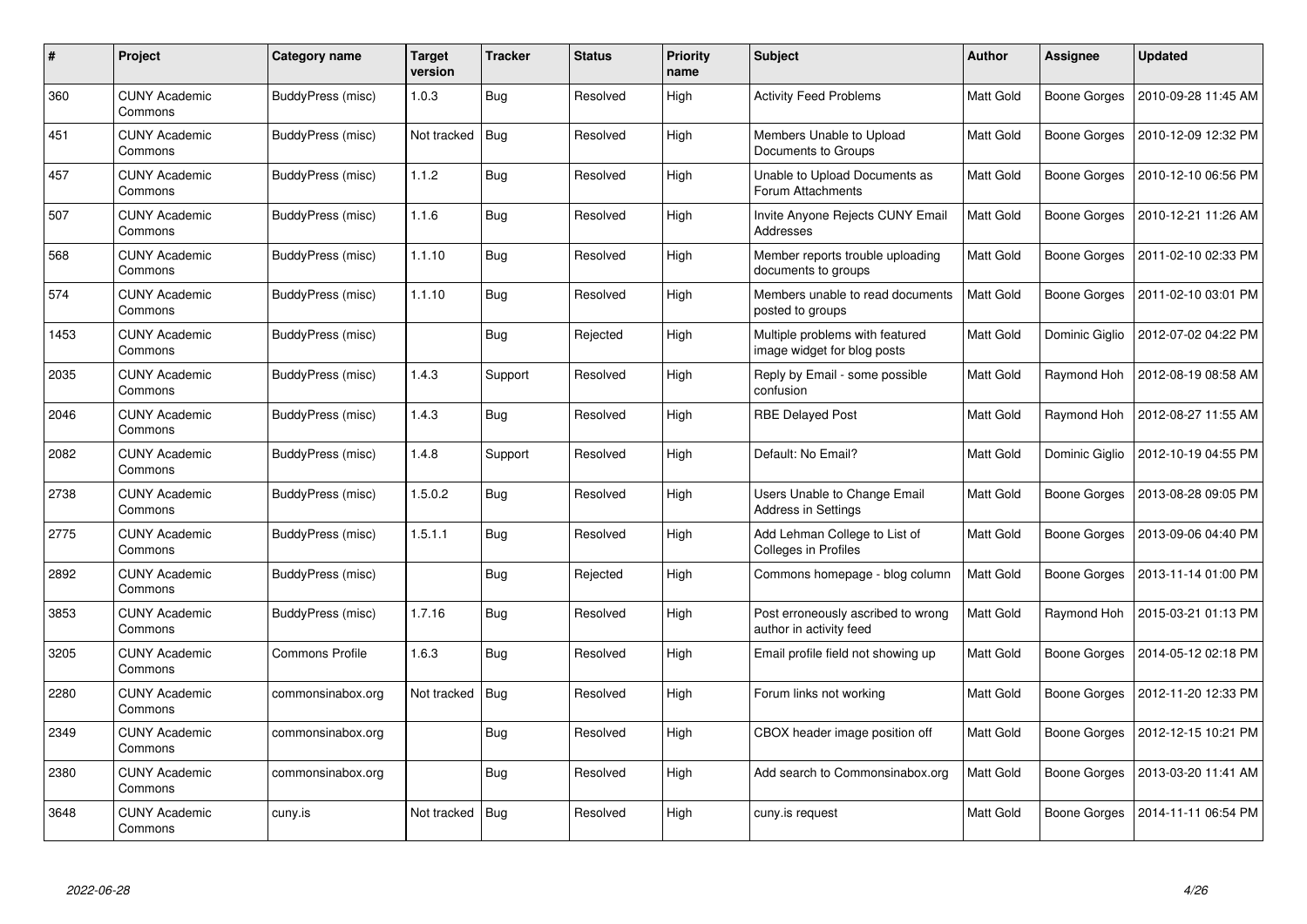| #     | Project                         | Category name              | <b>Target</b><br>version | <b>Tracker</b> | <b>Status</b> | <b>Priority</b><br>name | <b>Subject</b>                                                             | Author           | Assignee            | <b>Updated</b>      |
|-------|---------------------------------|----------------------------|--------------------------|----------------|---------------|-------------------------|----------------------------------------------------------------------------|------------------|---------------------|---------------------|
| 12581 | <b>CUNY Academic</b><br>Commons | cuny.is                    | Not tracked              | Bug            | Rejected      | High                    | YOURLS shortlinks not working                                              | Matt Gold        | <b>Boone Gorges</b> | 2020-03-27 10:25 AM |
| 3601  | <b>CUNY Academic</b><br>Commons | <b>Email Notifications</b> | 1.7.3                    | <b>Bug</b>     | Resolved      | High                    | Forum replies do not show up on the<br>group homepage                      | <b>Matt Gold</b> | Raymond Hoh         | 2014-11-10 01:24 PM |
| 3608  | <b>CUNY Academic</b><br>Commons | <b>Email Notifications</b> | 1.7.3                    | Bug            | Resolved      | High                    | Group email plain-text formatting<br>problem                               | Matt Gold        | Raymond Hoh         | 2014-11-11 12:19 PM |
| 10789 | <b>CUNY Academic</b><br>Commons | <b>Email Notifications</b> | 1.14.2                   | Bug            | Resolved      | High                    | Forum Posts not generating email<br>notifications                          | Matt Gold        | Boone Gorges        | 2018-12-10 07:19 PM |
| 11174 | <b>CUNY Academic</b><br>Commons | <b>Email Notifications</b> | 1.14.8                   | <b>Bug</b>     | Resolved      | High                    | Email notifications of spammed<br>comment on groupblog                     | Matt Gold        | Raymond Hoh         | 2019-03-11 11:42 PM |
| 13500 | <b>CUNY Academic</b><br>Commons | <b>Email Notifications</b> |                          | Bug            | Rejected      | High                    | Received multiple notifications for a<br>single post                       | Matt Gold        | Raymond Hoh         | 2022-04-27 04:29 PM |
| 4660  | <b>CUNY Academic</b><br>Commons | Events                     | Not tracked              | Bug            | Resolved      | High                    | Creating new event leads to<br>whitescreen                                 | Matt Gold        | <b>Boone Gorges</b> | 2015-09-22 05:56 PM |
| 48    | <b>CUNY Academic</b><br>Commons | Group Forums               |                          | <b>Bug</b>     | Resolved      | High                    | <b>Unsubscribed Users Receiving</b><br>Commons Forum Posts via Email       | <b>Matt Gold</b> | <b>Boone Gorges</b> | 2009-10-17 07:01 PM |
| 3655  | <b>CUNY Academic</b><br>Commons | Group Forums               | Not tracked              | Bug            | Resolved      | High                    | xlsx attachments not allowed in<br>forums                                  | Matt Gold        | Boone Gorges        | 2014-11-21 10:41 AM |
| 4004  | <b>CUNY Academic</b><br>Commons | Group Forums               | Not tracked              | Support        | Resolved      | High                    | 'Duplicate topic detected" error<br>message when posting to group<br>forum | Matt Gold        | <b>Boone Gorges</b> | 2015-04-20 10:21 AM |
| 15239 | <b>CUNY Academic</b><br>Commons | Group Forums               | 1.19.3                   | <b>Bug</b>     | Resolved      | High                    | multiple notifications of forum post                                       | <b>Matt Gold</b> | Raymond Hoh         | 2022-02-01 10:10 PM |
| 4816  | <b>CUNY Academic</b><br>Commons | Group Invitations          | 1.8.15                   | Bug            | Resolved      | High                    | Group invite email notifications not<br>received                           | Matt Gold        | <b>Boone Gorges</b> | 2015-10-26 11:56 AM |
| 3053  | <b>CUNY Academic</b><br>Commons | Groups (misc)              | Not tracked              | Publicity      | Resolved      | High                    | Find groups to help publicize the<br><b>CUE</b> conference                 | Matt Gold        | Sarah<br>Morgano    | 2014-02-21 03:22 PM |
| 3910  | <b>CUNY Academic</b><br>Commons | Home Page                  | 1.7.15.2                 | Bug            | Resolved      | High                    | Home Page Display Errors                                                   | Matt Gold        | Boone Gorges        | 2015-03-17 10:21 AM |
| 7823  | <b>CUNY Academic</b><br>Commons | Home Page                  |                          | Feature        | Resolved      | High                    | animated gif on frontpage                                                  | <b>Matt Gold</b> | <b>Boone Gorges</b> | 2017-03-22 04:36 PM |
| 5179  | <b>CUNY Academic</b><br>Commons | Homepage Slides            | 1.9.6                    | <b>Bug</b>     | Resolved      | High                    | homepage slider image broken                                               | Matt Gold        | Raymond Hoh         | 2016-02-01 11:26 PM |
| 3555  | <b>CUNY Academic</b><br>Commons | Publicity                  | Not tracked              | Bug            | Resolved      | High                    | Mailchimp email display issue                                              | Matt Gold        | Matt Gold           | 2017-11-15 05:47 PM |
| 370   | <b>CUNY Academic</b><br>Commons | Registration               | Future<br>release        | Feature        | Assigned      | High                    | <b>Guest Accounts</b>                                                      | Matt Gold        | Matt Gold           | 2015-04-09 09:33 PM |
| 6992  | <b>CUNY Academic</b><br>Commons | Registration               | Not tracked              | Support        | Resolved      | High                    | User cannot activate account                                               | Matt Gold        | <b>Boone Gorges</b> | 2016-12-08 11:13 AM |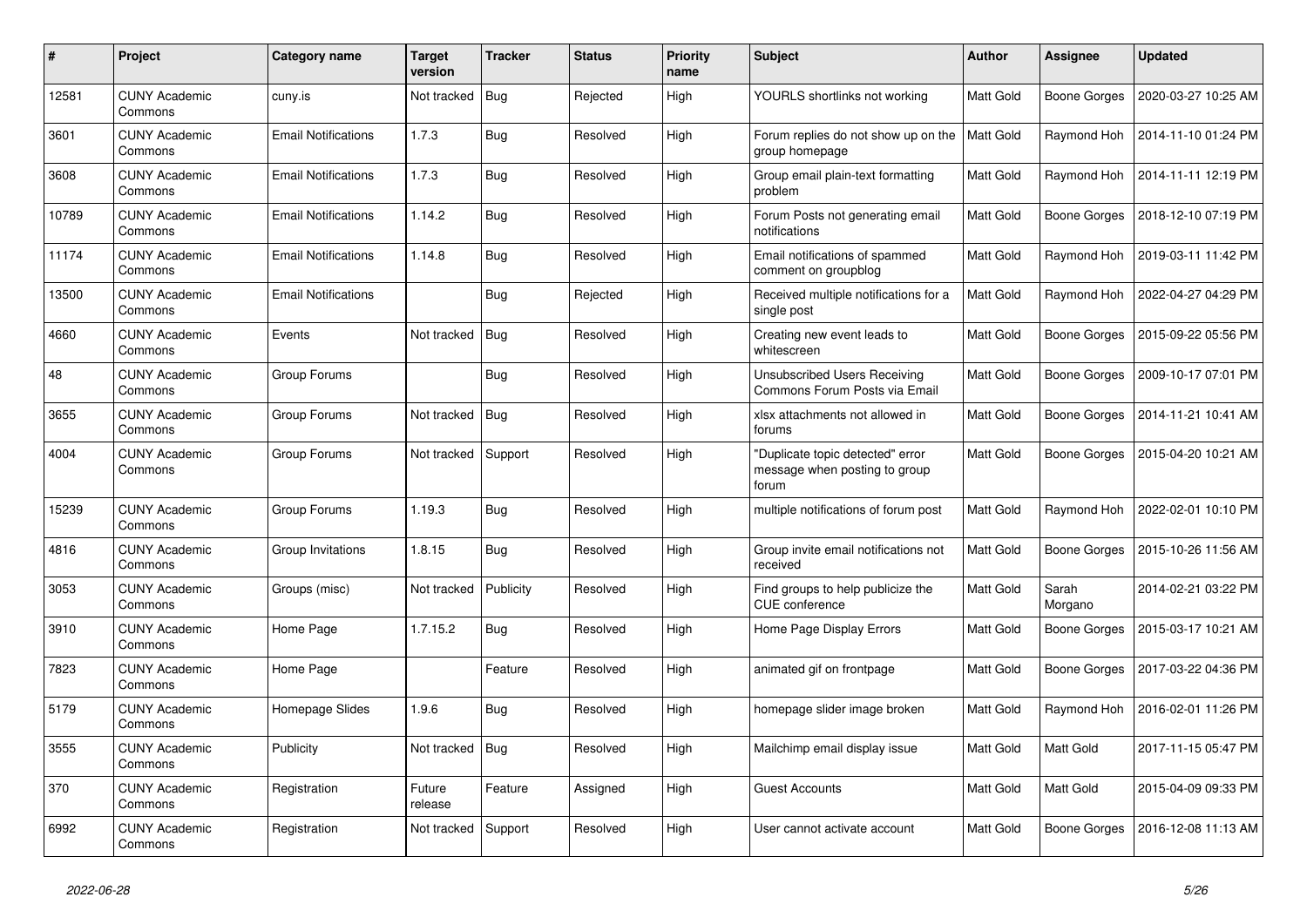| $\#$  | Project                         | Category name    | <b>Target</b><br>version | <b>Tracker</b> | <b>Status</b> | <b>Priority</b><br>name | <b>Subject</b>                                                           | <b>Author</b>    | <b>Assignee</b>     | <b>Updated</b>      |
|-------|---------------------------------|------------------|--------------------------|----------------|---------------|-------------------------|--------------------------------------------------------------------------|------------------|---------------------|---------------------|
| 3164  | <b>CUNY Academic</b><br>Commons | Reply By Email   | 1.6.7.1                  | <b>Bug</b>     | Resolved      | High                    | Duplicate RBE messages                                                   | Matt Gold        | Raymond Hoh         | 2014-06-24 12:23 PM |
| 3563  | <b>CUNY Academic</b><br>Commons | Reply By Email   | Not tracked              | Bug            | Resolved      | High                    | RBE posting lags                                                         | Matt Gold        | <b>Boone Gorges</b> | 2014-10-21 11:33 AM |
| 8023  | <b>CUNY Academic</b><br>Commons | Reply By Email   | 1.10.18                  | <b>Bug</b>     | Resolved      | High                    | Reply to CAC Message gets posted<br>to forum                             | Matt Gold        | Raymond Hoh         | 2017-04-25 02:35 PM |
| 10970 | <b>CUNY Academic</b><br>Commons | Reply By Email   | Not tracked              | Bug            | Resolved      | High                    | Post by email failure                                                    | Matt Gold        | Raymond Hoh         | 2019-01-22 12:05 PM |
| 15135 | <b>CUNY Academic</b><br>Commons | Toolbar          | 1.19.1                   | <b>Bug</b>     | Resolved      | High                    | Header design spacing                                                    | Matt Gold        | <b>Boone Gorges</b> | 2022-01-11 04:41 PM |
| 3428  | <b>CUNY Academic</b><br>Commons | Twitter page     | 1.6.14                   | <b>Bug</b>     | Resolved      | High                    | Fix typo on Twitter page                                                 | <b>Matt Gold</b> | Dominic Giglio      | 2014-09-01 08:53 PM |
| 87    | <b>CUNY Academic</b><br>Commons | Upgrades         |                          | <b>Bug</b>     | Resolved      | High                    | Upgrade MediaWiki Skin                                                   | <b>Matt Gold</b> | Boone Gorges        | 2009-12-03 08:24 AM |
| 100   | <b>CUNY Academic</b><br>Commons | Upgrades         |                          | Bug            | Resolved      | High                    | Unclickable title links on group forum                                   | Matt Gold        | <b>Boone Gorges</b> | 2009-12-03 09:19 AM |
| 106   | <b>CUNY Academic</b><br>Commons | Upgrades         |                          | Bug            | Resolved      | High                    | <b>ITPF09 Forum Issue</b>                                                | Matt Gold        | Boone Gorges        | 2009-12-03 04:49 PM |
| 107   | <b>CUNY Academic</b><br>Commons | Upgrades         |                          | <b>Bug</b>     | Resolved      | High                    | Log In Problem                                                           | Matt Gold        | <b>Boone Gorges</b> | 2009-12-04 12:02 AM |
| 111   | <b>CUNY Academic</b><br>Commons | Upgrades         |                          | <b>Bug</b>     | Resolved      | High                    | More Privacy Options and BP Feed                                         | <b>Matt Gold</b> | <b>Boone Gorges</b> | 2010-02-25 12:24 PM |
| 115   | <b>CUNY Academic</b><br>Commons | Upgrades         |                          | Bug            | Resolved      | High                    | Alliw spreadsheet attachments on<br>forum posts                          | <b>Matt Gold</b> | <b>Boone Gorges</b> | 2009-12-06 12:13 AM |
| 123   | <b>CUNY Academic</b><br>Commons | Upgrades         |                          | Feature        | Resolved      | High                    | Install Bug Report code onto<br>Homepage                                 | Matt Gold        | CIC Michael         | 2010-05-20 05:42 PM |
| 137   | <b>CUNY Academic</b><br>Commons | Upgrades         |                          | <b>Bug</b>     | Resolved      | High                    | Reports of Inability to<br>Attach/Download Attachments to<br>Forum Posts | Matt Gold        | <b>Boone Gorges</b> | 2009-12-10 11:41 AM |
| 98    | <b>CUNY Academic</b><br>Commons | Wiki             |                          | <b>Bug</b>     | Resolved      | High                    | CICDev Authentication request on<br>wiki                                 | Matt Gold        | Lucas<br>Thurston   | 2009-12-03 11:45 AM |
| 1151  | <b>CUNY Academic</b><br>Commons | Wiki             | Not tracked              | Feature        | Rejected      | High                    | Upgrade MediaWiki to latest                                              | Matt Gold        | Dominic Giglio      | 2016-12-12 10:46 AM |
| 1418  | <b>CUNY Academic</b><br>Commons | Wiki             | 1.3                      | Bug            | Resolved      | High                    | Don't see BP Admin Bar on cdev<br>Wiki page                              | <b>Matt Gold</b> | Boone Gorges        | 2011-12-09 08:58 AM |
| 5022  | <b>CUNY Academic</b><br>Commons | Wiki             | 1.9.1                    | <b>Bug</b>     | Resolved      | High                    | Main nav bar different on wiki page                                      | Matt Gold        | Boone Gorges        | 2015-12-11 09:31 PM |
| 158   | <b>CUNY Academic</b><br>Commons | WordPress (misc) |                          | Feature        | Resolved      | High                    | Create Featured Group Widget for<br>Homepage                             | <b>Matt Gold</b> | Boone Gorges        | 2010-06-22 06:53 PM |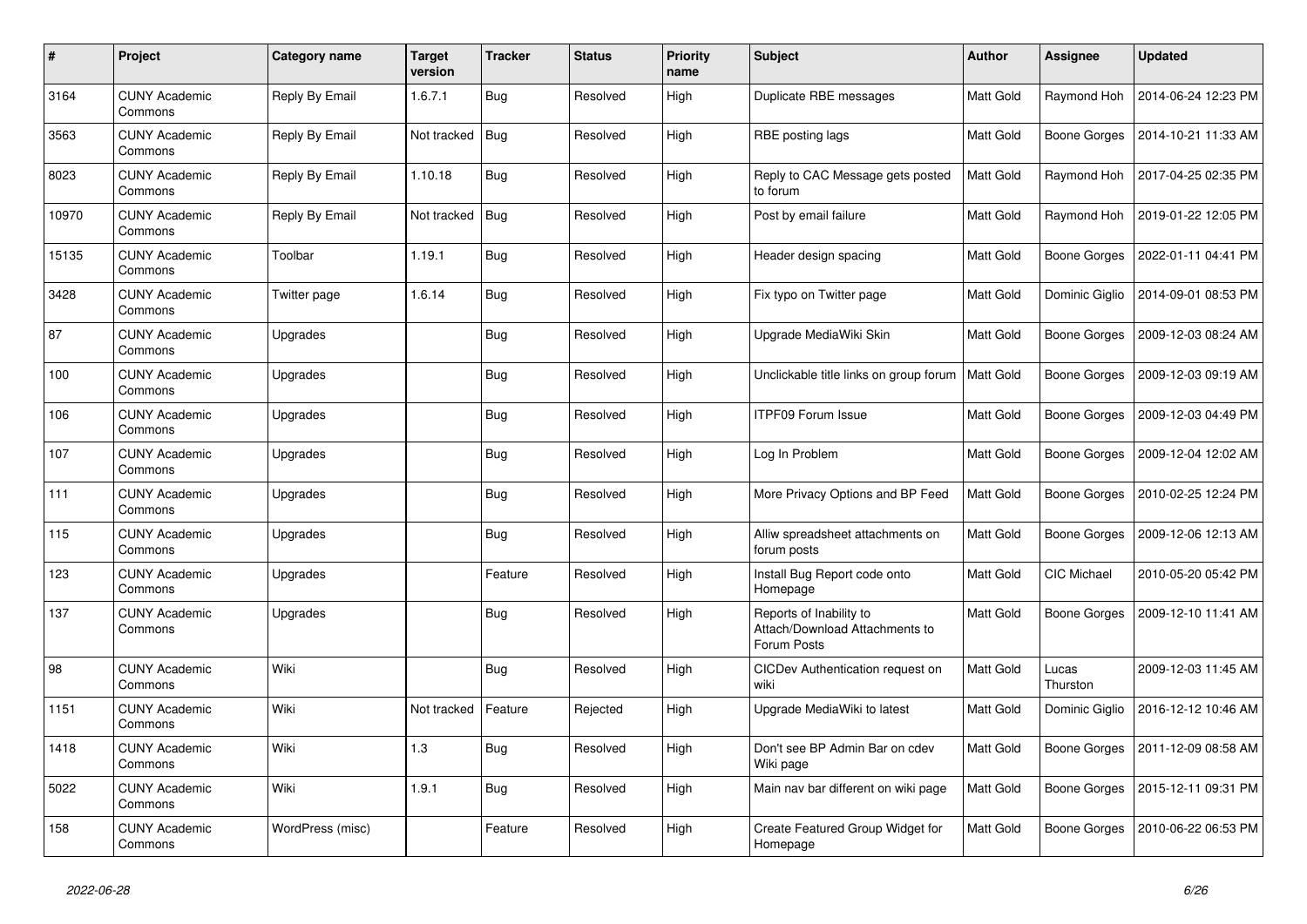| #    | Project                         | <b>Category name</b> | Target<br>version | <b>Tracker</b> | <b>Status</b> | <b>Priority</b><br>name | <b>Subject</b>                                                       | <b>Author</b>    | Assignee            | <b>Updated</b>      |
|------|---------------------------------|----------------------|-------------------|----------------|---------------|-------------------------|----------------------------------------------------------------------|------------------|---------------------|---------------------|
| 163  | <b>CUNY Academic</b><br>Commons | WordPress (misc)     |                   | Bug            | Resolved      | High                    | Missing plugins                                                      | Matt Gold        | Boone Gorges        | 2010-05-11 08:38 PM |
| 444  | <b>CUNY Academic</b><br>Commons | WordPress (misc)     | 1.1.1             | Bug            | Resolved      | High                    | Hero Slides Not Showing Up in<br>Firefox                             | Matt Gold        | Boone Gorges        | 2010-12-08 08:41 AM |
| 455  | <b>CUNY Academic</b><br>Commons | WordPress (misc)     |                   | <b>Bug</b>     | Resolved      | High                    | Fix errors caused by More Privacy<br><b>Options Disabling</b>        | <b>Matt Gold</b> | <b>Boone Gorges</b> | 2010-12-08 10:47 PM |
| 469  | <b>CUNY Academic</b><br>Commons | WordPress (misc)     | Not tracked       | Bug            | Resolved      | High                    | Help with a blog using a deleted<br>theme                            | Matt Gold        | Boone Gorges        | 2010-12-13 05:09 PM |
| 476  | <b>CUNY Academic</b><br>Commons | WordPress (misc)     | 1.1.3             | Bug            | Resolved      | High                    | Limited Email Domains List Empty<br>After Site Upgrade               | Matt Gold        | Boone Gorges        | 2010-12-13 07:02 PM |
| 1068 | <b>CUNY Academic</b><br>Commons | WordPress (misc)     | 1.2.5             | <b>Bug</b>     | Rejected      | High                    | Notification of Update in a Private<br>Group Shows up in Public Feed | Matt Gold        | <b>Boone Gorges</b> | 2011-07-21 11:27 PM |
| 1116 | <b>CUNY Academic</b><br>Commons | WordPress (misc)     | Not tracked       | Bug            | Resolved      | High                    | Image Upload Error                                                   | Matt Gold        |                     | 2011-08-27 08:44 AM |
| 1231 | <b>CUNY Academic</b><br>Commons | WordPress (misc)     | Not tracked       | <b>Bug</b>     | Duplicate     | High                    | Inaccessible Site on the Commons                                     | Matt Gold        |                     | 2011-10-13 08:56 AM |
| 1362 | <b>CUNY Academic</b><br>Commons | WordPress (misc)     | Not tracked       | Bug            | Resolved      | High                    | Google Malware Warning                                               | Matt Gold        |                     | 2011-11-23 12:15 PM |
| 1547 | <b>CUNY Academic</b><br>Commons | WordPress (misc)     | 1.3.5             | Bug            | Resolved      | High                    | Spam Registrations                                                   | Matt Gold        | Boone Gorges        | 2012-01-16 08:23 PM |
| 1754 | <b>CUNY Academic</b><br>Commons | WordPress (misc)     | 1.3.10            | <b>Bug</b>     | Resolved      | High                    | Members receiving dev site<br>comment spam                           | Matt Gold        | <b>Boone Gorges</b> | 2012-03-20 01:05 PM |
| 1818 | CUNY Academic<br>Commons        | WordPress (misc)     | 1.3.12            | Feature        | Resolved      | High                    | Add news announcement scroll<br>plugin                               | Matt Gold        | Boone Gorges        | 2012-04-09 03:15 PM |
| 1829 | <b>CUNY Academic</b><br>Commons | WordPress (misc)     |                   | <b>Bug</b>     | Rejected      | High                    | 'No Image' checkbox on Featured<br>Content widget is not working     | Matt Gold        | Dominic Giglio      | 2012-07-04 06:02 PM |
| 1916 | <b>CUNY Academic</b><br>Commons | WordPress (misc)     | 1.3.14            | Bug            | Resolved      | High                    | Images Breaking on Help Blog and<br><b>Ground Control</b>            | Matt Gold        | Boone Gorges        | 2012-05-26 07:54 PM |
| 1995 | <b>CUNY Academic</b><br>Commons | WordPress (misc)     | 1.3.17            | <b>Bug</b>     | Rejected      | High                    | <b>Featured Content Box Only</b><br>Rendering on Login               | Matt Gold        | Boone Gorges        | 2012-07-15 10:21 AM |
| 2018 | <b>CUNY Academic</b><br>Commons | WordPress (misc)     | 1.4               | Bug            | Resolved      | High                    | WP Nav Bar Overflow                                                  | Matt Gold        | Boone Gorges        | 2012-08-06 12:58 PM |
| 2019 | <b>CUNY Academic</b><br>Commons | WordPress (misc)     | 1.4               | Bug            | Resolved      | High                    | Unable to Add New User to Blog                                       | Matt Gold        | Boone Gorges        | 2012-08-08 04:21 PM |
| 2055 | <b>CUNY Academic</b><br>Commons | WordPress (misc)     | 1.4.3             | <b>Bug</b>     | Resolved      | High                    | Non-CUNY Sign-Ups not enabled                                        | Matt Gold        | Boone Gorges        | 2012-08-23 12:51 PM |
| 2230 | <b>CUNY Academic</b><br>Commons | WordPress (misc)     | 1.4.10            | Bug            | Resolved      | High                    | MESTC page scrambled                                                 | Matt Gold        | Dominic Giglio      | 2012-11-20 02:39 PM |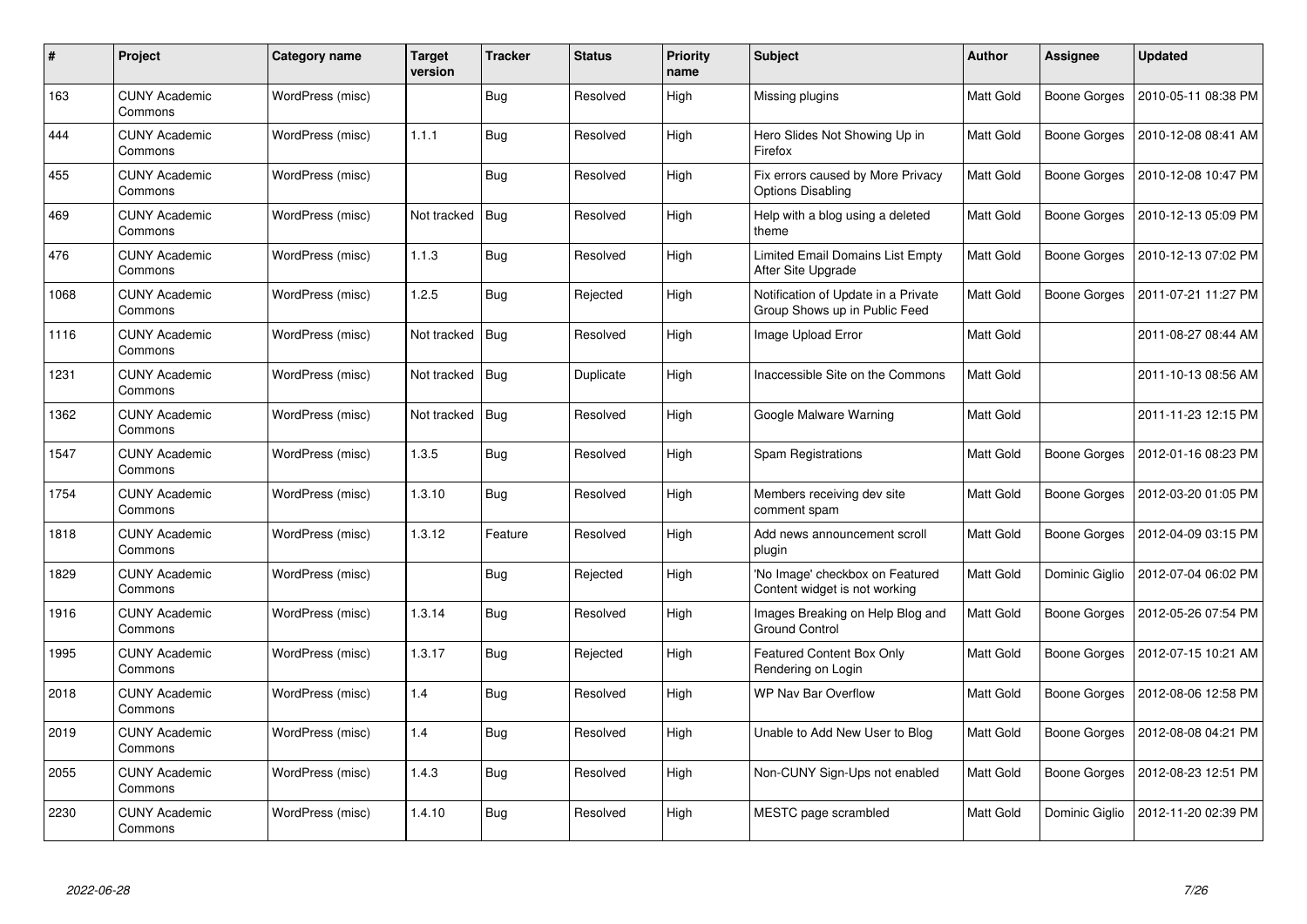| #    | Project                         | Category name            | <b>Target</b><br>version | <b>Tracker</b> | <b>Status</b> | <b>Priority</b><br>name | <b>Subject</b>                                                                  | <b>Author</b>    | <b>Assignee</b>     | <b>Updated</b>      |
|------|---------------------------------|--------------------------|--------------------------|----------------|---------------|-------------------------|---------------------------------------------------------------------------------|------------------|---------------------|---------------------|
| 2245 | <b>CUNY Academic</b><br>Commons | WordPress (misc)         | 1.4.15                   | Bug            | Resolved      | High                    | Domain mapping issues -- Site<br>warnings                                       | <b>Matt Gold</b> | Dominic Giglio      | 2012-12-27 03:59 PM |
| 2538 | <b>CUNY Academic</b><br>Commons | WordPress (misc)         | 1.4.25                   | Bug            | Resolved      | High                    | Add security plugins                                                            | Matt Gold        | <b>Boone Gorges</b> | 2013-04-22 10:37 AM |
| 2564 | <b>CUNY Academic</b><br>Commons | WordPress (misc)         | 1.4.32                   | Bug            | Resolved      | High                    | Editing blog posts connected to<br>groups creates activity<br>item/notification | Matt Gold        | <b>Boone Gorges</b> | 2013-07-17 08:39 AM |
| 2635 | <b>CUNY Academic</b><br>Commons | WordPress (misc)         | Not tracked              | Support        | Resolved      | High                    | Recover content of deleted blog from<br>backup                                  | <b>Matt Gold</b> | Matt Gold           | 2013-06-17 10:53 AM |
| 2702 | <b>CUNY Academic</b><br>Commons | WordPress (misc)         | Not tracked              | Publicity      | Resolved      | High                    | Revise GCDI text                                                                | <b>Matt Gold</b> | scott voth          | 2014-02-08 02:37 PM |
| 3480 | <b>CUNY Academic</b><br>Commons | WordPress (misc)         | Not tracked              | Bug            | Resolved      | High                    | Games site shows up as<br>archived/suspended                                    | <b>Matt Gold</b> | <b>Boone Gorges</b> | 2014-09-21 09:34 PM |
| 3676 | <b>CUNY Academic</b><br>Commons | WordPress (misc)         | 1.7.4                    | Feature        | Resolved      | High                    | Update WP to 4.0.1                                                              | Matt Gold        | <b>Boone Gorges</b> | 2014-11-21 10:49 AM |
| 4180 | <b>CUNY Academic</b><br>Commons | WordPress (misc)         | Not tracked              | Bug            | Resolved      | High                    | Cache issues: site deletion process                                             | Matt Gold        | <b>Boone Gorges</b> | 2016-02-07 10:05 PM |
| 7907 | <b>CUNY Academic</b><br>Commons | WordPress (misc)         |                          | Bug            | Resolved      | High                    | Site header image shows up for<br>logged in user but not for logged out<br>user | Matt Gold        | <b>Boone Gorges</b> | 2017-04-04 03:16 PM |
| 3914 | <b>CUNY Academic</b><br>Commons | <b>WordPress Plugins</b> | 1.7.15.1                 | Feature        | Resolved      | High                    | Upgrade Yoast's SEO plugin                                                      | Matt Gold        | <b>Boone Gorges</b> | 2015-03-13 05:30 PM |
| 4010 | <b>CUNY Academic</b><br>Commons | <b>WordPress Plugins</b> | 1.7.20                   | <b>Bug</b>     | Resolved      | High                    | GC Digital Fellows site down                                                    | Matt Gold        |                     | 2015-04-22 10:30 AM |
| 5925 | <b>CUNY Academic</b><br>Commons | <b>WordPress Plugins</b> | 1.9.26                   | Feature        | Resolved      | High                    | Add Github Embed plugin                                                         | Matt Gold        | <b>Boone Gorges</b> | 2016-08-24 12:56 PM |
| 9977 | <b>CUNY Academic</b><br>Commons | <b>WordPress Plugins</b> | 1.13.5                   | Bug            | Rejected      | High                    | <b>ACERT</b> website down                                                       | <b>Matt Gold</b> | <b>Boone Gorges</b> | 2018-07-03 02:09 PM |
| 502  | <b>CUNY Academic</b><br>Commons | <b>WordPress Themes</b>  | 1.14                     | Feature        | Duplicate     | High                    | <b>Create Site Templates</b>                                                    | <b>Matt Gold</b> | Chris Stein         | 2018-10-24 12:34 PM |
| 26   | <b>CUNY Academic</b><br>Commons |                          |                          | <b>Bug</b>     | Resolved      | Normal                  | <b>Install Akismet Sitewide</b>                                                 | <b>Matt Gold</b> | Matt Gold           | 2009-09-22 11:43 PM |
| 68   | <b>CUNY Academic</b><br>Commons |                          |                          | Feature        | Resolved      | Normal                  | Email Addresses for the Commons                                                 | Matt Gold        |                     | 2010-03-01 12:18 PM |
| 211  | <b>CUNY Academic</b><br>Commons |                          |                          | <b>Bug</b>     | Resolved      | Normal                  | Weird Display of Text on Homepage<br>Load                                       | <b>Matt Gold</b> |                     | 2010-05-06 11:45 AM |
| 213  | <b>CUNY Academic</b><br>Commons |                          | 1.1                      | <b>Bug</b>     | Rejected      | Normal                  | Wiki Style                                                                      | Matt Gold        | Chris Stein         | 2010-11-30 04:17 PM |
| 304  | <b>CUNY Academic</b><br>Commons |                          | Not tracked              | Feature        | Rejected      | Normal                  | Feature Roadmap                                                                 | Matt Gold        | <b>Boone Gorges</b> | 2010-08-30 04:38 PM |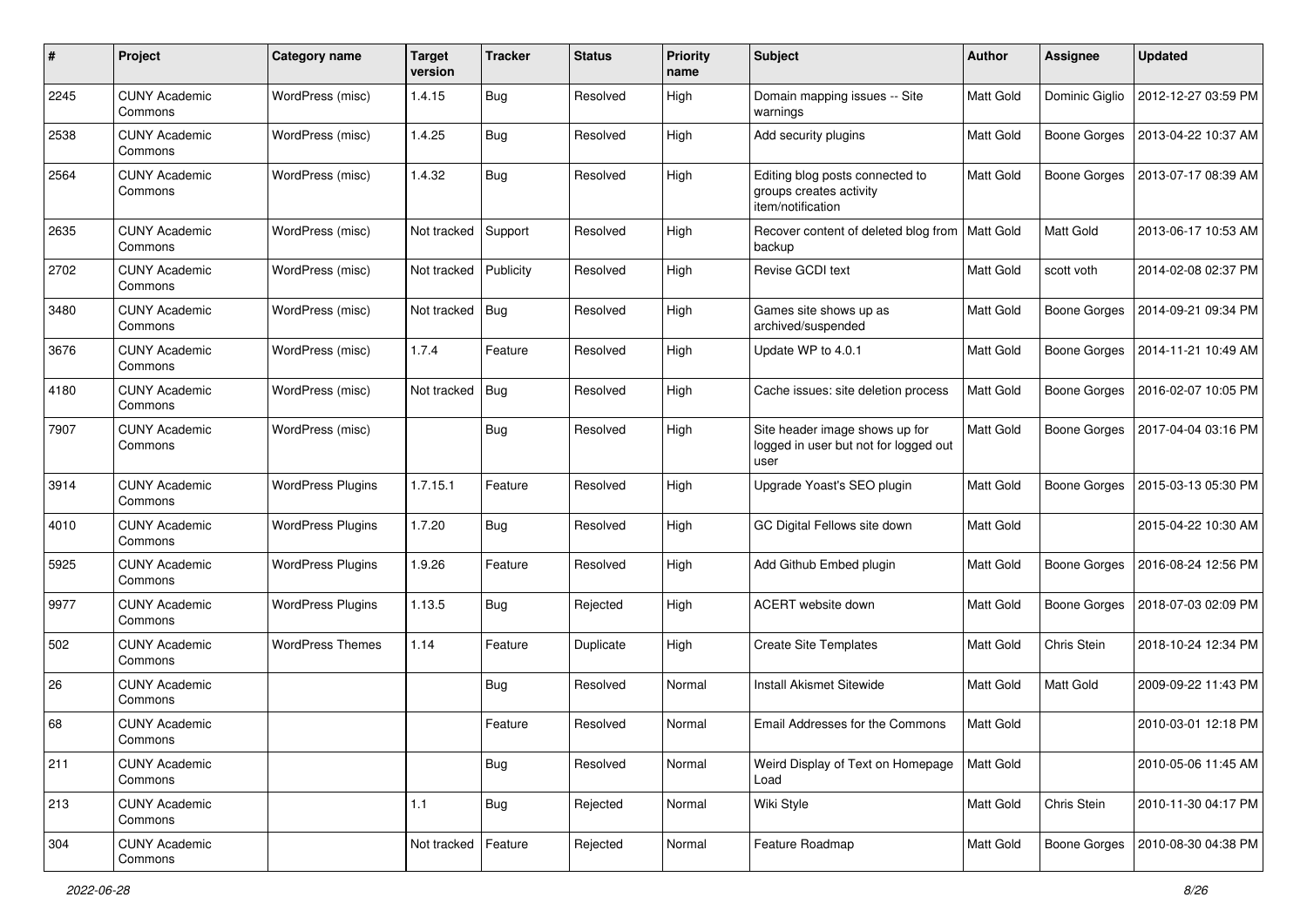| $\sharp$ | Project                         | Category name | Target<br>version     | <b>Tracker</b> | <b>Status</b> | <b>Priority</b><br>name | <b>Subject</b>                                                                | <b>Author</b>    | <b>Assignee</b>     | <b>Updated</b>      |
|----------|---------------------------------|---------------|-----------------------|----------------|---------------|-------------------------|-------------------------------------------------------------------------------|------------------|---------------------|---------------------|
| 329      | <b>CUNY Academic</b><br>Commons |               | Not tracked           | Support        | Resolved      | Normal                  | 10 Things to Do After You Sign Up                                             | <b>Matt Gold</b> | <b>Brian Foote</b>  | 2016-01-26 10:51 AM |
| 1500     | <b>CUNY Academic</b><br>Commons |               | Not tracked           | Publicity      | Resolved      | Normal                  | Make Article Titles on Commons<br><b>Buzz Links</b>                           | Matt Gold        | scott voth          | 2011-12-31 03:53 PM |
| 1527     | <b>CUNY Academic</b><br>Commons |               | Not tracked           | Publicity      | Resolved      | Normal                  | Add "THEME SONG FOR OUR<br>TIME: SLF, OWS, CUNY AC" to<br><b>Commons Buzz</b> | Matt Gold        | scott voth          | 2014-02-08 02:37 PM |
| 1830     | <b>CUNY Academic</b><br>Commons |               | Not tracked           | Support        | Resolved      | Normal                  | Addition to Help Wanted Blog                                                  | Matt Gold        | scott voth          | 2012-04-16 09:47 PM |
| 1869     | <b>CUNY Academic</b><br>Commons |               | Not tracked   Support |                | Resolved      | Normal                  | Create Slide for Victorian<br>Conference                                      | Matt Gold        | scott voth          | 2012-06-08 10:29 PM |
| 1870     | <b>CUNY Academic</b><br>Commons |               | Not tracked           | Publicity      | Resolved      | Normal                  | Create Homepage Slide for Fashion<br><b>Studies Conference</b>                | <b>Matt Gold</b> | scott voth          | 2014-02-08 02:37 PM |
| 2148     | <b>CUNY Academic</b><br>Commons |               | Not tracked           | Publicity      | Resolved      | Normal                  | Feature SmashingMag article in<br>Commons Buzz, Gallery Slide                 | <b>Matt Gold</b> | scott voth          | 2014-02-08 02:38 PM |
| 2233     | <b>CUNY Academic</b><br>Commons |               | Not tracked           | Support        | Resolved      | Normal                  | Slider plugin                                                                 | Matt Gold        |                     | 2013-03-01 11:06 AM |
| 2265     | <b>CUNY Academic</b><br>Commons |               | Not tracked           | Bug            | Rejected      | Normal                  | "Need Support" widget in cbox<br>documentation                                | Matt Gold        | <b>Boone Gorges</b> | 2012-11-20 01:07 PM |
| 2267     | <b>CUNY Academic</b><br>Commons |               |                       | <b>Bug</b>     | Resolved      | Normal                  | Change "Cbox" to "CBOX" in<br>Dashboard Menu                                  | Matt Gold        | <b>Boone Gorges</b> | 2012-11-18 11:01 PM |
| 2268     | <b>CUNY Academic</b><br>Commons |               |                       | <b>Bug</b>     | Rejected      | Normal                  | Add CBOX icon to dashboard menu?                                              | <b>Matt Gold</b> | <b>Boone Gorges</b> | 2012-11-18 10:58 PM |
| 2423     | <b>CUNY Academic</b><br>Commons |               | Not tracked           | Feature        | Resolved      | Normal                  | Incorporate posts from Brian's<br>Footnotes blog into the News blog?          | Matt Gold        | <b>Brian Foote</b>  | 2013-02-13 07:24 AM |
| 2590     | <b>CUNY Academic</b><br>Commons |               | Not tracked           | Feature        | Resolved      | Normal                  | Show Marilyn and Erika how to<br>create homepage slides                       | Matt Gold        | scott voth          | 2014-02-08 10:09 AM |
| 2787     | <b>CUNY Academic</b><br>Commons |               | Not tracked           | Bug            | Resolved      | Normal                  | Create annotated screenshot for<br>portfolio codex page                       | Matt Gold        | scott voth          | 2014-02-08 02:38 PM |
| 2980     | <b>CUNY Academic</b><br>Commons |               |                       | Support        | Resolved      | Normal                  | Create Instructions for Inviting<br>People to Groups and Blogs                | <b>Matt Gold</b> | scott voth          | 2014-02-08 02:12 PM |
| 3014     | <b>CUNY Academic</b><br>Commons |               | Not tracked           | Outreach       | Resolved      | Normal                  | Create homepage slide for CUE<br>conference                                   | Matt Gold        | scott voth          | 2014-02-08 01:40 PM |
| 3640     | <b>CUNY Academic</b><br>Commons |               | Future<br>release     | <b>Bug</b>     | Rejected      | Normal                  | Logged out of commons when trying<br>to publish a post                        | Matt Gold        | Daniel Jones        | 2015-03-09 11:27 AM |
| 3642     | <b>CUNY Academic</b><br>Commons |               |                       | <b>Bug</b>     | Rejected      | Normal                  | Group search hanging                                                          | <b>Matt Gold</b> | <b>Boone Gorges</b> | 2014-11-10 12:50 PM |
| 4235     | <b>CUNY Academic</b><br>Commons |               | Not tracked           | Design/UX      | Assigned      | Normal                  | Explore user experience around<br>comments on forum topics vs docs            | Matt Gold        | Samantha<br>Raddatz | 2015-07-21 10:23 AM |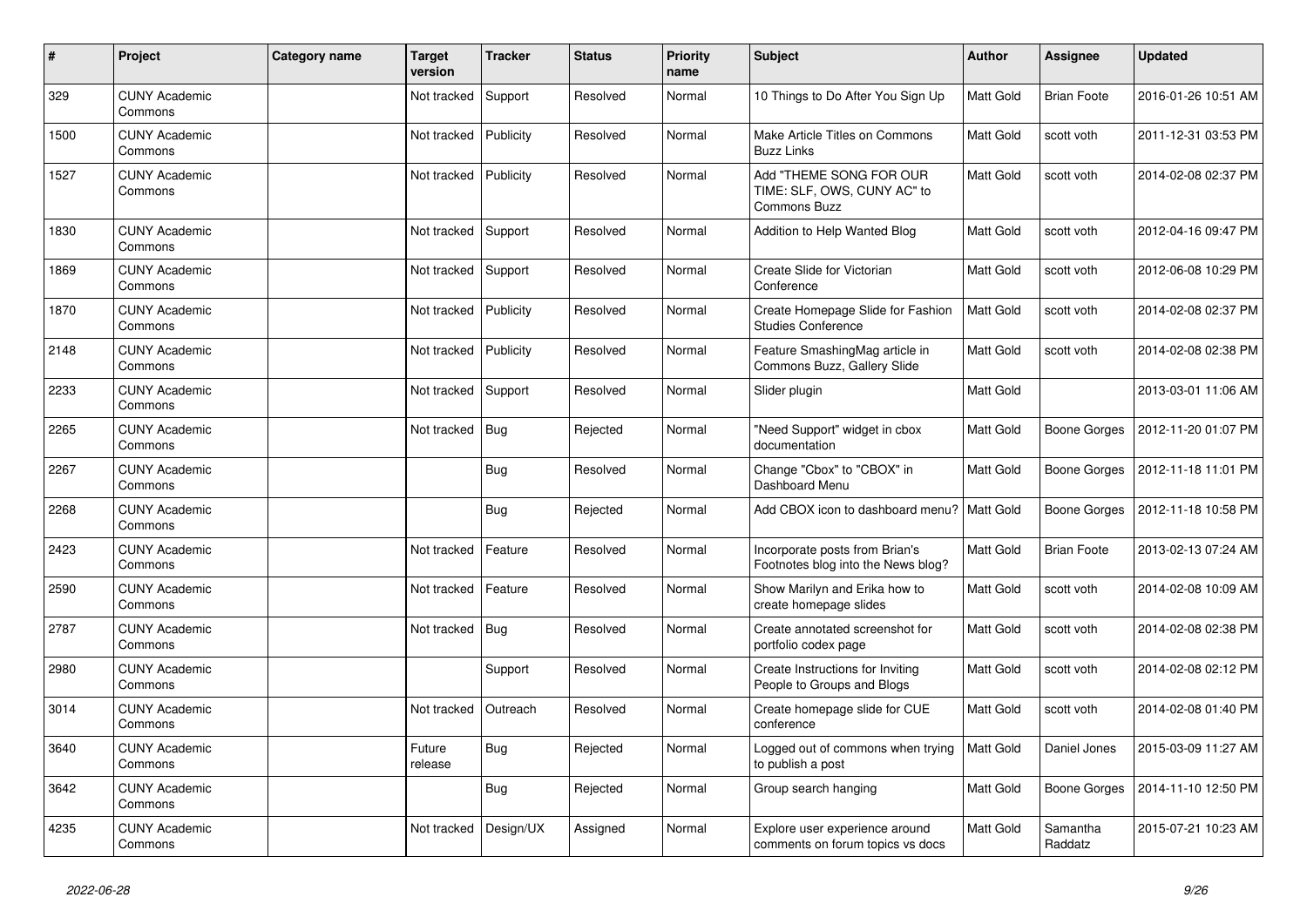| #     | Project                         | Category name | <b>Target</b><br>version | <b>Tracker</b> | <b>Status</b> | <b>Priority</b><br>name | <b>Subject</b>                                                                        | Author           | Assignee            | <b>Updated</b>      |
|-------|---------------------------------|---------------|--------------------------|----------------|---------------|-------------------------|---------------------------------------------------------------------------------------|------------------|---------------------|---------------------|
| 4640  | <b>CUNY Academic</b><br>Commons |               |                          | <b>Bug</b>     | Resolved      | Normal                  | Group forum problem                                                                   | Matt Gold        | <b>Boone Gorges</b> | 2015-09-21 03:44 PM |
| 4641  | <b>CUNY Academic</b><br>Commons |               | Not tracked              | <b>Bug</b>     | Resolved      | Normal                  | Reply by email going to the wrong<br>address                                          | <b>Matt Gold</b> | <b>Boone Gorges</b> | 2015-09-21 04:05 PM |
| 5274  | <b>CUNY Academic</b><br>Commons |               |                          | <b>Bug</b>     | Resolved      | Normal                  | RBE - received erroneous<br>notification of reply not being posted                    | <b>Matt Gold</b> |                     | 2016-02-29 03:46 PM |
| 5440  | <b>CUNY Academic</b><br>Commons |               |                          | <b>Bug</b>     | Rejected      | Normal                  | New account notification email<br>question                                            | <b>Matt Gold</b> | Raymond Hoh         | 2016-04-21 12:12 AM |
| 5954  | <b>CUNY Academic</b><br>Commons |               | Not tracked              | Feature        | Resolved      | Normal                  | replace video on homepage with<br>featured sites/groups                               | Matt Gold        | <b>Boone Gorges</b> | 2016-09-23 02:23 PM |
| 8161  | <b>CUNY Academic</b><br>Commons |               |                          | <b>Bug</b>     | Rejected      | Normal                  | Contact form info sent to Commons<br>email                                            | Matt Gold        | <b>Boone Gorges</b> | 2017-05-21 10:52 PM |
| 8239  | <b>CUNY Academic</b><br>Commons |               |                          | <b>Bug</b>     | Duplicate     | Normal                  | Help page should have an email<br>address on it                                       | Matt Gold        | Paige Dupont        | 2017-10-11 11:28 AM |
| 8837  | <b>CUNY Academic</b><br>Commons |               | Not tracked              | Feature        | Assigned      | Normal                  | Create a form to request info from<br>people requesting premium themes<br>and plugins | Matt Gold        | Marilyn Weber       | 2017-11-14 03:35 PM |
| 9115  | <b>CUNY Academic</b><br>Commons |               | Not tracked              | Support        | Resolved      | Normal                  | question about invite by email                                                        | Matt Gold        | Matt Gold           | 2018-02-13 11:14 AM |
| 10538 | <b>CUNY Academic</b><br>Commons |               |                          | <b>Bug</b>     | Resolved      | Normal                  | "This Site Can't be Reached"                                                          | <b>Matt Gold</b> | <b>Boone Gorges</b> | 2018-10-16 09:39 PM |
| 11610 | <b>CUNY Academic</b><br>Commons |               | 1.15.5                   | Bug            | Resolved      | Normal                  | Homepage thumbnails not loading                                                       | Matt Gold        | <b>Boone Gorges</b> | 2019-06-29 10:38 PM |
| 11619 | <b>CUNY Academic</b><br>Commons |               | 1.15.5                   | <b>Bug</b>     | Rejected      | Normal                  | Homepage thumbnails not loading                                                       | Matt Gold        | Raymond Hoh         | 2019-07-09 03:49 AM |
| 13862 | <b>CUNY Academic</b><br>Commons |               |                          | <b>Bug</b>     | Resolved      | Normal                  | Under maintenance message                                                             | <b>Matt Gold</b> | <b>Boone Gorges</b> | 2021-01-28 08:56 PM |
| 13949 | <b>CUNY Academic</b><br>Commons |               | Not tracked              | Bug            | New           | Normal                  | Continued debugging of runaway<br>MySQL connections                                   | <b>Matt Gold</b> | <b>Boone Gorges</b> | 2021-09-14 10:42 AM |
| 14737 | <b>CUNY Academic</b><br>Commons |               |                          | <b>Bug</b>     | Duplicate     | Normal                  | Final step of group/site clone reloads<br>page                                        | <b>Matt Gold</b> | Boone Gorges        | 2021-08-31 11:41 AM |
| 14951 | <b>CUNY Academic</b><br>Commons |               | Not tracked              | <b>Bug</b>     | Resolved      | Normal                  | Commons down                                                                          | <b>Matt Gold</b> | <b>Boone Gorges</b> | 2021-11-23 04:21 PM |
| 16020 | <b>CUNY Academic</b><br>Commons |               |                          | Support        | Rejected      | Normal                  | Metaslider Pro                                                                        | Matt Gold        | Boone Gorges        | 2022-05-10 10:43 AM |
| 16307 | <b>CUNY Academic</b><br>Commons |               |                          | Bug            | New           | Normal                  | Add brief messaging to<br>accept/decline group membership<br>requests                 | Matt Gold        | Boone Gorges        | 2022-06-27 06:13 PM |
| 2971  | JustPublics@365<br>MediaCamp    |               |                          | <b>Bug</b>     | Resolved      | Normal                  | <b>CBOX Theme Error</b>                                                               | Matt Gold        | Raymond Hoh         | 2014-01-24 09:00 PM |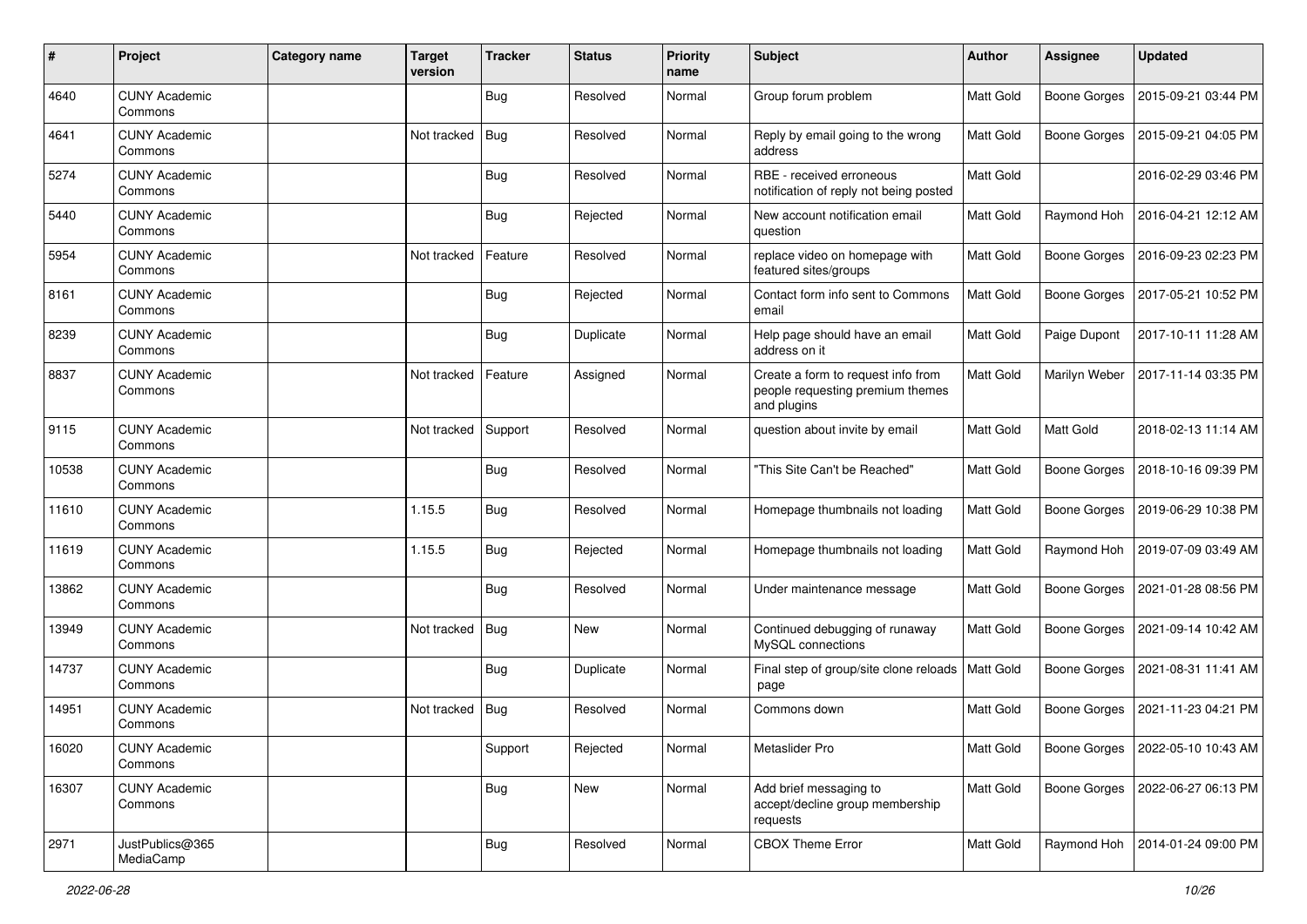| #    | Project              | Category name | <b>Target</b><br>version | <b>Tracker</b> | <b>Status</b> | <b>Priority</b><br>name | <b>Subject</b>                                                               | Author           | <b>Assignee</b> | <b>Updated</b>                    |
|------|----------------------|---------------|--------------------------|----------------|---------------|-------------------------|------------------------------------------------------------------------------|------------------|-----------------|-----------------------------------|
| 2584 | NYCDH Community Site |               |                          | <b>Bug</b>     | Resolved      | Normal                  | Forum disabled                                                               | Matt Gold        | Raymond Hoh     | 2013-06-13 01:46 PM               |
| 2622 | NYCDH Community Site |               |                          | Support        | Resolved      | Normal                  | BuddyPress Members Widget on<br>Homepage doesn't show new<br>members         | <b>Matt Gold</b> | Raymond Hoh     | 2013-06-19 09:37 AM               |
| 2627 | NYCDH Community Site |               |                          | Support        | Rejected      | Normal                  | Users Marked as Spam showing up<br>in New Members Widget List on<br>Homepage | <b>Matt Gold</b> | Raymond Hoh     | 2020-11-23 08:56 PM               |
| 2643 | NYCDH Community Site |               |                          | <b>Bug</b>     | Resolved      | Normal                  | WordPress update through<br>dashboard failed                                 | <b>Matt Gold</b> |                 | 2013-10-11 01:46 PM               |
| 2649 | NYCDH Community Site |               |                          | <b>Bug</b>     | Resolved      | Normal                  | RBE problems                                                                 | <b>Matt Gold</b> | Raymond Hoh     | 2013-10-11 02:04 PM               |
| 2651 | NYCDH Community Site |               |                          | <b>Bug</b>     | Rejected      | Normal                  | BP Doc save button returns users to<br>doc directory instead of to group     | Matt Gold        | Boone Gorges    | 2013-08-02 12:47 PM               |
| 2664 | NYCDH Community Site |               |                          | Bug            | Resolved      | Normal                  | WordPress update fails                                                       | Matt Gold        |                 | 2013-07-31 09:47 AM               |
| 2690 | NYCDH Community Site |               |                          | Bug            | Resolved      | Normal                  | <b>Spam Registrations</b>                                                    | Matt Gold        | Raymond Hoh     | 2013-10-29 09:21 PM               |
| 2814 | NYCDH Community Site |               |                          | Feature        | Resolved      | Normal                  | Restricting Sign-Ups                                                         | Matt Gold        | Raymond Hoh     | 2014-01-24 09:16 PM               |
| 2815 | NYCDH Community Site |               |                          | Bug            | Resolved      | Normal                  | Group Activity dates don't match<br>latest activity                          | Matt Gold        | Raymond Hoh     | 2013-10-14 11:40 PM               |
| 2888 | NYCDH Community Site |               |                          | Feature        | Resolved      | Normal                  | Make Text Posting the Default?                                               | Matt Gold        | Raymond Hoh     | 2018-02-21 07:14 PM               |
| 2953 | NYCDH Community Site |               |                          | Bug            | Resolved      | Normal                  | <b>WP Update Failed</b>                                                      | Matt Gold        | Raymond Hoh     | 2014-06-24 10:48 PM               |
| 3263 | NYCDH Community Site |               |                          | <b>Bug</b>     | Resolved      | Normal                  | RBE could not be posted                                                      | Matt Gold        | Raymond Hoh     | 2014-06-24 10:48 PM               |
| 3266 | NYCDH Community Site |               |                          | Bug            | Resolved      | Normal                  | Report of difficulty posting the<br>NYCDH forum                              | Matt Gold        | Raymond Hoh     | 2014-06-12 03:27 PM               |
| 3286 | NYCDH Community Site |               |                          | <b>Bug</b>     | Resolved      | Normal                  | Have BP Docs take on Access<br>Defaults of group                             | Matt Gold        | Raymond Hoh     | 2018-02-21 07:23 PM               |
| 3287 | NYCDH Community Site |               |                          | <b>Bug</b>     | Resolved      | Normal                  | Link to Private Doc bounces<br>non-logged-in users to homepage               | Matt Gold        | Raymond Hoh     | 2014-06-25 05:30 PM               |
| 3289 | NYCDH Community Site |               |                          | <b>Bug</b>     | Resolved      | Normal                  | BP Docs revision overflowing div<br>containers                               | Matt Gold        | Raymond Hoh     | 2014-06-26 05:19 PM               |
| 3429 | NYCDH Community Site |               |                          | Bug            | Resolved      | Normal                  | Forum Attachments not working                                                | Matt Gold        | Raymond Hoh     | 2014-09-01 04:04 PM               |
| 4178 | NYCDH Community Site |               |                          | Outreach       | Resolved      | Normal                  | Please export member email<br>addresses for a site-wide mailing              | <b>Matt Gold</b> | Raymond Hoh     | 2015-06-19 04:40 AM               |
| 4736 | NYCDH Community Site |               |                          | <b>Bug</b>     | Resolved      | Normal                  | NYCDH email notifications don't list<br>attachments                          | Matt Gold        |                 | Raymond Hoh   2015-10-08 09:35 PM |
| 4763 | NYCDH Community Site |               |                          | <b>Bug</b>     | Resolved      | Normal                  | Embedded HTML link doesn't<br>appear in email notification                   | Matt Gold        | Raymond Hoh     | 2015-10-10 10:11 AM               |
| 5055 | NYCDH Community Site |               |                          | <b>Bug</b>     | Resolved      | Normal                  | Up file size limit on forum<br>attachments                                   | Matt Gold        |                 | 2015-12-21 01:30 PM               |
| 5430 | NYCDH Community Site |               |                          | Support        | Resolved      | Normal                  | Question about deleting account                                              | Matt Gold        | Raymond Hoh     | 2018-02-21 07:15 PM               |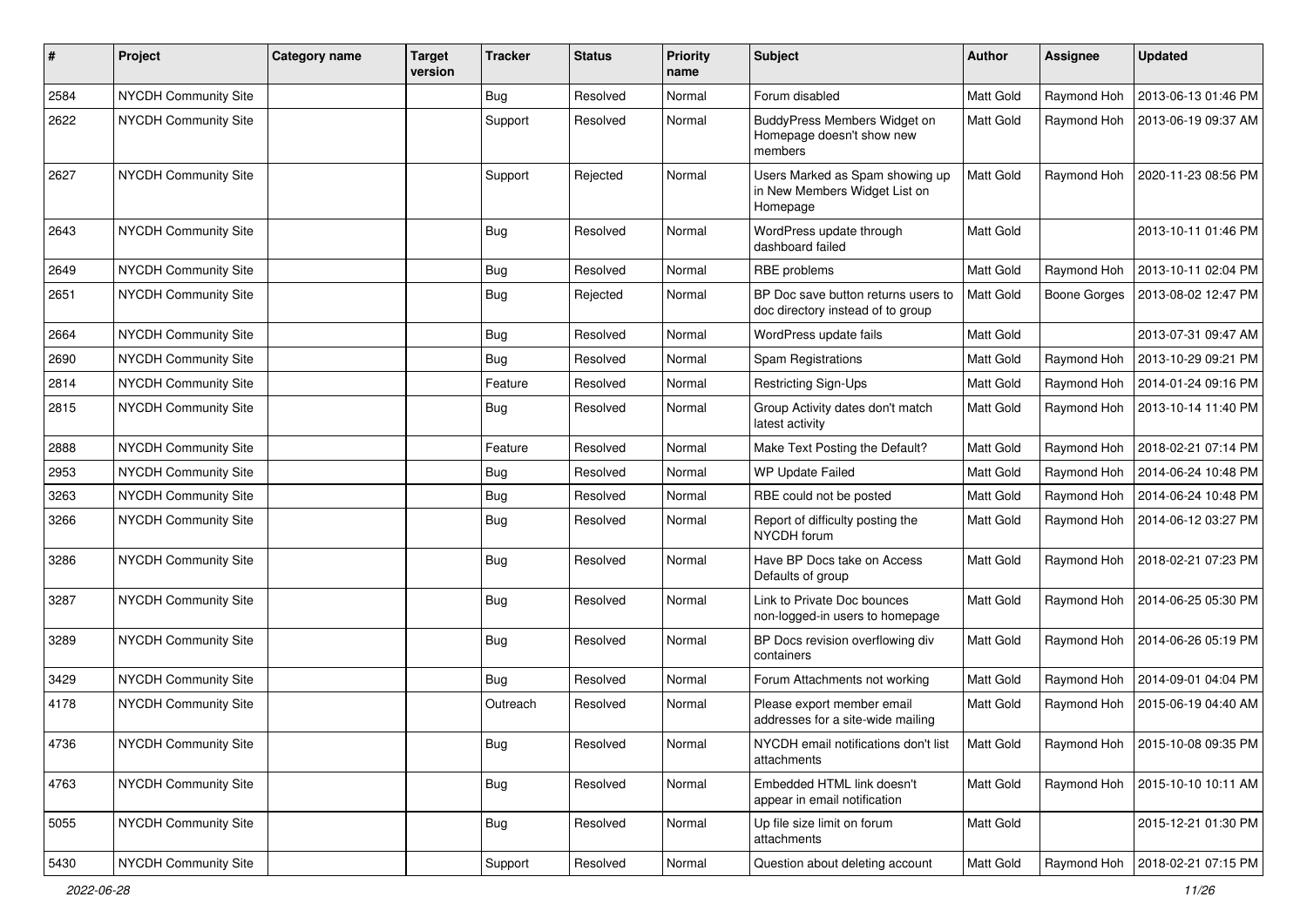| $\pmb{\#}$ | Project                     | <b>Category name</b> | <b>Target</b><br>version | <b>Tracker</b> | <b>Status</b> | <b>Priority</b><br>name | <b>Subject</b>                                                         | Author           | <b>Assignee</b> | <b>Updated</b>      |
|------------|-----------------------------|----------------------|--------------------------|----------------|---------------|-------------------------|------------------------------------------------------------------------|------------------|-----------------|---------------------|
| 5445       | <b>NYCDH Community Site</b> |                      |                          | <b>Bug</b>     | Resolved      | Normal                  | Private group question                                                 | Matt Gold        | Raymond Hoh     | 2016-04-13 01:58 PM |
| 5447       | NYCDH Community Site        |                      |                          | <b>Bug</b>     | Resolved      | Normal                  | Forum post notification doesn't note<br>presence of an attachment      | <b>Matt Gold</b> | Raymond Hoh     | 2016-04-15 12:19 PM |
| 5519       | NYCDH Community Site        |                      |                          | Feature        | Resolved      | Normal                  | Add all NYCDH members to the<br><b>Announcements Group</b>             | Matt Gold        | Raymond Hoh     | 2016-07-20 07:30 PM |
| 5520       | NYCDH Community Site        |                      |                          | Feature        | Resolved      | Normal                  | Auto-Add Newly Registered<br>Members to the Announcements<br>Group     | Matt Gold        | Raymond Hoh     | 2016-05-03 07:25 PM |
| 5521       | NYCDH Community Site        |                      |                          | Feature        | Resolved      | Normal                  | Add help text to registration process<br>re Announcement group add     | <b>Matt Gold</b> | Raymond Hoh     | 2020-11-23 08:53 PM |
| 5530       | NYCDH Community Site        |                      |                          | <b>Bug</b>     | Resolved      | Normal                  | Error updating plugin                                                  | Matt Gold        | Raymond Hoh     | 2018-02-21 07:16 PM |
| 5742       | NYCDH Community Site        |                      |                          | Bug            | Resolved      | Normal                  | images in slideshow not working                                        | Matt Gold        | Raymond Hoh     | 2016-07-20 07:24 PM |
| 5840       | NYCDH Community Site        |                      |                          | <b>Bug</b>     | Resolved      | Normal                  | request membership in private group<br>issue                           | <b>Matt Gold</b> | Raymond Hoh     | 2016-07-26 06:58 AM |
| 5939       | NYCDH Community Site        |                      |                          | <b>Bug</b>     | Resolved      | Normal                  | Embedded link doesn't come<br>through CBOX/NYCDH email<br>notification | Matt Gold        | Raymond Hoh     | 2018-02-21 07:16 PM |
| 5989       | NYCDH Community Site        |                      |                          | Support        | Resolved      | Normal                  | Buddypress/WP question                                                 | Matt Gold        | Raymond Hoh     | 2018-02-21 07:16 PM |
| 7448       | NYCDH Community Site        |                      |                          | <b>Bug</b>     | Duplicate     | Normal                  | Email subscription changed                                             | Matt Gold        | Raymond Hoh     | 2018-02-21 07:20 PM |
| 8050       | NYCDH Community Site        |                      |                          | Bug            | Rejected      | Normal                  | problem resetting pw                                                   | Matt Gold        | Raymond Hoh     | 2017-04-27 03:54 PM |
| 8051       | NYCDH Community Site        |                      |                          | Bug            | Resolved      | Normal                  | User reports registration problem                                      | Matt Gold        | Raymond Hoh     | 2017-04-27 04:29 PM |
| 8397       | NYCDH Community Site        |                      |                          | Bug            | Resolved      | Normal                  | Profile question                                                       | Matt Gold        | Raymond Hoh     | 2018-02-21 07:21 PM |
| 8406       | NYCDH Community Site        |                      |                          | Feature        | Resolved      | Normal                  | Error message for WP-Cerber<br>lockouts                                | Matt Gold        | Raymond Hoh     | 2018-02-22 09:26 AM |
| 8992       | NYCDH Community Site        |                      |                          | <b>Bug</b>     | Assigned      | Normal                  | Multiple RBE error reports                                             | Matt Gold        | Raymond Hoh     | 2017-12-11 05:43 PM |
| 9076       | NYCDH Community Site        |                      |                          | <b>Bug</b>     | Resolved      | Normal                  | Email group subscription reset<br>erroneously                          | Matt Gold        | Raymond Hoh     | 2018-09-25 09:52 AM |
| 9089       | <b>NYCDH Community Site</b> |                      |                          | <b>Bug</b>     | Rejected      | Normal                  | User experiences phishing warning                                      | Matt Gold        | Raymond Hoh     | 2020-11-23 08:43 PM |
| 9242       | NYCDH Community Site        |                      |                          | <b>Bug</b>     | Resolved      | Normal                  | Default subscription to NYCDH<br>Announcements group                   | Matt Gold        | Raymond Hoh     | 2018-02-22 12:47 PM |
| 10325      | <b>NYCDH Community Site</b> |                      |                          | <b>Bug</b>     | Resolved      | Normal                  | Digest email formatting                                                | Matt Gold        | Raymond Hoh     | 2018-09-14 09:34 PM |
| 11000      | NYCDH Community Site        |                      |                          | <b>Bug</b>     | Rejected      | Normal                  | SSL / link redirection issue for DH<br>Week site from NYCDH homepage   | Matt Gold        | Raymond Hoh     | 2019-01-24 10:00 PM |
| 11280      | NYCDH Community Site        |                      |                          | Bug            | Resolved      | Normal                  | Member search not working                                              | Matt Gold        | Raymond Hoh     | 2019-04-01 06:23 PM |
| 11456      | <b>NYCDH Community Site</b> |                      |                          | Bug            | Resolved      | Normal                  | Group has no admins                                                    | Matt Gold        | Raymond Hoh     | 2019-06-01 04:24 PM |
| 12433      | <b>NYCDH Community Site</b> |                      |                          | Bug            | Resolved      | Normal                  | hyperlinks not accepted in forum<br>post                               | Matt Gold        | Raymond Hoh     | 2020-11-23 08:42 PM |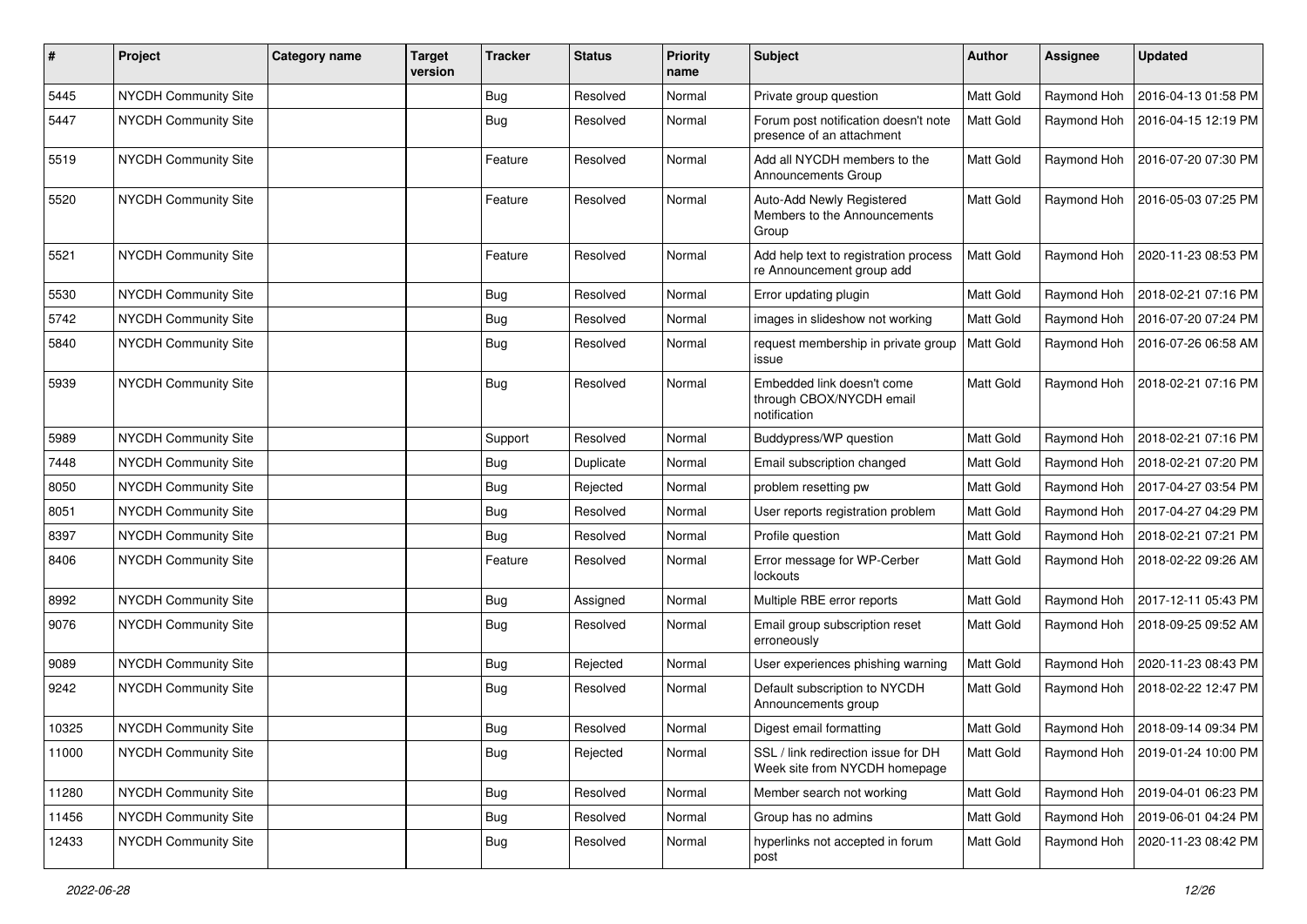| #              | Project                         | Category name      | <b>Target</b><br>version | <b>Tracker</b> | <b>Status</b> | <b>Priority</b><br>name | <b>Subject</b>                                                  | <b>Author</b>    | <b>Assignee</b>     | <b>Updated</b>      |
|----------------|---------------------------------|--------------------|--------------------------|----------------|---------------|-------------------------|-----------------------------------------------------------------|------------------|---------------------|---------------------|
| 12893          | NYCDH Community Site            |                    |                          | <b>Bug</b>     | Resolved      | Normal                  | Login issue                                                     | <b>Matt Gold</b> | Raymond Hoh         | 2020-06-05 10:31 AM |
| 13491          | <b>NYCDH Community Site</b>     |                    |                          | <b>Bug</b>     | Resolved      | Normal                  | User unable to register                                         | <b>Matt Gold</b> | Raymond Hoh         | 2020-10-23 12:43 AM |
| 14861          | <b>NYCDH Community Site</b>     |                    |                          | <b>Bug</b>     | Resolved      | Normal                  | User unable to access profile editing<br>page                   | Matt Gold        | Raymond Hoh         | 2021-10-14 08:38 PM |
| 15171          | NYCDH Community Site            |                    |                          | Support        | Resolved      | Normal                  | Unclear how to delete account                                   | Matt Gold        | Raymond Hoh         | 2022-01-10 12:04 PM |
| 15247          | NYCDH Community Site            |                    |                          | <b>Bug</b>     | Resolved      | Normal                  | Registration issue                                              | Matt Gold        | Raymond Hoh         | 2022-02-03 08:02 PM |
| 8899           | <b>CUNY Academic</b><br>Commons | Accessibility      | 1.13                     | Feature        | Resolved      | Normal                  | <b>Accessibility Fixes</b>                                      | Matt Gold        | Boone Gorges        | 2018-04-23 10:55 AM |
| 8900           | <b>CUNY Academic</b><br>Commons | Accessibility      | Future<br>release        | Feature        | Assigned      | Normal                  | Look into tools to enforce<br>accessibility in WP environment   | Matt Gold        | Boone Gorges        | 2022-04-26 11:59 AM |
| 8901           | <b>CUNY Academic</b><br>Commons | Accessibility      | Future<br>release        | Feature        | Assigned      | Normal                  | Theme analysis for accessibility                                | Matt Gold        | Boone Gorges        | 2022-04-26 11:59 AM |
| 13496          | <b>CUNY Academic</b><br>Commons | Accessibility      | 1.18.0                   | Bug            | Resolved      | Normal                  | Review contrast issues on<br>registration page and profile page | Matt Gold        | Sonja Leix          | 2020-12-08 11:31 AM |
| 1334           | <b>CUNY Academic</b><br>Commons | Analytics          | Future<br>release        | Feature        | Abandoned     | Normal                  | Create Tool To Count Email<br>Notifications                     | <b>Matt Gold</b> | Matt Gold           | 2015-11-12 12:56 AM |
| 4070           | <b>CUNY Academic</b><br>Commons | Analytics          | Not tracked              | Support        | Assigned      | Normal                  | Request for JITP site analytics                                 | <b>Matt Gold</b> | Seth Persons        | 2016-02-23 03:09 PM |
| 5581           | <b>CUNY Academic</b><br>Commons | Analytics          | Future<br>release        | Feature        | Assigned      | Normal                  | Explore alternatives to Google<br>Analytics                     | Matt Gold        | Valerie<br>Townsend | 2020-04-17 03:12 PM |
| 6350           | <b>CUNY Academic</b><br>Commons | Blogs (BuddyPress) | 1.9.31                   | <b>Bug</b>     | Resolved      | Normal                  | Editing blog posts results in activity<br>items                 | Matt Gold        | Boone Gorges        | 2016-10-18 09:24 PM |
| 8836           | <b>CUNY Academic</b><br>Commons | Blogs (BuddyPress) | Future<br>release        | Feature        | Assigned      | Normal                  | Redesign site launch process                                    | <b>Matt Gold</b> | Boone Gorges        | 2019-10-03 02:49 PM |
| $\overline{7}$ | <b>CUNY Academic</b><br>Commons | BuddyPress (misc)  |                          | <b>Bug</b>     | Resolved      | Normal                  | BuddyPress theme error on iPhone                                | Matt Gold        | Boone Gorges        | 2009-09-15 07:39 PM |
| 30             | <b>CUNY Academic</b><br>Commons | BuddyPress (misc)  |                          | <b>Bug</b>     | Resolved      | Normal                  | Hidden Forum Activity Showing up in<br>News Feed                | <b>Matt Gold</b> | Boone Gorges        | 2009-09-30 02:51 PM |
| 36             | <b>CUNY Academic</b><br>Commons | BuddyPress (misc)  | 1.1                      | Feature        | Resolved      | Normal                  | Digest Version of Group Forums<br><b>Notification Plugin</b>    | Matt Gold        | Boone Gorges        | 2010-09-26 11:10 AM |
| 41             | <b>CUNY Academic</b><br>Commons | BuddyPress (misc)  |                          | Bug            | Resolved      | Normal                  | User listed twice in group                                      | Matt Gold        | Matt Gold           | 2009-12-08 07:35 PM |
| 47             | <b>CUNY Academic</b><br>Commons | BuddyPress (misc)  |                          | <b>Bug</b>     | Resolved      | Normal                  | Request to Join Group Lost                                      | Matt Gold        |                     | 2009-10-19 04:08 PM |
| 53             | <b>CUNY Academic</b><br>Commons | BuddyPress (misc)  |                          | <b>Bug</b>     | Resolved      | Normal                  | Search on Group Page Not Working,<br>Leads to Home Page         | <b>Matt Gold</b> | Boone Gorges        | 2009-10-22 10:51 AM |
| 56             | <b>CUNY Academic</b><br>Commons | BuddyPress (misc)  |                          | <b>Bug</b>     | Resolved      | Normal                  | Addition of a Profile Field Option<br>Removes Existing One      | Matt Gold        | Zach Davis          | 2009-10-27 05:14 PM |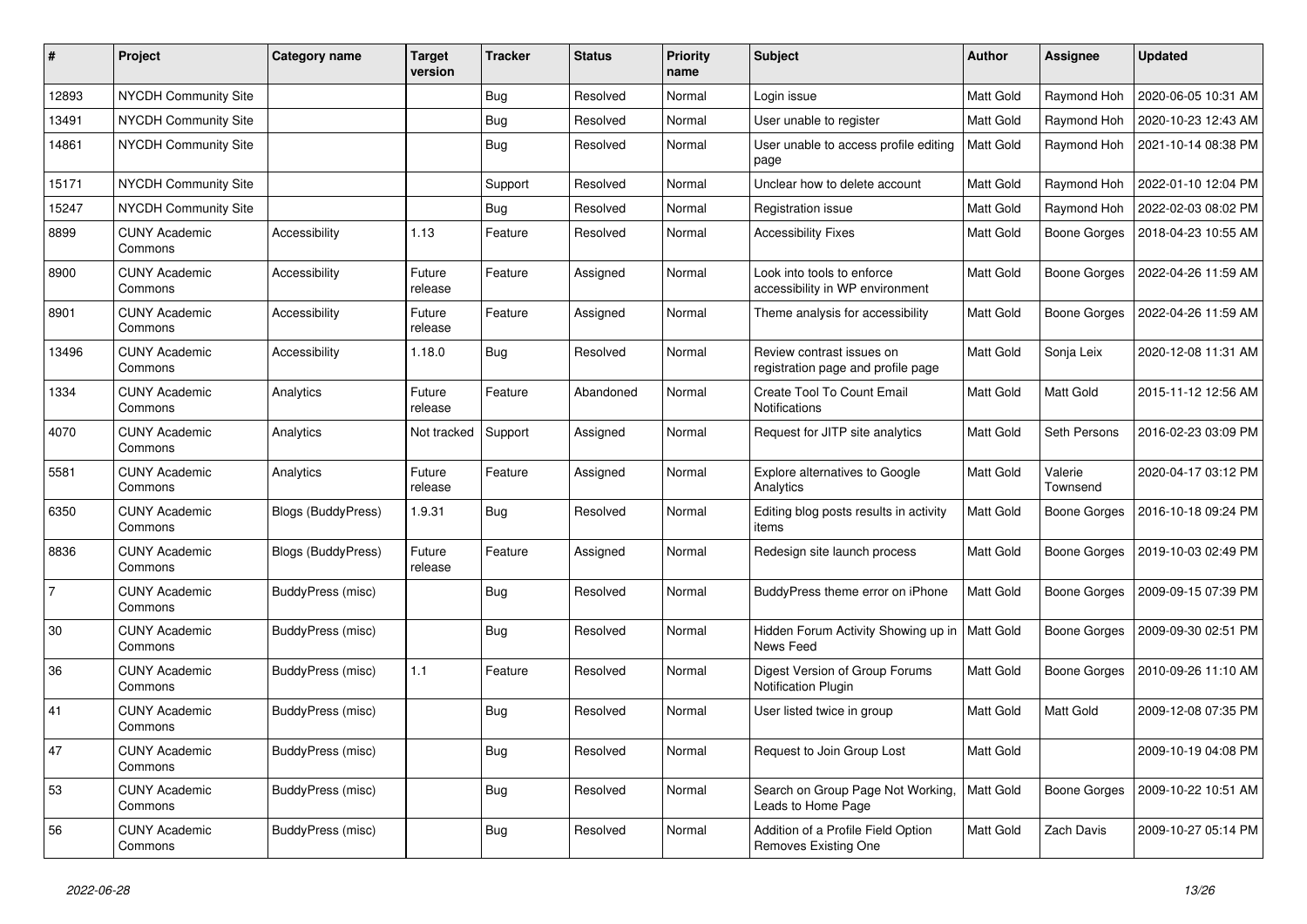| $\#$ | Project                         | <b>Category name</b> | <b>Target</b><br>version | <b>Tracker</b> | <b>Status</b> | <b>Priority</b><br>name | <b>Subject</b>                                                       | <b>Author</b>    | <b>Assignee</b>     | <b>Updated</b>      |
|------|---------------------------------|----------------------|--------------------------|----------------|---------------|-------------------------|----------------------------------------------------------------------|------------------|---------------------|---------------------|
| 64   | <b>CUNY Academic</b><br>Commons | BuddyPress (misc)    |                          | Feature        | Resolved      | Normal                  | Create links to file attachments in BP<br>Forum Subscription Plugin  | <b>Matt Gold</b> | <b>Boone Gorges</b> | 2009-12-10 01:29 PM |
| 66   | <b>CUNY Academic</b><br>Commons | BuddyPress (misc)    |                          | Feature        | Resolved      | Normal                  | Remove "Popular" listing from<br><b>Members Widget</b>               | Matt Gold        | <b>Boone Gorges</b> | 2009-11-18 09:20 AM |
| 69   | <b>CUNY Academic</b><br>Commons | BuddyPress (misc)    |                          | <b>Bug</b>     | Resolved      | Normal                  | UserName doesn't appear in News<br>Feed Wiki Edit                    | <b>Matt Gold</b> | <b>Boone Gorges</b> | 2009-12-03 09:33 AM |
| 120  | <b>CUNY Academic</b><br>Commons | BuddyPress (misc)    | 1.4                      | Feature        | Resolved      | Normal                  | <b>Consider Adding Privacy Options</b><br><b>Plugin for Profiles</b> | Matt Gold        | Boone Gorges        | 2015-11-12 01:02 AM |
| 130  | <b>CUNY Academic</b><br>Commons | BuddyPress (misc)    |                          | <b>Bug</b>     | Resolved      | Normal                  | Link to Blog on Group Pages leads<br>back to Group                   | Matt Gold        | <b>Boone Gorges</b> | 2009-12-10 01:28 PM |
| 138  | <b>CUNY Academic</b><br>Commons | BuddyPress (misc)    |                          | Bug            | Resolved      | Normal                  | Broken Links in Forum Notification<br>Emails                         | Matt Gold        | Boone Gorges        | 2010-03-02 07:59 PM |
| 143  | <b>CUNY Academic</b><br>Commons | BuddyPress (misc)    |                          | <b>Bug</b>     | Resolved      | Normal                  | Friendship Acceptance Error<br>Message                               | <b>Matt Gold</b> | Boone Gorges        | 2010-05-11 04:44 PM |
| 145  | <b>CUNY Academic</b><br>Commons | BuddyPress (misc)    |                          | Bug            | Resolved      | Normal                  | Trackbacks are being attributed to<br>'ungooglable'                  | Matt Gold        | Boone Gorges        | 2010-05-20 03:07 PM |
| 148  | <b>CUNY Academic</b><br>Commons | BuddyPress (misc)    |                          | <b>Bug</b>     | Resolved      | Normal                  | TinyMCE Problem with URLs in<br>Posts                                | Matt Gold        | <b>Boone Gorges</b> | 2010-02-25 12:22 PM |
| 149  | <b>CUNY Academic</b><br>Commons | BuddyPress (misc)    |                          | Bug            | Resolved      | Normal                  | <b>Email Notifications and TinyMCE</b>                               | <b>Matt Gold</b> | <b>Boone Gorges</b> | 2010-01-08 09:33 PM |
| 152  | <b>CUNY Academic</b><br>Commons | BuddyPress (misc)    |                          | <b>Bug</b>     | Resolved      | Normal                  | HTML Tags Added to Email<br><b>Notifications</b>                     | Matt Gold        | Boone Gorges        | 2010-05-11 04:52 PM |
| 153  | <b>CUNY Academic</b><br>Commons | BuddyPress (misc)    |                          | <b>Bug</b>     | Resolved      | Normal                  | User Asked to login again while<br>trying to submit wire post        | Matt Gold        | Boone Gorges        | 2010-05-11 04:48 PM |
| 155  | <b>CUNY Academic</b><br>Commons | BuddyPress (misc)    |                          | <b>Bug</b>     | Resolved      | Normal                  | Problem with Group Blog<br><b>BuddyPress Plugin</b>                  | <b>Matt Gold</b> | <b>Boone Gorges</b> | 2010-01-23 07:19 AM |
| 157  | <b>CUNY Academic</b><br>Commons | BuddyPress (misc)    | Not tracked              | Feature        | Rejected      | Normal                  | Conduct a review of BuddyPress<br>plugins                            | Matt Gold        | Boone Gorges        | 2016-01-26 12:16 AM |
| 159  | <b>CUNY Academic</b><br>Commons | BuddyPress (misc)    |                          | <b>Bug</b>     | Resolved      | Normal                  | Member reports trouble with<br><b>Notification Settings</b>          | Matt Gold        | Boone Gorges        | 2010-05-11 04:50 PM |
| 172  | <b>CUNY Academic</b><br>Commons | BuddyPress (misc)    |                          | <b>Bug</b>     | Resolved      | Normal                  | Forum Notifications not working                                      | Matt Gold        |                     | 2010-03-04 07:28 AM |
| 173  | <b>CUNY Academic</b><br>Commons | BuddyPress (misc)    |                          | Bug            | Resolved      | Normal                  | Blockquote display cut off in mac<br>browsers                        | Matt Gold        | <b>Boone Gorges</b> | 2010-05-11 04:58 PM |
| 174  | <b>CUNY Academic</b><br>Commons | BuddyPress (misc)    |                          | Bug            | Resolved      | Normal                  | College names no longer active links<br>on profiles                  | <b>Matt Gold</b> | Boone Gorges        | 2010-05-11 05:00 PM |
| 177  | <b>CUNY Academic</b><br>Commons | BuddyPress (misc)    |                          | Feature        | Resolved      | Normal                  | Allow members to edit forum posts                                    | Matt Gold        | Boone Gorges        | 2010-05-11 10:01 PM |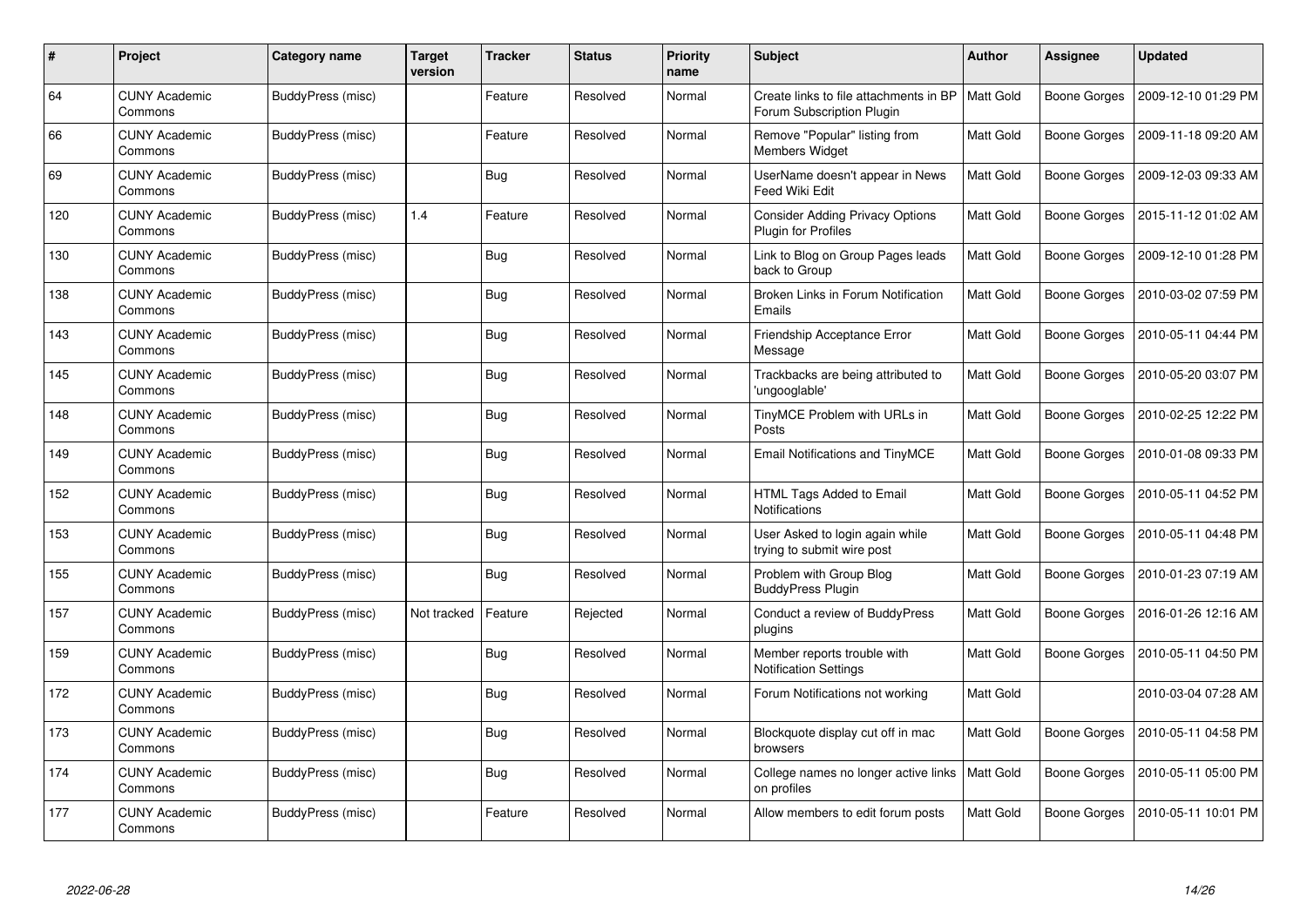| #   | Project                         | <b>Category name</b> | <b>Target</b><br>version | <b>Tracker</b> | <b>Status</b> | <b>Priority</b><br>name | Subject                                                                                                                      | <b>Author</b>    | <b>Assignee</b>     | <b>Updated</b>      |
|-----|---------------------------------|----------------------|--------------------------|----------------|---------------|-------------------------|------------------------------------------------------------------------------------------------------------------------------|------------------|---------------------|---------------------|
| 180 | <b>CUNY Academic</b><br>Commons | BuddyPress (misc)    |                          | <b>Bug</b>     | Resolved      | Normal                  | Incorrect Link on Friendship Request<br><b>Notification Issues</b>                                                           | Matt Gold        | <b>Boone Gorges</b> | 2010-03-13 08:47 AM |
| 184 | <b>CUNY Academic</b><br>Commons | BuddyPress (misc)    |                          | Support        | Resolved      | Normal                  | Allowing Users to Delete Accounts                                                                                            | Matt Gold        | <b>Boone Gorges</b> | 2010-05-11 09:54 PM |
| 187 | <b>CUNY Academic</b><br>Commons | BuddyPress (misc)    |                          | <b>Bug</b>     | Resolved      | Normal                  | Group Member unable to be<br>promoted to admin status                                                                        | Matt Gold        | Boone Gorges        | 2010-04-02 09:26 PM |
| 189 | <b>CUNY Academic</b><br>Commons | BuddyPress (misc)    |                          | <b>Bug</b>     | Resolved      | Normal                  | <b>Trouble Uploading Document</b>                                                                                            | Matt Gold        | <b>Boone Gorges</b> | 2010-05-11 04:31 PM |
| 204 | <b>CUNY Academic</b><br>Commons | BuddyPress (misc)    |                          | <b>Bug</b>     | Resolved      | Normal                  | Embiggen list of my groups                                                                                                   | Matt Gold        | <b>Boone Gorges</b> | 2010-05-11 05:13 PM |
| 218 | <b>CUNY Academic</b><br>Commons | BuddyPress (misc)    |                          | Feature        | Resolved      | Normal                  | Who's Online listing on homepage                                                                                             | Matt Gold        | <b>Boone Gorges</b> | 2010-05-20 05:49 PM |
| 223 | <b>CUNY Academic</b><br>Commons | BuddyPress (misc)    |                          | <b>Bug</b>     | Resolved      | Normal                  | Uploaded Group Document Failed to<br><b>Create Email Notification</b>                                                        | Matt Gold        | Boone Gorges        | 2010-05-11 10:12 PM |
| 231 | <b>CUNY Academic</b><br>Commons | BuddyPress (misc)    |                          | Feature        | Resolved      | Normal                  | Select from all groups on email<br>invites                                                                                   | Matt Gold        | <b>Boone Gorges</b> | 2010-05-12 10:08 AM |
| 235 | <b>CUNY Academic</b><br>Commons | BuddyPress (misc)    |                          | <b>Bug</b>     | Resolved      | Normal                  | BP Admin Bar Not Appearing on<br>Help Blog                                                                                   | <b>Matt Gold</b> | <b>Boone Gorges</b> | 2010-05-20 06:15 PM |
| 239 | <b>CUNY Academic</b><br>Commons | BuddyPress (misc)    |                          | <b>Bug</b>     | Resolved      | Normal                  | Forum Post Error                                                                                                             | Matt Gold        | <b>Boone Gorges</b> | 2010-05-12 11:48 AM |
| 240 | <b>CUNY Academic</b><br>Commons | BuddyPress (misc)    |                          | <b>Bug</b>     | Resolved      | Normal                  | Invite Anyone - CUNY email domain<br>produces error                                                                          | Matt Gold        | <b>Boone Gorges</b> | 2010-05-14 12:39 PM |
| 241 | <b>CUNY Academic</b><br>Commons | BuddyPress (misc)    |                          | Bug            | Resolved      | Normal                  | <b>Emailed Group Activity Updates</b><br><b>Contain Escape Characters</b>                                                    | Matt Gold        | <b>Boone Gorges</b> | 2010-08-25 01:30 PM |
| 247 | <b>CUNY Academic</b><br>Commons | BuddyPress (misc)    |                          | <b>Bug</b>     | Resolved      | Normal                  | Email problem on signup                                                                                                      | Matt Gold        | <b>Boone Gorges</b> | 2010-05-18 03:09 PM |
| 249 | <b>CUNY Academic</b><br>Commons | BuddyPress (misc)    |                          | <b>Bug</b>     | Resolved      | Normal                  | New group contains activity stream<br>post from older group                                                                  | Matt Gold        | Boone Gorges        | 2010-05-20 03:00 PM |
| 254 | <b>CUNY Academic</b><br>Commons | BuddyPress (misc)    |                          | Feature        | Resolved      | Normal                  | Move "Upload a New Document" link                                                                                            | Matt Gold        | <b>Boone Gorges</b> | 2010-06-22 06:53 PM |
| 257 | <b>CUNY Academic</b><br>Commons | BuddyPress (misc)    | 1.1                      | Feature        | Resolved      | Normal                  | Add avatar dimensions to the<br>Change Avatar page.                                                                          | Matt Gold        | Chris Stein         | 2010-11-16 03:58 PM |
| 258 | <b>CUNY Academic</b><br>Commons | BuddyPress (misc)    | 1.0                      | Feature        | Resolved      | Normal                  | Remove posting text box on group<br>homepages                                                                                | Matt Gold        | <b>Boone Gorges</b> | 2010-08-23 04:09 PM |
| 259 | <b>CUNY Academic</b><br>Commons | BuddyPress (misc)    |                          | Feature        | Resolved      | Normal                  | Send group document description<br>with email notification                                                                   | Matt Gold        | <b>Boone Gorges</b> | 2010-06-24 03:46 PM |
| 261 | <b>CUNY Academic</b><br>Commons | BuddyPress (misc)    |                          | Feature        | Resolved      | Normal                  | Add "more groups" and "more blogs"<br>and "more members" links to<br>homepage under lists of recently<br>active groups/blogs | Matt Gold        | Boone Gorges        | 2010-06-24 03:44 PM |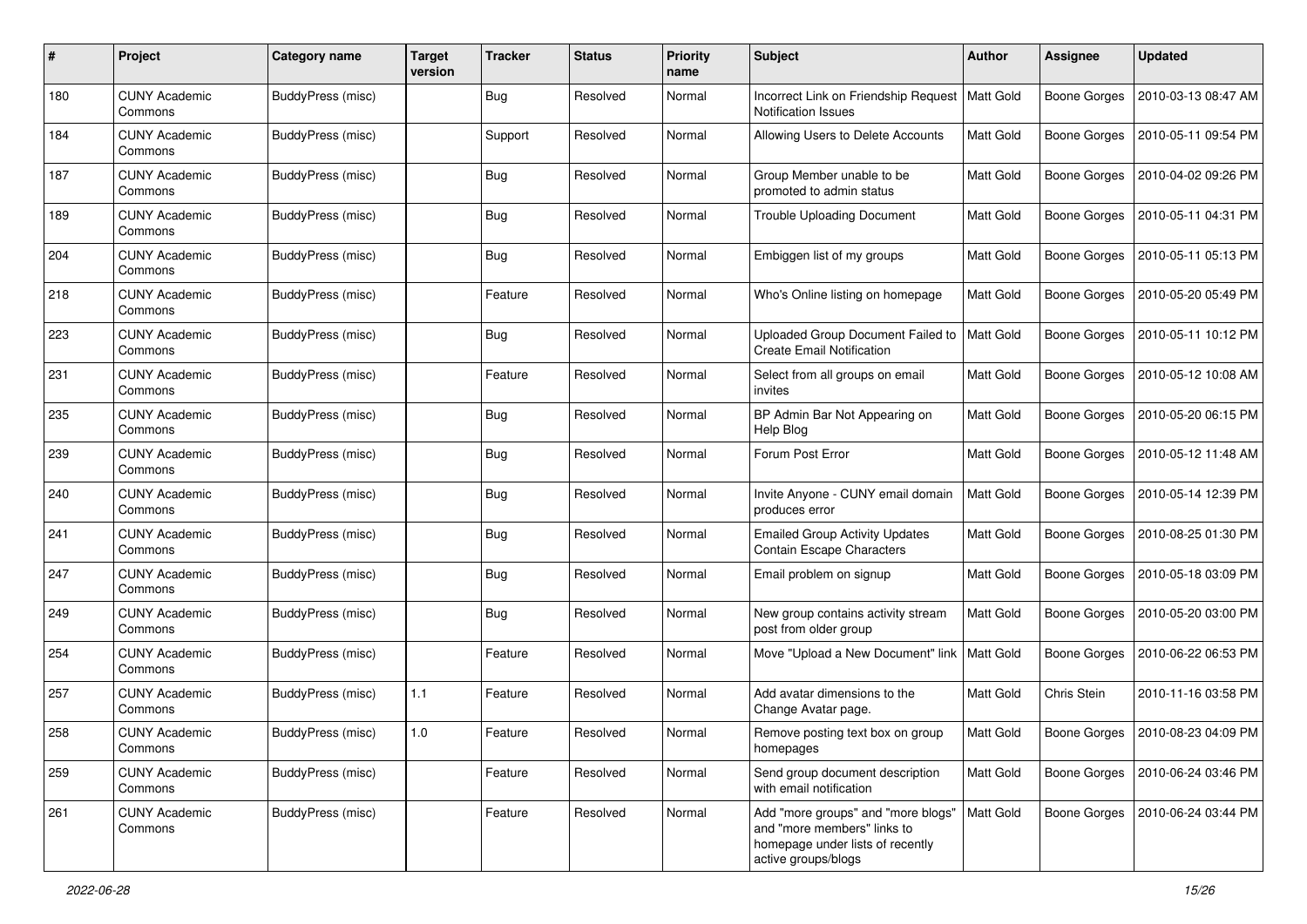| #   | Project                         | Category name     | <b>Target</b><br>version | <b>Tracker</b> | <b>Status</b> | <b>Priority</b><br>name | <b>Subject</b>                                                                                     | Author           | <b>Assignee</b>     | <b>Updated</b>      |
|-----|---------------------------------|-------------------|--------------------------|----------------|---------------|-------------------------|----------------------------------------------------------------------------------------------------|------------------|---------------------|---------------------|
| 264 | <b>CUNY Academic</b><br>Commons | BuddyPress (misc) |                          | Bug            | Resolved      | Normal                  | user reports receiving two<br>notifications for each new group<br>forum post                       | Matt Gold        | <b>Boone Gorges</b> | 2010-08-26 02:57 PM |
| 266 | <b>CUNY Academic</b><br>Commons | BuddyPress (misc) | 1.0.1                    | Bug            | Resolved      | Normal                  | <b>Account Deletion Process</b>                                                                    | Matt Gold        | <b>Boone Gorges</b> | 2010-07-19 11:07 AM |
| 278 | <b>CUNY Academic</b><br>Commons | BuddyPress (misc) | 1.0.1                    | <b>Bug</b>     | Resolved      | Normal                  | Group Blog plugin creates<br>subdirectory, not subdomain blogs                                     | Matt Gold        | <b>Boone Gorges</b> | 2010-08-29 01:52 PM |
| 279 | <b>CUNY Academic</b><br>Commons | BuddyPress (misc) | 1.1                      | <b>Bug</b>     | Rejected      | Normal                  | Members Report Problems with<br>Notifications                                                      | Matt Gold        | <b>Boone Gorges</b> | 2010-11-16 04:37 PM |
| 280 | <b>CUNY Academic</b><br>Commons | BuddyPress (misc) |                          | Support        | Resolved      | Normal                  | Prospective Member has trouble<br>signing up                                                       | Matt Gold        | <b>Boone Gorges</b> | 2010-07-27 09:41 AM |
| 282 | <b>CUNY Academic</b><br>Commons | BuddyPress (misc) | 1.1                      | Feature        | Resolved      | Normal                  | Alter "Kick and Ban" Group<br>Functionality                                                        | Matt Gold        | <b>Boone Gorges</b> | 2010-09-08 06:14 PM |
| 291 | <b>CUNY Academic</b><br>Commons | BuddyPress (misc) | Future<br>release        | Feature        | Rejected      | Normal                  | Add Chat/IM functionality                                                                          | Matt Gold        | <b>Boone Gorges</b> | 2015-11-12 01:36 AM |
| 314 | <b>CUNY Academic</b><br>Commons | BuddyPress (misc) | 1.0.2                    | Bug            | Resolved      | Normal                  | Changing Blog Title in BuddyPress<br>Menus                                                         | <b>Matt Gold</b> | <b>Boone Gorges</b> | 2010-09-02 10:59 AM |
| 320 | <b>CUNY Academic</b><br>Commons | BuddyPress (misc) | Not tracked              | Bug            | Resolved      | Normal                  | Multiple listings of account in BP<br>group                                                        | Matt Gold        | <b>Boone Gorges</b> | 2010-09-01 07:37 AM |
| 323 | <b>CUNY Academic</b><br>Commons | BuddyPress (misc) | 1.0.3                    | <b>Bug</b>     | Resolved      | Normal                  | Multiple listings of member account<br>in BP group                                                 | Matt Gold        | <b>Boone Gorges</b> | 2010-09-08 02:40 PM |
| 325 | <b>CUNY Academic</b><br>Commons | BuddyPress (misc) | 1.3                      | Feature        | Resolved      | Normal                  | Add folder hierarchies to Group<br>Documents plugin                                                | Matt Gold        | <b>Boone Gorges</b> | 2011-05-23 01:33 AM |
| 328 | <b>CUNY Academic</b><br>Commons | BuddyPress (misc) | Future<br>release        | Feature        | Duplicate     | Normal                  | Make Group Invitation Status Clearer   Matt Gold                                                   |                  | <b>Boone Gorges</b> | 2010-12-20 11:08 AM |
| 348 | <b>CUNY Academic</b><br>Commons | BuddyPress (misc) | 1.2                      | Feature        | Resolved      | Normal                  | Create status marker to show which<br>invited group members have already<br>received group invites | <b>Matt Gold</b> | <b>Boone Gorges</b> | 2011-03-08 09:08 PM |
| 349 | <b>CUNY Academic</b><br>Commons | BuddyPress (misc) | 1.2                      | Feature        | Resolved      | Normal                  | Add explanatory note to Group Send<br><b>Invites Page</b>                                          | Matt Gold        | <b>Boone Gorges</b> | 2011-03-08 08:44 PM |
| 350 | <b>CUNY Academic</b><br>Commons | BuddyPress (misc) | 1.2                      | Feature        | Resolved      | Normal                  | Move "Send Invites" Button                                                                         | Matt Gold        | <b>Boone Gorges</b> | 2010-12-20 11:29 AM |
| 351 | <b>CUNY Academic</b><br>Commons | BuddyPress (misc) | Not tracked   Bug        |                | Rejected      | Normal                  | Invited Group Members Aren't<br>Automatically Added to Groups                                      | Matt Gold        | Boone Gorges        | 2011-08-22 06:54 PM |
| 352 | <b>CUNY Academic</b><br>Commons | BuddyPress (misc) | $1.1$                    | <b>Bug</b>     | Resolved      | Normal                  | Member reports problems with<br>avatar cropping                                                    | Matt Gold        | <b>Boone Gorges</b> | 2010-11-16 05:07 PM |
| 361 | <b>CUNY Academic</b><br>Commons | BuddyPress (misc) | 1.1                      | Feature        | Resolved      | Normal                  | Change Wording of Options on<br><b>Friend Request Responses</b>                                    | Matt Gold        | Chris Stein         | 2010-11-24 01:42 PM |
| 363 | <b>CUNY Academic</b><br>Commons | BuddyPress (misc) | Not tracked   Bug        |                | Resolved      | Normal                  | Member listed twice in group                                                                       | Matt Gold        | Boone Gorges        | 2010-10-06 10:35 AM |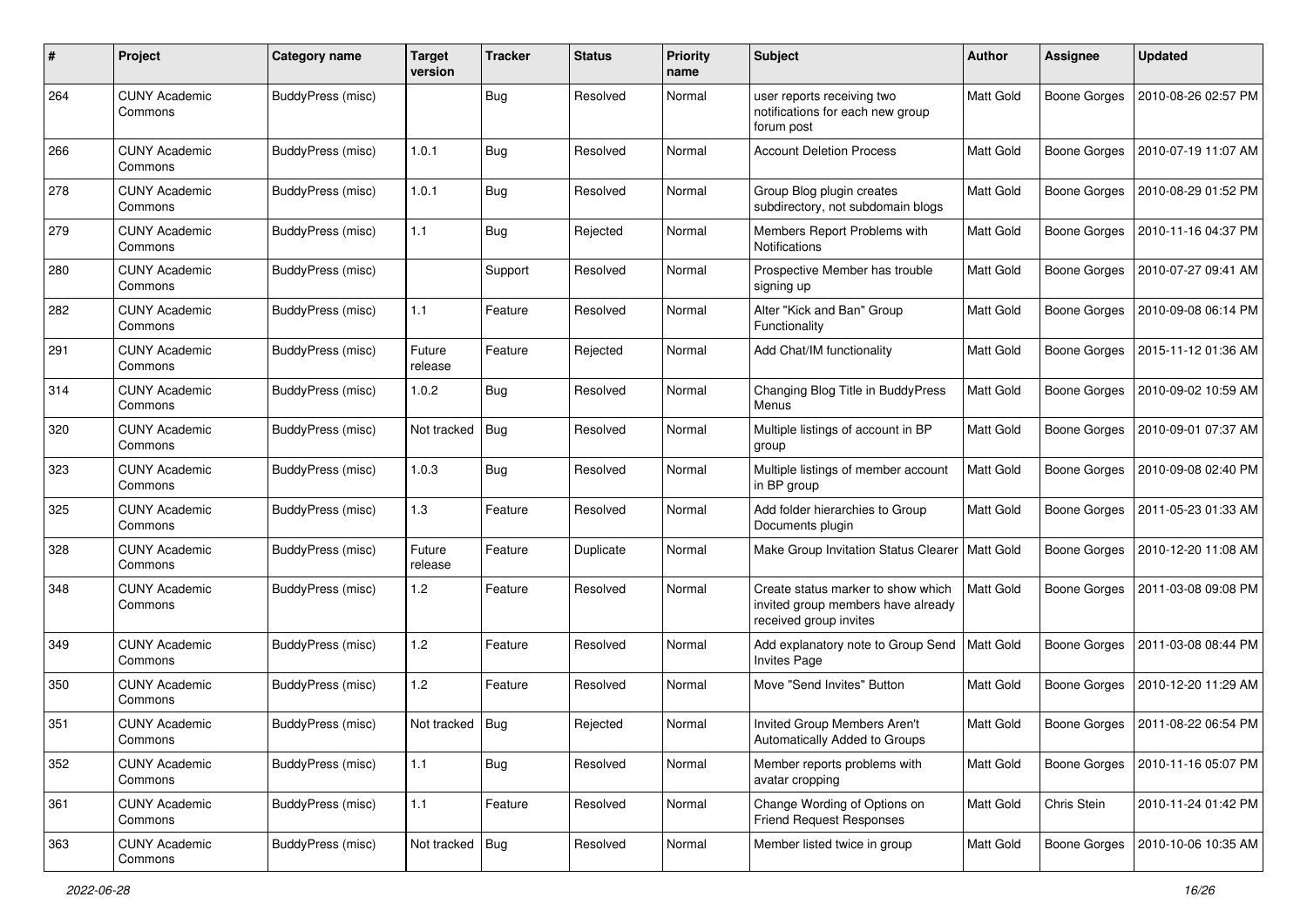| #   | Project                         | Category name     | Target<br>version | <b>Tracker</b> | <b>Status</b> | <b>Priority</b><br>name | Subject                                                                         | <b>Author</b>    | Assignee            | Updated             |
|-----|---------------------------------|-------------------|-------------------|----------------|---------------|-------------------------|---------------------------------------------------------------------------------|------------------|---------------------|---------------------|
| 377 | <b>CUNY Academic</b><br>Commons | BuddyPress (misc) | Future<br>release | Feature        | Assigned      | Normal                  | Like buttons                                                                    | Matt Gold        | <b>Boone Gorges</b> | 2010-11-16 05:13 PM |
| 387 | <b>CUNY Academic</b><br>Commons | BuddyPress (misc) | 1.1               | <b>Bug</b>     | Resolved      | Normal                  | Disable activity replies for group<br>announcements                             | Matt Gold        | Boone Gorges        | 2010-11-16 04:20 PM |
| 391 | <b>CUNY Academic</b><br>Commons | BuddyPress (misc) | Not tracked       | Feature        | Resolved      | Normal                  | Announce changes to Group<br>Interface                                          | Matt Gold        | <b>Brian Foote</b>  | 2010-12-09 05:18 PM |
| 402 | <b>CUNY Academic</b><br>Commons | BuddyPress (misc) | Not tracked       | Support        | Resolved      | Normal                  | Name Change Request                                                             | <b>Matt Gold</b> | <b>Boone Gorges</b> | 2016-01-26 12:15 AM |
| 428 | <b>CUNY Academic</b><br>Commons | BuddyPress (misc) | 1.2               | Feature        | Resolved      | Normal                  | Consider adding Log Out button to<br><b>BP Admin Bar</b>                        | Matt Gold        | Boone Gorges        | 2010-12-22 12:12 PM |
| 435 | <b>CUNY Academic</b><br>Commons | BuddyPress (misc) | Future<br>release | Feature        | Assigned      | Normal                  | Include Avatar Images in Forum Post<br><b>Notification Emails</b>               | <b>Matt Gold</b> | Boone Gorges        | 2010-12-08 12:40 PM |
| 436 | <b>CUNY Academic</b><br>Commons | BuddyPress (misc) | 1.1.1             | <b>Bug</b>     | Resolved      | Normal                  | Who's Online Widget                                                             | Matt Gold        | <b>Boone Gorges</b> | 2010-12-07 08:14 AM |
| 450 | <b>CUNY Academic</b><br>Commons | BuddyPress (misc) |                   | <b>Bug</b>     | Duplicate     | Normal                  | Email Notifications Summary vs. Full<br>Posts                                   | <b>Matt Gold</b> | Boone Gorges        | 2010-12-08 07:30 AM |
| 456 | <b>CUNY Academic</b><br>Commons | BuddyPress (misc) | Not tracked       | <b>Bug</b>     | Resolved      | Normal                  | <b>Check Sitewide Plugins</b>                                                   | Matt Gold        | <b>Boone Gorges</b> | 2010-12-21 12:31 PM |
| 458 | <b>CUNY Academic</b><br>Commons | BuddyPress (misc) | 1.1.3             | Bug            | Resolved      | Normal                  | Notifications Not Received for Own<br>Messages                                  | Matt Gold        | Boone Gorges        | 2010-12-13 08:28 PM |
| 466 | <b>CUNY Academic</b><br>Commons | BuddyPress (misc) | Not tracked       | <b>Bug</b>     | Rejected      | Normal                  | Friendship Requests coming out of<br>nowhere                                    | Matt Gold        | <b>Boone Gorges</b> | 2011-08-22 06:52 PM |
| 486 | <b>CUNY Academic</b><br>Commons | BuddyPress (misc) | 1.1.4             | Feature        | Resolved      | Normal                  | Add "Post Topic" to Group Forum<br>pages                                        | Matt Gold        | Boone Gorges        | 2010-12-16 11:13 AM |
| 498 | <b>CUNY Academic</b><br>Commons | BuddyPress (misc) |                   | Feature        | Duplicate     | Normal                  | Create ability to respond to forum<br>posts by email                            | Matt Gold        | Boone Gorges        | 2010-12-20 11:34 AM |
| 500 | <b>CUNY Academic</b><br>Commons | BuddyPress (misc) | Future<br>release | Feature        | Assigned      | Normal                  | <b>Export Group Data</b>                                                        | Matt Gold        | Boone Gorges        | 2010-12-19 12:09 PM |
| 506 | <b>CUNY Academic</b><br>Commons | BuddyPress (misc) |                   | Feature        | Rejected      | Normal                  | <b>Attachments for Group</b><br><b>Announcement Posts</b>                       | Matt Gold        | <b>Boone Gorges</b> | 2016-10-24 11:20 AM |
| 510 | <b>CUNY Academic</b><br>Commons | BuddyPress (misc) | $\overline{2}$    | Feature        | Resolved      | Normal                  | Change group slug placement on<br>group admin menu                              | Matt Gold        | Boone Gorges        | 2011-02-21 04:51 PM |
| 532 | <b>CUNY Academic</b><br>Commons | BuddyPress (misc) | $1.3$             | Feature        | Resolved      | Normal                  | Allow members to paste in a group<br>of email addresses when sending<br>invites | Matt Gold        | Boone Gorges        | 2011-09-13 01:12 PM |
| 533 | <b>CUNY Academic</b><br>Commons | BuddyPress (misc) | 1.1.8             | <b>Bug</b>     | Resolved      | Normal                  | Minor CSS issue on group page                                                   | Matt Gold        | Boone Gorges        | 2011-02-02 09:44 AM |
| 538 | <b>CUNY Academic</b><br>Commons | BuddyPress (misc) | 1.1.8             | Bug            | Resolved      | Normal                  | News feed assigns incorrect<br>trackback origins                                | Matt Gold        | <b>Boone Gorges</b> | 2011-02-02 11:22 AM |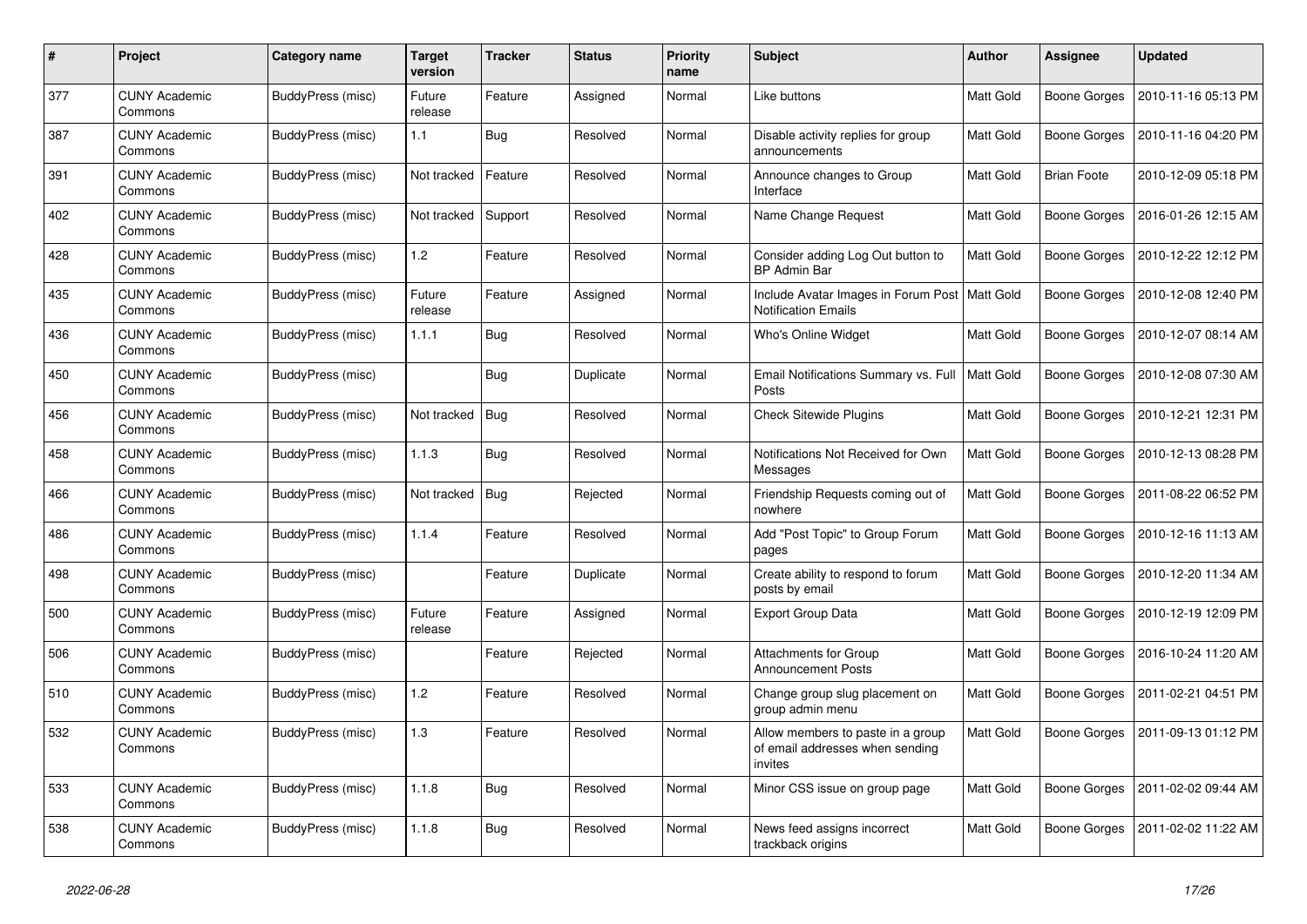| #   | Project                         | <b>Category name</b> | <b>Target</b><br>version | <b>Tracker</b> | <b>Status</b> | <b>Priority</b><br>name | <b>Subject</b>                                                                           | <b>Author</b>    | <b>Assignee</b>     | <b>Updated</b>      |
|-----|---------------------------------|----------------------|--------------------------|----------------|---------------|-------------------------|------------------------------------------------------------------------------------------|------------------|---------------------|---------------------|
| 539 | <b>CUNY Academic</b><br>Commons | BuddyPress (misc)    | 1.2                      | Feature        | Rejected      | Normal                  | Allow document category names to<br>be edited                                            | Matt Gold        | Boone Gorges        | 2011-01-24 12:52 PM |
| 540 | <b>CUNY Academic</b><br>Commons | BuddyPress (misc)    | 1.1.8                    | Bug            | Resolved      | Normal                  | Long BP Group Doc Names Hide<br>Edit/Delete Options                                      | Matt Gold        | Boone Gorges        | 2011-02-02 10:58 AM |
| 546 | <b>CUNY Academic</b><br>Commons | BuddyPress (misc)    | 1.1.8                    | Bug            | Resolved      | Normal                  | Add Group/Group Blog Author<br>Syncing on an Automated Basis to<br>the Group Blog Plugin | Matt Gold        | <b>Boone Gorges</b> | 2011-02-03 08:44 AM |
| 554 | <b>CUNY Academic</b><br>Commons | BuddyPress (misc)    | Future<br>release        | Feature        | Assigned      | Normal                  | Add Trackback notifications to<br>site-wide activity feed                                | Matt Gold        | Boone Gorges        | 2015-11-09 06:19 PM |
| 557 | <b>CUNY Academic</b><br>Commons | BuddyPress (misc)    | 1.3                      | Feature        | Rejected      | Normal                  | Denied Size and Extension Alerts on<br>Forum posts                                       | <b>Matt Gold</b> | <b>Boone Gorges</b> | 2011-06-17 02:58 PM |
| 561 | <b>CUNY Academic</b><br>Commons | BuddyPress (misc)    |                          | <b>Bug</b>     | Resolved      | Normal                  | Copyright Violation                                                                      | Matt Gold        | Matt Gold           | 2011-02-05 03:10 PM |
| 590 | <b>CUNY Academic</b><br>Commons | BuddyPress (misc)    | Not tracked              | <b>Bug</b>     | Resolved      | Normal                  | Roadmap Discussion                                                                       | Matt Gold        | Boone Gorges        | 2011-08-22 06:51 PM |
| 599 | <b>CUNY Academic</b><br>Commons | BuddyPress (misc)    | Future<br>release        | Feature        | Assigned      | Normal                  | Consider adding rating plugins for<br>BuddyPress/BBPress                                 | Matt Gold        | Boone Gorges        | 2011-08-22 06:50 PM |
| 605 | <b>CUNY Academic</b><br>Commons | BuddyPress (misc)    | 1.1.10                   | <b>Bug</b>     | Rejected      | Normal                  | Member search on Group Invite<br>Page Not Working                                        | Matt Gold        | <b>Boone Gorges</b> | 2011-02-24 11:41 PM |
| 612 | <b>CUNY Academic</b><br>Commons | BuddyPress (misc)    | 1.1.10                   | Bug            | Resolved      | Normal                  | Member reports trouble uploading<br>documents to groups                                  | Matt Gold        | <b>Boone Gorges</b> | 2011-03-07 10:12 PM |
| 613 | CUNY Academic<br>Commons        | BuddyPress (misc)    | 1.1.10                   | <b>Bug</b>     | Resolved      | Normal                  | Member reports group blog / group<br>member syncing                                      | Matt Gold        | <b>Boone Gorges</b> | 2011-03-03 09:26 AM |
| 623 | <b>CUNY Academic</b><br>Commons | BuddyPress (misc)    | 1.2 <sub>2</sub>         | Feature        | Resolved      | Normal                  | <b>BuddyPress Docs: Move</b><br>Paste-from-Word Icon Into Top Row<br>of Tiny-MCE icons   | Matt Gold        | <b>Boone Gorges</b> | 2011-02-28 06:33 PM |
| 626 | CUNY Academic<br>Commons        | BuddyPress (misc)    | Not tracked              | Bug            | Resolved      | Normal                  | Edit Help Blog Post on Syncing<br>Group/Blog Authorship                                  | Matt Gold        | Sarah<br>Morgano    | 2011-10-13 11:29 AM |
| 627 | <b>CUNY Academic</b><br>Commons | BuddyPress (misc)    | 1.2                      | Feature        | Resolved      | Normal                  | Add LaTeX support for BP Group<br>Forums                                                 | Matt Gold        | Boone Gorges        | 2011-05-09 05:21 PM |
| 629 | <b>CUNY Academic</b><br>Commons | BuddyPress (misc)    | 1.2                      | Feature        | Resolved      | Normal                  | Create Required Profile Field to<br><b>Define User Status</b>                            | Matt Gold        | Matt Gold           | 2011-03-17 06:34 PM |
| 635 | CUNY Academic<br>Commons        | BuddyPress (misc)    | Future<br>release        | Feature        | Assigned      | Normal                  | Big Blue Button - Videoconferencing<br>in Groups and Blogs                               | Matt Gold        | <b>Boone Gorges</b> | 2011-03-14 03:24 PM |
| 638 | <b>CUNY Academic</b><br>Commons | BuddyPress (misc)    | 1.1.11                   | <b>Bug</b>     | Resolved      | Normal                  | Email Notifications Include Odd<br>Characters                                            | Matt Gold        | <b>Boone Gorges</b> | 2011-03-16 11:06 AM |
| 642 | <b>CUNY Academic</b><br>Commons | BuddyPress (misc)    | Not tracked              | Feature        | Resolved      | Normal                  | Create new BuddyPress Profile Field   Matt Gold<br>to Designate Role                     |                  | Matt Gold           | 2011-09-24 03:22 PM |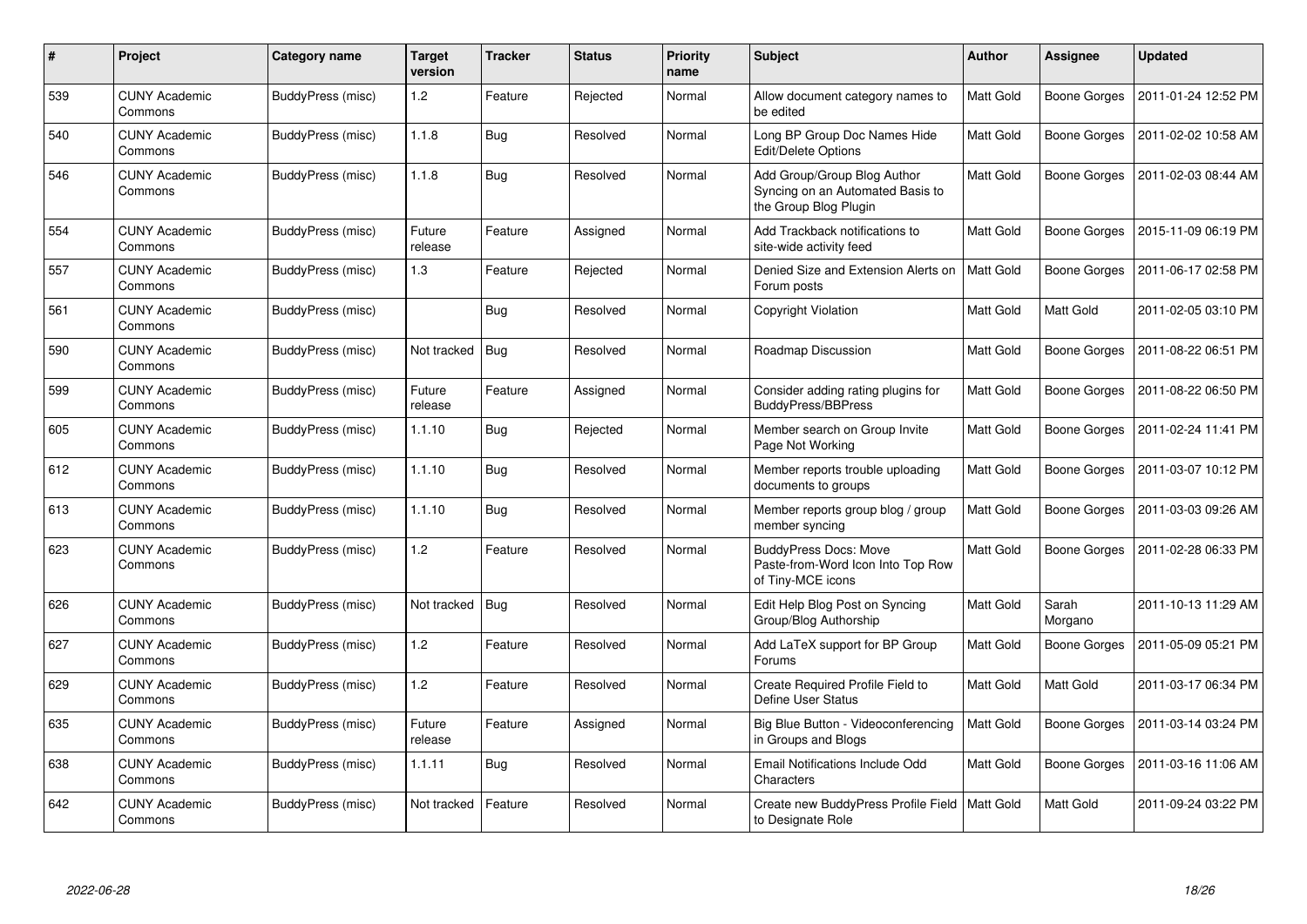| #   | Project                         | <b>Category name</b> | <b>Target</b><br>version | <b>Tracker</b> | <b>Status</b> | <b>Priority</b><br>name | <b>Subject</b>                                                                         | <b>Author</b>    | <b>Assignee</b>     | <b>Updated</b>      |
|-----|---------------------------------|----------------------|--------------------------|----------------|---------------|-------------------------|----------------------------------------------------------------------------------------|------------------|---------------------|---------------------|
| 643 | <b>CUNY Academic</b><br>Commons | BuddyPress (misc)    | 1.3                      | Feature        | Resolved      | Normal                  | Create Mechanism to Require<br>People to Fill Out New Identity<br><b>Profile Field</b> | Matt Gold        | <b>Boone Gorges</b> | 2011-10-19 01:50 PM |
| 648 | <b>CUNY Academic</b><br>Commons | BuddyPress (misc)    | 1.3                      | Feature        | Resolved      | Normal                  | Create Print functionality for<br><b>BuddyPress Docs</b>                               | <b>Matt Gold</b> | <b>Boone Gorges</b> | 2011-07-19 11:46 AM |
| 649 | <b>CUNY Academic</b><br>Commons | BuddyPress (misc)    | 1.3                      | Feature        | Resolved      | Normal                  | Create Copy All button for<br><b>BuddyPress Docs</b>                                   | Matt Gold        | <b>Boone Gorges</b> | 2011-09-13 11:59 AM |
| 651 | <b>CUNY Academic</b><br>Commons | BuddyPress (misc)    | Not tracked              | Feature        | Resolved      | Normal                  | Update Roadmap                                                                         | <b>Matt Gold</b> | <b>Boone Gorges</b> | 2011-03-26 07:20 PM |
| 654 | <b>CUNY Academic</b><br>Commons | BuddyPress (misc)    | Not tracked              | Feature        | Rejected      | Normal                  | User Interface Issues                                                                  | <b>Matt Gold</b> | Chris Stein         | 2016-01-26 10:53 AM |
| 674 | <b>CUNY Academic</b><br>Commons | BuddyPress (misc)    | Not tracked              | $ $ Bug        | Rejected      | Normal                  | <b>Errant Friend Request?</b>                                                          | Matt Gold        | <b>Boone Gorges</b> | 2011-04-06 11:28 PM |
| 697 | <b>CUNY Academic</b><br>Commons | BuddyPress (misc)    | 1.3                      | Feature        | Resolved      | Normal                  | Member request: Indented text in<br>Forum Posts                                        | Matt Gold        | <b>Boone Gorges</b> | 2011-09-13 03:29 PM |
| 724 | <b>CUNY Academic</b><br>Commons | BuddyPress (misc)    | 1.2.1                    | <b>Bug</b>     | Rejected      | Normal                  | Word Limit on Email Notifications of<br>Forum Posts?                                   | Matt Gold        | <b>Boone Gorges</b> | 2011-05-11 12:04 PM |
| 731 | <b>CUNY Academic</b><br>Commons | BuddyPress (misc)    | 1.2.1                    | Bug            | Resolved      | Normal                  | Member reports a problem posting to<br>a private group                                 | Matt Gold        | <b>Boone Gorges</b> | 2011-05-03 07:10 PM |
| 735 | <b>CUNY Academic</b><br>Commons | BuddyPress (misc)    | 1.2.5                    | Feature        | Resolved      | Normal                  | BP Docs - Include Check-Box to<br>Avoid Email Notifications of Minor<br>Edits          | Matt Gold        | <b>Boone Gorges</b> | 2011-07-24 11:34 AM |
| 746 | <b>CUNY Academic</b><br>Commons | BuddyPress (misc)    | 1.3                      | <b>Bug</b>     | Resolved      | Normal                  | Create Pop-Up Login Overlay                                                            | Matt Gold        | Raymond Hoh         | 2011-05-16 06:32 PM |
| 762 | <b>CUNY Academic</b><br>Commons | BuddyPress (misc)    |                          | <b>Bug</b>     | Resolved      | Normal                  | <b>Resolve Email Notification Problems</b><br>with Lehman addresses                    | Matt Gold        |                     | 2012-02-28 10:52 AM |
| 774 | <b>CUNY Academic</b><br>Commons | BuddyPress (misc)    | 1.3                      | Feature        | Resolved      | Normal                  | Consider Allowing Email to Be Sent<br><b>Between Unfriended Members</b>                | Matt Gold        | <b>Boone Gorges</b> | 2011-06-16 04:06 PM |
| 778 | <b>CUNY Academic</b><br>Commons | BuddyPress (misc)    | 1.2.2                    | Bug            | Resolved      | Normal                  | Private BP Docs Comment<br>Notification in RSS Feed                                    | <b>Matt Gold</b> | <b>Boone Gorges</b> | 2011-06-02 09:29 AM |
| 782 | <b>CUNY Academic</b><br>Commons | BuddyPress (misc)    | 1.2.3                    | Feature        | Resolved      | Normal                  | Add Captcha Plugin                                                                     | <b>Matt Gold</b> | <b>Boone Gorges</b> | 2011-06-06 10:37 AM |
| 783 | <b>CUNY Academic</b><br>Commons | BuddyPress (misc)    | 1.2.4                    | Bug            | Resolved      | Normal                  | <b>Broken Avatar Images</b>                                                            | Matt Gold        | Boone Gorges        | 2011-06-06 02:49 PM |
| 806 | <b>CUNY Academic</b><br>Commons | BuddyPress (misc)    | 1.2.4                    | <b>Bug</b>     | Resolved      | Normal                  | <b>BP Docs Notification Throttling</b><br>Issues                                       | Matt Gold        | <b>Boone Gorges</b> | 2011-06-08 12:17 PM |
| 810 | <b>CUNY Academic</b><br>Commons | BuddyPress (misc)    | 1.2.4                    | <b>Bug</b>     | Resolved      | Normal                  | Can't see all blogs in "My Blogs"                                                      | Matt Gold        | <b>Boone Gorges</b> | 2011-07-12 10:51 PM |
| 908 | <b>CUNY Academic</b><br>Commons | BuddyPress (misc)    | 1.2.4                    | <b>Bug</b>     | Resolved      | Normal                  | Free a BP Doc from Locked Status                                                       | Matt Gold        | <b>Boone Gorges</b> | 2011-07-02 11:15 PM |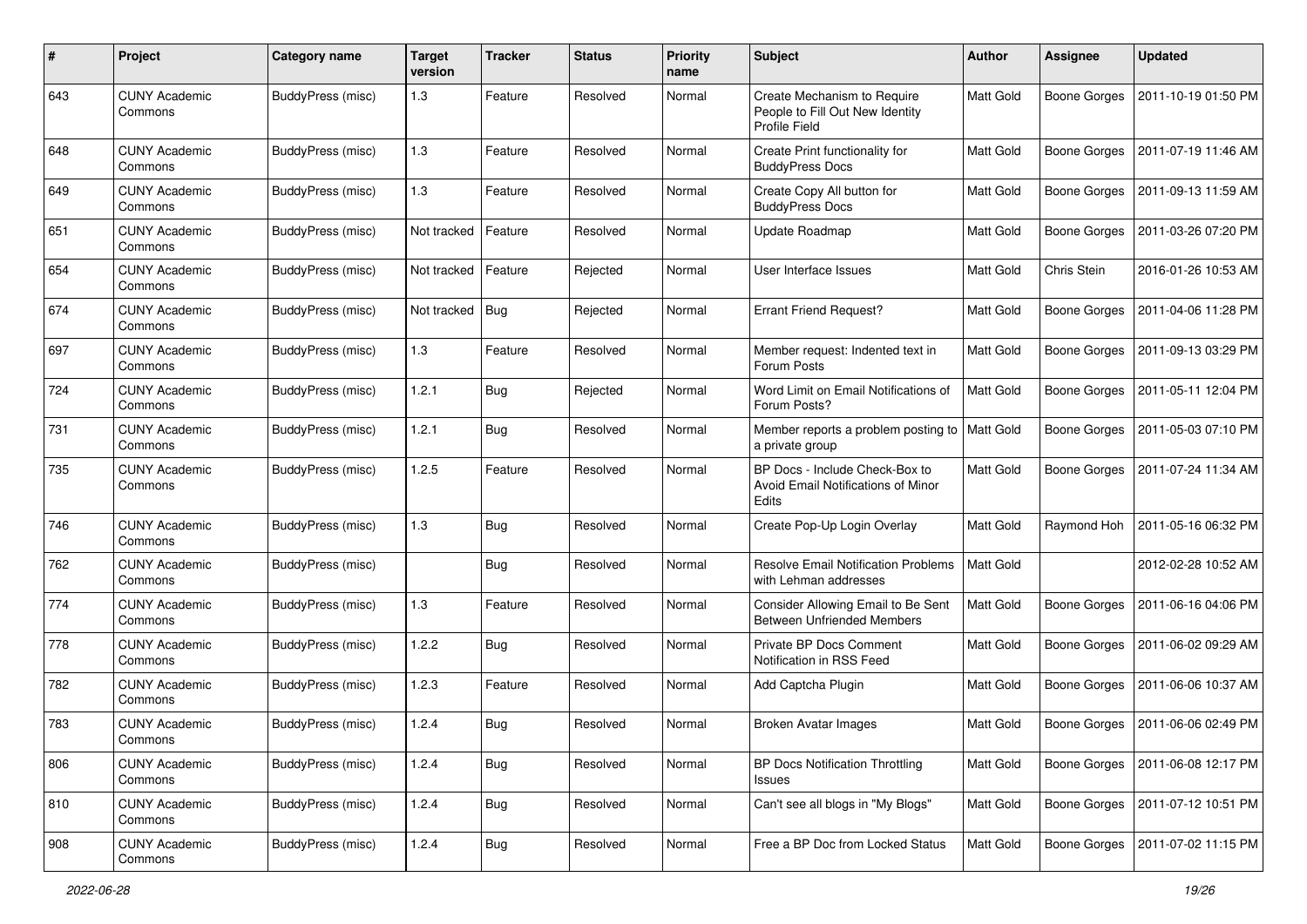| #    | Project                         | <b>Category name</b> | <b>Target</b><br>version | <b>Tracker</b> | <b>Status</b> | <b>Priority</b><br>name | <b>Subject</b>                                                                 | <b>Author</b>    | <b>Assignee</b>     | <b>Updated</b>      |
|------|---------------------------------|----------------------|--------------------------|----------------|---------------|-------------------------|--------------------------------------------------------------------------------|------------------|---------------------|---------------------|
| 909  | <b>CUNY Academic</b><br>Commons | BuddyPress (misc)    |                          | Feature        | Duplicate     | Normal                  | Create Calendar Feature for Groups                                             | <b>Matt Gold</b> | <b>Boone Gorges</b> | 2012-07-16 12:38 PM |
| 929  | <b>CUNY Academic</b><br>Commons | BuddyPress (misc)    | Not tracked              | Support        | Resolved      | Normal                  | Request: Change Member ID                                                      | Matt Gold        | Boone Gorges        | 2011-07-08 02:25 PM |
| 950  | <b>CUNY Academic</b><br>Commons | BuddyPress (misc)    | 1.2.4                    | Bug            | Rejected      | Normal                  | Spam/Moderation Issue                                                          | Matt Gold        | Boone Gorges        | 2011-07-11 09:15 AM |
| 992  | CUNY Academic<br>Commons        | BuddyPress (misc)    | 1.2.5                    | <b>Bug</b>     | Resolved      | Normal                  | BP Docs comments show up on WP<br>Dashboard                                    | <b>Matt Gold</b> | Boone Gorges        | 2011-07-19 02:17 PM |
| 1117 | <b>CUNY Academic</b><br>Commons | BuddyPress (misc)    | 1.2.5                    | <b>Bug</b>     | Resolved      | Normal                  | Character Display Error in Feed                                                | Matt Gold        | Boone Gorges        | 2011-09-12 06:29 PM |
| 1143 | <b>CUNY Academic</b><br>Commons | BuddyPress (misc)    | 1.2.5                    | Bug            | Resolved      | Normal                  | Notifications of Old Posts                                                     | Matt Gold        |                     | 2011-08-30 09:56 PM |
| 1162 | <b>CUNY Academic</b><br>Commons | BuddyPress (misc)    | 1.2.5                    | Feature        | Resolved      | Normal                  | Organization of "My Blogs"<br>Dropdown on Nav Bar                              | Matt Gold        | Boone Gorges        | 2011-09-14 01:24 AM |
| 1191 | <b>CUNY Academic</b><br>Commons | BuddyPress (misc)    |                          | Feature        | Rejected      | Normal                  | Integrate Zotero Libraries into<br>Individual and Group Profiles               | <b>Matt Gold</b> | Boone Gorges        | 2015-11-09 05:46 PM |
| 1199 | <b>CUNY Academic</b><br>Commons | BuddyPress (misc)    | 1.4                      | Feature        | Resolved      | Normal                  | Add Option for Open Text Field to<br><b>BP Profile Checkbox Fields</b>         | Matt Gold        | <b>Boone Gorges</b> | 2012-08-01 05:23 PM |
| 1220 | CUNY Academic<br>Commons        | BuddyPress (misc)    |                          | Feature        | Duplicate     | Normal                  | Create native WordPress version of<br>UserVoice integrated into the<br>Commons | <b>Matt Gold</b> | <b>Boone Gorges</b> | 2012-08-15 01:15 PM |
| 1256 | <b>CUNY Academic</b><br>Commons | BuddyPress (misc)    | 1.3                      | Feature        | Resolved      | Normal                  | Enable BP Docs by default on<br>Commons groups                                 | Matt Gold        | Boone Gorges        | 2011-11-15 02:27 PM |
| 1294 | <b>CUNY Academic</b><br>Commons | BuddyPress (misc)    | Not tracked              | <b>Bug</b>     | Resolved      | Normal                  | Profile Field Search by College Not<br><b>Working Correctly</b>                | Matt Gold        | <b>Boone Gorges</b> | 2011-12-09 07:11 AM |
| 1321 | <b>CUNY Academic</b><br>Commons | BuddyPress (misc)    | 1.2.5                    | Bug            | Duplicate     | Normal                  | BP Doc Comment Doesn't Show Up<br>on Doc (but does appear in group<br>stream)  | Matt Gold        | Boone Gorges        | 2011-11-04 08:04 AM |
| 1344 | <b>CUNY Academic</b><br>Commons | BuddyPress (misc)    | 1.3                      | <b>Bug</b>     | Resolved      | Normal                  | Activity Feed Items not Appearing in<br>Group                                  | Matt Gold        | <b>Boone Gorges</b> | 2011-11-14 11:26 AM |
| 1345 | <b>CUNY Academic</b><br>Commons | BuddyPress (misc)    | 1.3                      | Bug            | Resolved      | Normal                  | Consider Adding BuddyPress Group<br>for Community Admins and Mods<br>Plugin    | <b>Matt Gold</b> | Boone Gorges        | 2011-11-28 03:17 PM |
| 1387 | <b>CUNY Academic</b><br>Commons | BuddyPress (misc)    | Not tracked              | Feature        | Resolved      | Normal                  | Add Alumnus/a Category for BP<br><b>Profile Fields</b>                         | Matt Gold        | Matt Gold           | 2011-11-29 12:04 AM |
| 1390 | <b>CUNY Academic</b><br>Commons | BuddyPress (misc)    | 1.4                      | Feature        | Resolved      | Normal                  | Show "Kitchen Sink" by Default in<br><b>TinyMCE</b>                            | Matt Gold        | Dominic Giglio      | 2012-02-28 10:37 AM |
| 1393 | CUNY Academic<br>Commons        | BuddyPress (misc)    | Not tracked              | Feature        | Resolved      | Normal                  | Add Postdoc option to Profile Role                                             | <b>Matt Gold</b> | Matt Gold           | 2011-12-03 04:17 PM |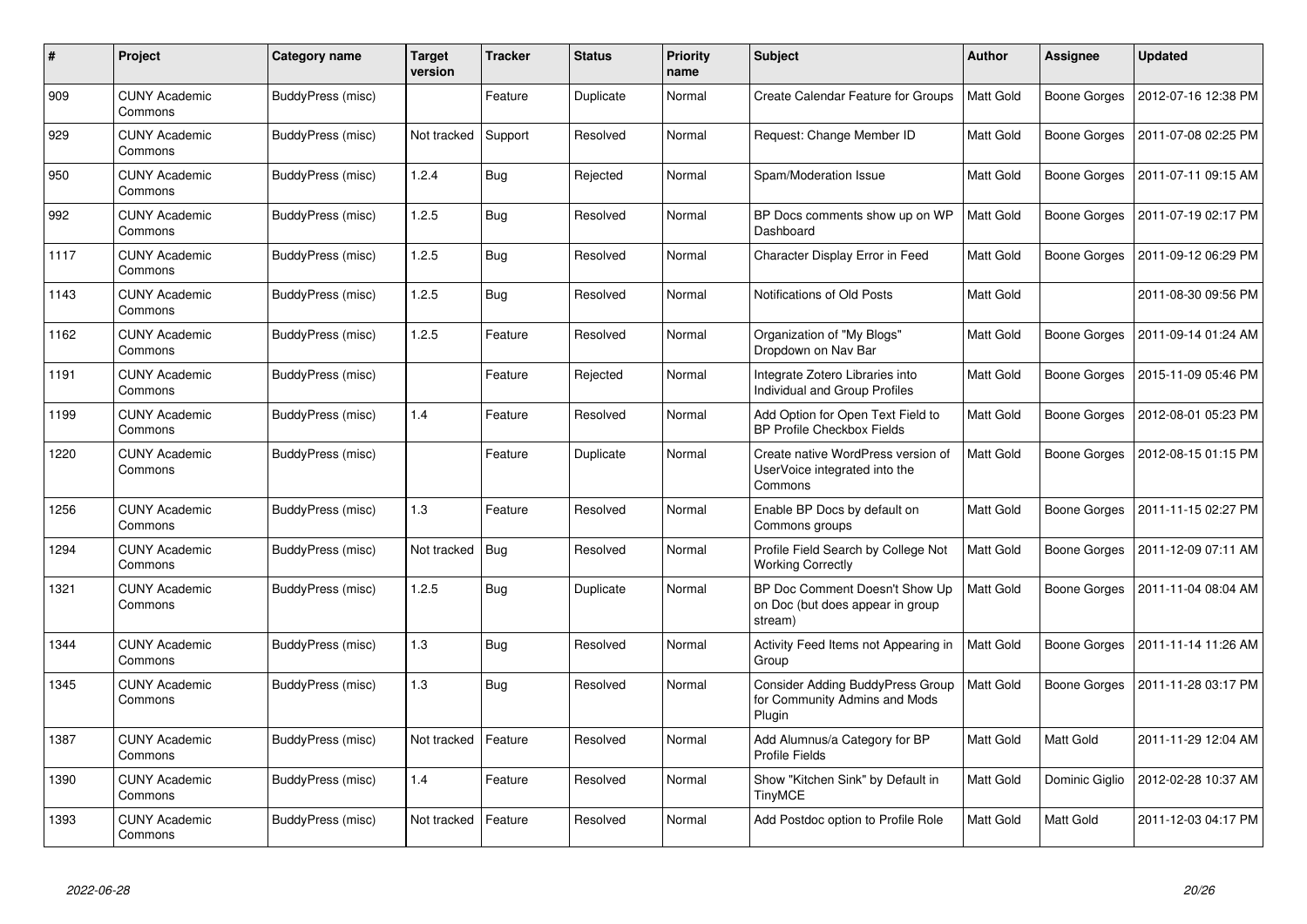| $\#$ | Project                         | <b>Category name</b> | <b>Target</b><br>version | <b>Tracker</b> | <b>Status</b> | <b>Priority</b><br>name | <b>Subject</b>                                                     | <b>Author</b>    | Assignee            | <b>Updated</b>      |
|------|---------------------------------|----------------------|--------------------------|----------------|---------------|-------------------------|--------------------------------------------------------------------|------------------|---------------------|---------------------|
| 1394 | <b>CUNY Academic</b><br>Commons | BuddyPress (misc)    | 1.3                      | Feature        | Rejected      | Normal                  | Update Filters to include new BP<br>Profile roles                  | Matt Gold        | <b>Boone Gorges</b> | 2011-12-09 07:11 AM |
| 1400 | <b>CUNY Academic</b><br>Commons | BuddyPress (misc)    | 1.2.7                    | Bug            | Resolved      | Normal                  | Firefox Login Caching Issue                                        | Matt Gold        | <b>Boone Gorges</b> | 2011-12-06 05:53 PM |
| 1412 | <b>CUNY Academic</b><br>Commons | BuddyPress (misc)    | 1.3                      | <b>Bug</b>     | Resolved      | Normal                  | Alter text on pop-up message about<br>role field                   | Matt Gold        | <b>Boone Gorges</b> | 2011-12-08 12:58 PM |
| 1441 | <b>CUNY Academic</b><br>Commons | BuddyPress (misc)    | Not tracked              | Support        | Rejected      | Normal                  | Hiding BP Admin bar on a<br>subdomain blog                         | Matt Gold        | Boone Gorges        | 2011-12-14 04:01 PM |
| 1451 | <b>CUNY Academic</b><br>Commons | BuddyPress (misc)    | 1.3.1                    | <b>Bug</b>     | Resolved      | Normal                  | Social Media Profile Icons Not<br>Showing Up Automatically?        | Matt Gold        | <b>Boone Gorges</b> | 2011-12-15 07:06 PM |
| 1455 | <b>CUNY Academic</b><br>Commons | BuddyPress (misc)    | 1.3.1                    | Bug            | Resolved      | Normal                  | Errant error message on Groups<br>page                             | Matt Gold        | Boone Gorges        | 2011-12-16 02:05 PM |
| 1487 | <b>CUNY Academic</b><br>Commons | BuddyPress (misc)    | 1.3.3                    | Feature        | Resolved      | Normal                  | Bug when using Featured Widget to<br>display a page                | <b>Matt Gold</b> | <b>Boone Gorges</b> | 2012-01-10 10:05 PM |
| 1488 | <b>CUNY Academic</b><br>Commons | BuddyPress (misc)    | 1.3.3                    | Bug            | Resolved      | Normal                  | Unable to edit forum post                                          | Matt Gold        | Boone Gorges        | 2012-01-10 07:20 PM |
| 1498 | <b>CUNY Academic</b><br>Commons | BuddyPress (misc)    | 1.3.3                    | <b>Bug</b>     | Resolved      | Normal                  | Non-Logged in User Redirect<br>Feature not working                 | Matt Gold        | <b>Boone Gorges</b> | 2012-01-11 04:57 PM |
| 1503 | <b>CUNY Academic</b><br>Commons | BuddyPress (misc)    | 1.3.3                    | Bug            | Resolved      | Normal                  | File list not showing file descriptions                            | <b>Matt Gold</b> | <b>Boone Gorges</b> | 2012-01-10 07:28 PM |
| 1504 | <b>CUNY Academic</b><br>Commons | BuddyPress (misc)    | 1.4                      | Feature        | Resolved      | Normal                  | Allow members to choose multiple<br>colleges on Profile pages      | Matt Gold        | Boone Gorges        | 2012-08-01 03:34 PM |
| 1505 | <b>CUNY Academic</b><br>Commons | BuddyPress (misc)    | 1.4                      | Feature        | Duplicate     | Normal                  | Allow members to clear past status<br>updates                      | Matt Gold        | Boone Gorges        | 2012-04-06 04:42 PM |
| 1507 | <b>CUNY Academic</b><br>Commons | BuddyPress (misc)    | 1.3.3                    | Feature        | Resolved      | Normal                  | Add Custom Sidebar Plugin                                          | <b>Matt Gold</b> | <b>Boone Gorges</b> | 2012-01-10 07:30 PM |
| 1545 | <b>CUNY Academic</b><br>Commons | BuddyPress (misc)    | 1.3.5                    | <b>Bug</b>     | Resolved      | Normal                  | Problem with BP Doc Comment Edit<br>Icon in Forums                 | <b>Matt Gold</b> | <b>Boone Gorges</b> | 2012-01-16 06:14 PM |
| 1556 | <b>CUNY Academic</b><br>Commons | BuddyPress (misc)    | 1.3.6                    | Feature        | Rejected      | Normal                  | New option for College profile field                               | Matt Gold        | Boone Gorges        | 2012-01-19 08:12 AM |
| 1558 | <b>CUNY Academic</b><br>Commons | BuddyPress (misc)    | 1.3.6                    | <b>Bug</b>     | Resolved      | Normal                  | Login Issues                                                       | Matt Gold        | Boone Gorges        | 2012-02-08 06:40 PM |
| 1559 | <b>CUNY Academic</b><br>Commons | BuddyPress (misc)    |                          | Feature        | Rejected      | Normal                  | Crop Text Length Field on Featured<br>Homepage Widget Doesn't Work | Matt Gold        | Dominic Giglio      | 2012-07-02 12:10 PM |
| 1560 | <b>CUNY Academic</b><br>Commons | BuddyPress (misc)    | 1.3.12                   | Outreach       | Resolved      | Normal                  | Add social media icons/info to About<br>page and Contact Us page   | Matt Gold        | <b>Boone Gorges</b> | 2012-04-12 09:07 AM |
| 1568 | <b>CUNY Academic</b><br>Commons | BuddyPress (misc)    | Not tracked              | Bug            | Resolved      | Normal                  | Member reports problem with email<br>notifications                 | Matt Gold        |                     | 2012-02-28 10:51 AM |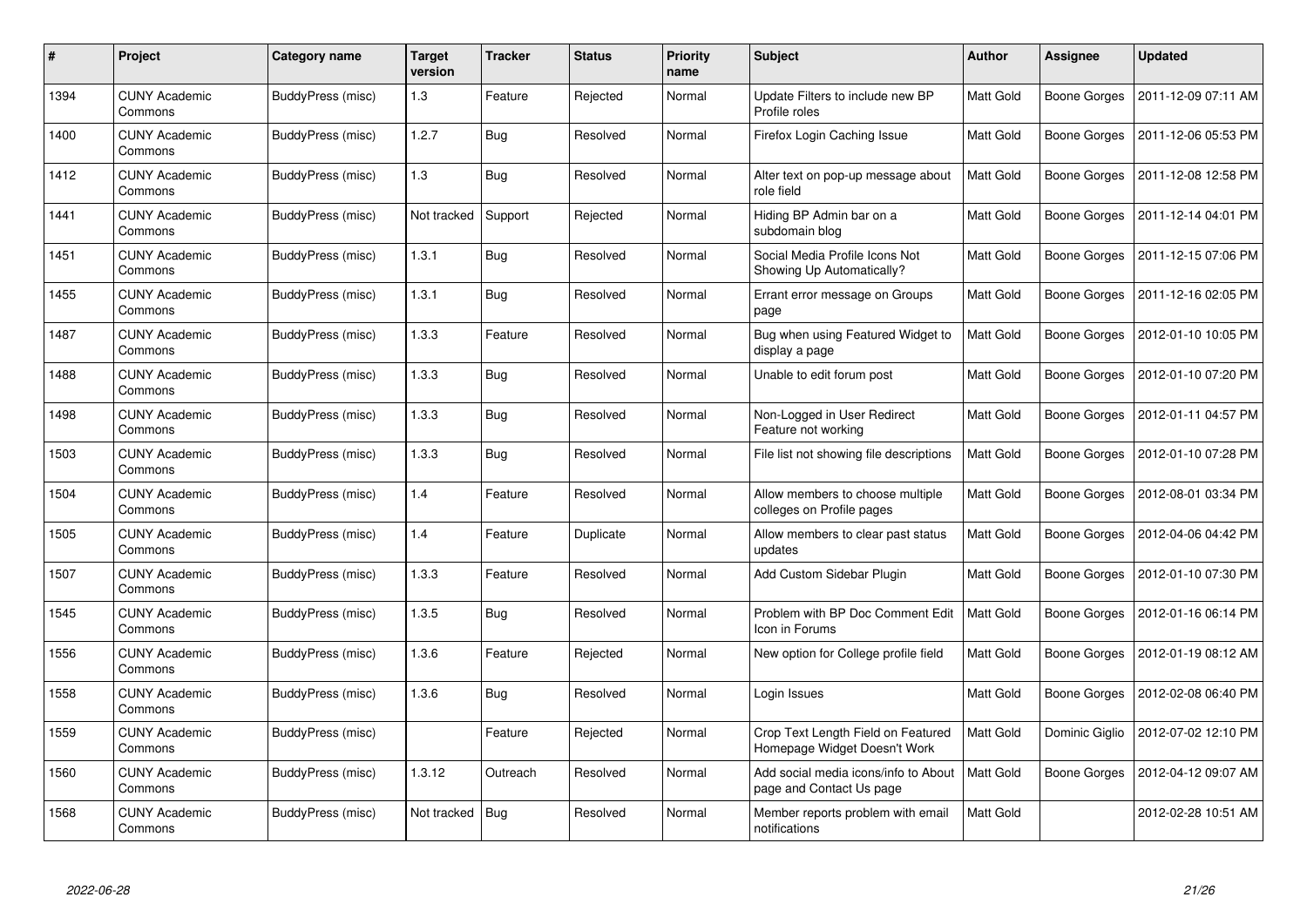| #    | Project                         | Category name     | Target<br>version | <b>Tracker</b> | <b>Status</b> | <b>Priority</b><br>name | Subject                                                                               | <b>Author</b>    | Assignee            | Updated             |
|------|---------------------------------|-------------------|-------------------|----------------|---------------|-------------------------|---------------------------------------------------------------------------------------|------------------|---------------------|---------------------|
| 1614 | <b>CUNY Academic</b><br>Commons | BuddyPress (misc) | 1.3.11            | <b>Bug</b>     | Resolved      | Normal                  | Non-CUNY Sign-Up Code<br>Disappears After Creation                                    | Matt Gold        | Boone Gorges        | 2012-04-05 01:50 AM |
| 1629 | <b>CUNY Academic</b><br>Commons | BuddyPress (misc) | 1.4               | Support        | Resolved      | Normal                  | Deleting Group Announcements                                                          | Matt Gold        | Dominic Giglio      | 2012-07-16 12:26 PM |
| 1657 | <b>CUNY Academic</b><br>Commons | BuddyPress (misc) | 1.3.10            | Bug            | Resolved      | Normal                  | Caching Issues                                                                        | Matt Gold        |                     | 2012-04-04 10:17 AM |
| 1663 | <b>CUNY Academic</b><br>Commons | BuddyPress (misc) | 1.3.9             | Support        | Resolved      | Normal                  | Please add info on Private --> Public<br>Group Announcement Functionality<br>to Codex | <b>Matt Gold</b> | Sarah<br>Morgano    | 2012-03-01 10:26 AM |
| 1672 | <b>CUNY Academic</b><br>Commons | BuddyPress (misc) | 1.3.11            | Bug            | Resolved      | Normal                  | Activity replies in groups                                                            | Matt Gold        | Boone Gorges        | 2012-04-04 09:37 AM |
| 1784 | <b>CUNY Academic</b><br>Commons | BuddyPress (misc) | 1.3.11            | Bug            | Resolved      | Normal                  | Date/Content Problems on Forum<br>digest emails                                       | Matt Gold        | Boone Gorges        | 2012-04-03 08:28 PM |
| 1794 | <b>CUNY Academic</b><br>Commons | BuddyPress (misc) | 1.3.10            | Bug            | Resolved      | Normal                  | Remove "Notice anything new"<br>notification                                          | Matt Gold        | <b>Boone Gorges</b> | 2012-03-29 09:45 PM |
| 1953 | <b>CUNY Academic</b><br>Commons | BuddyPress (misc) | 1.3.15            | <b>Bug</b>     | Resolved      | Normal                  | Email forum notification formatting<br>issue                                          | Matt Gold        | Boone Gorges        | 2012-06-21 03:32 PM |
| 1979 | <b>CUNY Academic</b><br>Commons | BuddyPress (misc) | 1.4               | <b>Bug</b>     | Rejected      | Normal                  | Received two notifications of an<br>activity update                                   | Matt Gold        | <b>Boone Gorges</b> | 2012-07-12 10:43 AM |
| 1997 | <b>CUNY Academic</b><br>Commons | BuddyPress (misc) | 1.4.6             | Bug            | Resolved      | Normal                  | Forum post notification didn't<br>indicate image attachments                          | Matt Gold        | <b>Boone Gorges</b> | 2012-09-23 05:03 PM |
| 2008 | <b>CUNY Academic</b><br>Commons | BuddyPress (misc) | 1.4               | Feature        | Resolved      | Normal                  | Show Recently Active Users on<br>Commons Homepage                                     | Matt Gold        | Raymond Hoh         | 2012-08-01 05:23 PM |
| 2014 | <b>CUNY Academic</b><br>Commons | BuddyPress (misc) | 1.5               | <b>Bug</b>     | Resolved      | Normal                  | Improper margins on Members<br>Directory                                              | Matt Gold        | Dominic Giglio      | 2012-12-18 10:37 AM |
| 2033 | <b>CUNY Academic</b><br>Commons | BuddyPress (misc) |                   | Feature        | Rejected      | Normal                  | Allow status update to be deleted<br>directly from profile page                       | Matt Gold        | Boone Gorges        | 2012-08-10 04:51 PM |
| 2037 | CUNY Academic<br>Commons        | BuddyPress (misc) | 1.4.5             | <b>Bug</b>     | Resolved      | Normal                  | Special Character shows up in RBE<br>post                                             | Matt Gold        | Raymond Hoh         | 2012-09-17 07:12 PM |
| 2039 | <b>CUNY Academic</b><br>Commons | BuddyPress (misc) | 1.4.3             | Support        | Resolved      | Normal                  | Create Failure function for RBE                                                       | Matt Gold        | Raymond Hoh         | 2012-08-27 09:44 AM |
| 2040 | <b>CUNY Academic</b><br>Commons | BuddyPress (misc) | 1.4.2             | <b>Bug</b>     | Resolved      | Normal                  | RBE on BP Docs Edits?                                                                 | Matt Gold        | Boone Gorges        | 2012-08-14 08:13 AM |
| 2045 | <b>CUNY Academic</b><br>Commons | BuddyPress (misc) |                   | Bug            | Duplicate     | Normal                  | Double Post/RBE Notification                                                          | Matt Gold        | Boone Gorges        | 2012-08-15 08:53 AM |
| 2052 | <b>CUNY Academic</b><br>Commons | BuddyPress (misc) |                   | <b>Bug</b>     | Rejected      | Normal                  | <b>RBE Not Enabled?</b>                                                               | Matt Gold        | Boone Gorges        | 2012-08-18 09:16 PM |
| 2053 | <b>CUNY Academic</b><br>Commons | BuddyPress (misc) | 1.4.6             | Feature        | Resolved      | Normal                  | RBE on BP Docs                                                                        | Matt Gold        | <b>Boone Gorges</b> | 2012-10-01 04:14 PM |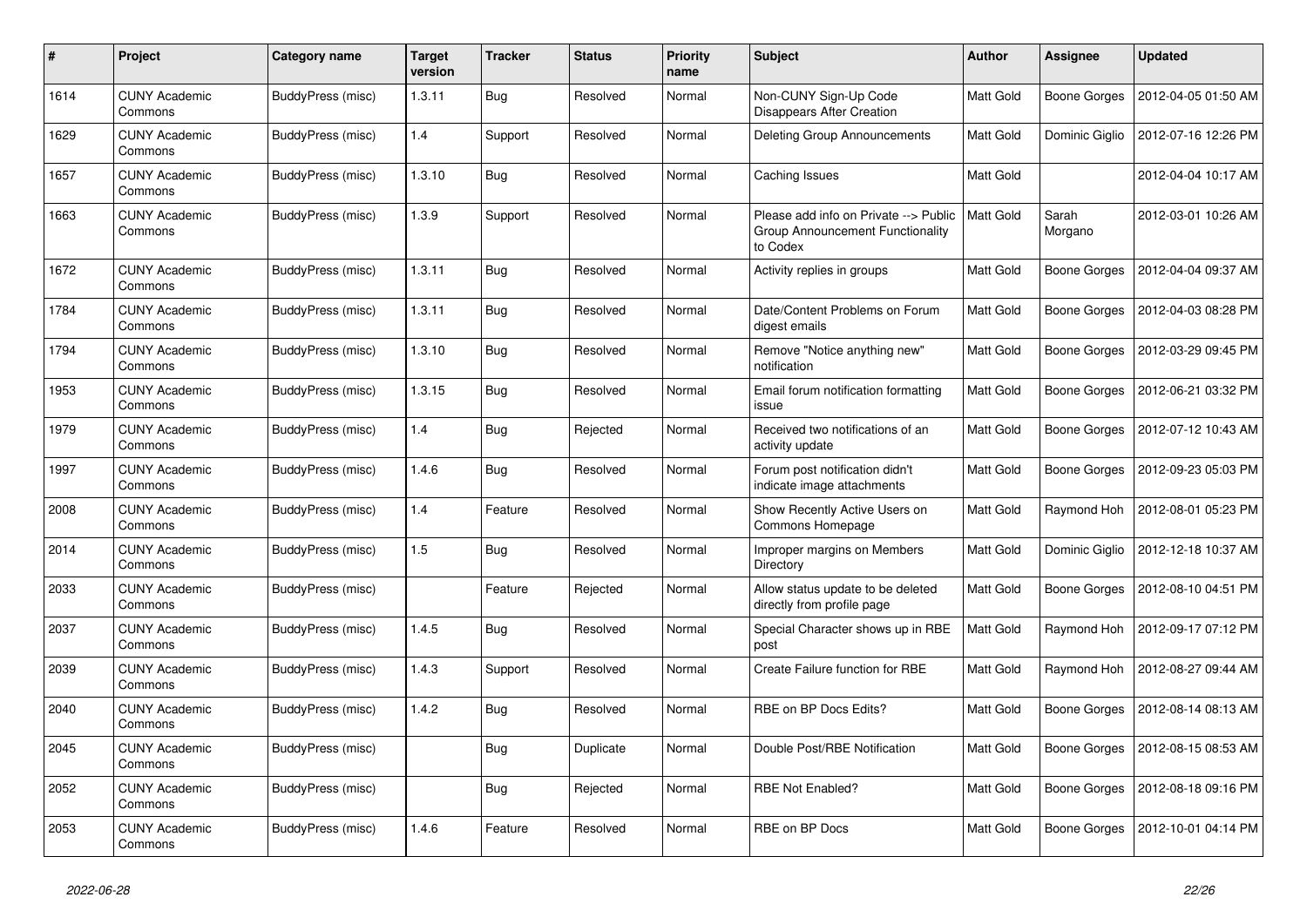| $\#$ | Project                         | Category name     | <b>Target</b><br>version | <b>Tracker</b> | <b>Status</b> | <b>Priority</b><br>name | <b>Subject</b>                                                                      | Author           | Assignee            | <b>Updated</b>      |
|------|---------------------------------|-------------------|--------------------------|----------------|---------------|-------------------------|-------------------------------------------------------------------------------------|------------------|---------------------|---------------------|
| 2057 | <b>CUNY Academic</b><br>Commons | BuddyPress (misc) | 1.4.3                    | Bug            | Resolved      | Normal                  | Newest/Active/Popular Filters Not<br>working on Homepage List of<br>Groups, Members | Matt Gold        | <b>Boone Gorges</b> | 2012-08-23 03:18 PM |
| 2090 | <b>CUNY Academic</b><br>Commons | BuddyPress (misc) |                          | Feature        | Rejected      | Normal                  | Create Course Group Template that<br>includes notifications of new blog<br>posts    | Matt Gold        | <b>Boone Gorges</b> | 2012-12-18 10:59 AM |
| 2091 | <b>CUNY Academic</b><br>Commons | BuddyPress (misc) | Not tracked              | Bug            | Resolved      | Normal                  | <b>RBE Down</b>                                                                     | Matt Gold        | Raymond Hoh         | 2012-09-02 06:00 PM |
| 2105 | <b>CUNY Academic</b><br>Commons | BuddyPress (misc) | 1.4.9                    | <b>Bug</b>     | Resolved      | Normal                  | File name in a file uploaded to group<br>contains escape characters                 | <b>Matt Gold</b> | Dominic Giglio      | 2012-11-01 12:02 PM |
| 2106 | <b>CUNY Academic</b><br>Commons | BuddyPress (misc) | Not tracked              | Support        | Resolved      | Normal                  | Blog posts part of group activity feed                                              | Matt Gold        | <b>Boone Gorges</b> | 2016-01-26 12:30 AM |
| 2116 | <b>CUNY Academic</b><br>Commons | BuddyPress (misc) | 1.4.31                   | <b>Bug</b>     | Resolved      | Normal                  | Include failed message in RBE<br><b>Failure Notification</b>                        | Matt Gold        | Raymond Hoh         | 2013-07-08 11:01 PM |
| 2117 | <b>CUNY Academic</b><br>Commons | BuddyPress (misc) | 1.4.8                    | <b>Bug</b>     | Resolved      | Normal                  | User reports double notification of<br>announcements                                | Matt Gold        | Dominic Giglio      | 2012-10-22 09:37 AM |
| 2159 | <b>CUNY Academic</b><br>Commons | BuddyPress (misc) | 1.4.24                   | <b>Bug</b>     | Resolved      | Normal                  | Page redirection after accepting<br>group invite                                    | Matt Gold        | Dominic Giglio      | 2013-04-11 08:00 PM |
| 2169 | <b>CUNY Academic</b><br>Commons | BuddyPress (misc) | Not tracked              | Feature        | Resolved      | Normal                  | Increase Maximum Number of Invite<br>Anyone Invites                                 | <b>Matt Gold</b> | <b>Boone Gorges</b> | 2012-10-04 07:36 AM |
| 2176 | <b>CUNY Academic</b><br>Commons | BuddyPress (misc) | 1.4.9                    | Bug            | Rejected      | Normal                  | Page error upon accepting group<br>membership request                               | Matt Gold        | Dominic Giglio      | 2012-11-01 09:48 PM |
| 2183 | <b>CUNY Academic</b><br>Commons | BuddyPress (misc) | Not tracked              | Support        | Resolved      | Normal                  | Limit on group membership                                                           | Matt Gold        | <b>Boone Gorges</b> | 2012-10-12 03:40 PM |
| 2184 | <b>CUNY Academic</b><br>Commons | BuddyPress (misc) | 1.4.9                    | Support        | Resolved      | Normal                  | Adjust Invite Directions to include<br>info about max invites                       | Matt Gold        | <b>Boone Gorges</b> | 2012-11-03 04:23 PM |
| 2185 | <b>CUNY Academic</b><br>Commons | BuddyPress (misc) | 1.4.8                    | Feature        | Resolved      | Normal                  | Add WP Touch plugin                                                                 | <b>Matt Gold</b> | Dominic Giglio      | 2012-10-15 01:33 PM |
| 2188 | <b>CUNY Academic</b><br>Commons | BuddyPress (misc) | 1.4.9                    | Bug            | Resolved      | Normal                  | Line Spacing/Breaks on BP Docs                                                      | Matt Gold        | Chris Stein         | 2012-11-01 03:15 PM |
| 2195 | <b>CUNY Academic</b><br>Commons | BuddyPress (misc) |                          | Feature        | Rejected      | Normal                  | Reconfigure Files Page Layout                                                       | Matt Gold        | Chris Stein         | 2013-06-28 03:57 PM |
| 2206 | <b>CUNY Academic</b><br>Commons | BuddyPress (misc) | 1.4.9                    | Support        | Resolved      | Normal                  | Change anchor location for "Post<br>New Topic" in group forums                      | Matt Gold        | Dominic Giglio      | 2012-11-01 11:16 AM |
| 2322 | <b>CUNY Academic</b><br>Commons | BuddyPress (misc) | $1.5\,$                  | Feature        | Resolved      | Normal                  | Allow File uploads to be added<br>"quietly" (without email notification)            | Matt Gold        | Dominic Giglio      | 2013-08-21 05:23 PM |
| 2385 | <b>CUNY Academic</b><br>Commons | BuddyPress (misc) | 1.4.18                   | <b>Bug</b>     | Resolved      | Normal                  | Sitewide nav bar not appearing                                                      | Matt Gold        | <b>Boone Gorges</b> | 2013-01-24 10:21 AM |
| 2415 | <b>CUNY Academic</b><br>Commons | BuddyPress (misc) | 1.4.19                   | <b>Bug</b>     | Resolved      | Normal                  | Remove "Popular" link on homepage<br>members widget                                 | Matt Gold        | Boone Gorges        | 2013-02-12 10:05 PM |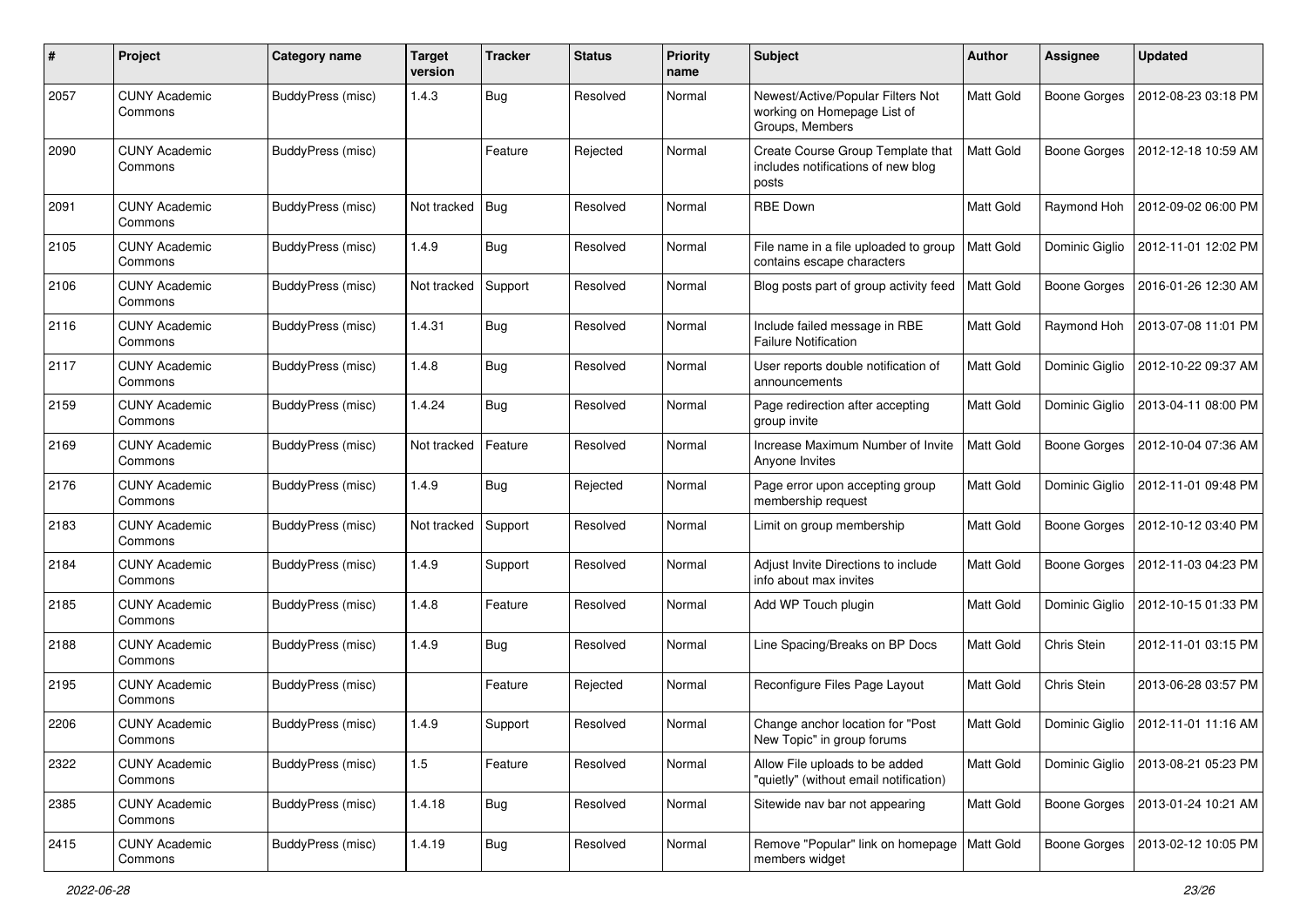| #    | Project                         | Category name     | Target<br>version | <b>Tracker</b> | <b>Status</b> | <b>Priority</b><br>name | <b>Subject</b>                                               | <b>Author</b>    | <b>Assignee</b>     | <b>Updated</b>      |
|------|---------------------------------|-------------------|-------------------|----------------|---------------|-------------------------|--------------------------------------------------------------|------------------|---------------------|---------------------|
| 2468 | <b>CUNY Academic</b><br>Commons | BuddyPress (misc) | Not tracked       | Support        | Resolved      | Normal                  | Group files total and individual size<br>limit?              | Matt Gold        | <b>Boone Gorges</b> | 2013-02-20 10:31 PM |
| 2469 | <b>CUNY Academic</b><br>Commons | BuddyPress (misc) | Not tracked       | Feature        | Resolved      | Normal                  | cuny.is shortlink request                                    | Matt Gold        | Sarah<br>Morgano    | 2013-02-21 07:56 PM |
| 2596 | <b>CUNY Academic</b><br>Commons | BuddyPress (misc) |                   | <b>Bug</b>     | Rejected      | Normal                  | Homepage Recent blog posts widget<br>display                 | <b>Matt Gold</b> | <b>Boone Gorges</b> | 2013-05-23 10:50 PM |
| 2691 | <b>CUNY Academic</b><br>Commons | BuddyPress (misc) |                   | <b>Bug</b>     | Rejected      | Normal                  | Problems inviting members to a<br>group                      | Matt Gold        | Dominic Giglio      | 2015-01-02 03:12 PM |
| 2706 | <b>CUNY Academic</b><br>Commons | BuddyPress (misc) | 1.6.4             | <b>Bug</b>     | Resolved      | Normal                  | Problem sending group invitations                            | Matt Gold        | <b>Boone Gorges</b> | 2014-05-18 11:36 AM |
| 2711 | <b>CUNY Academic</b><br>Commons | BuddyPress (misc) | 1.5.1             | Feature        | Resolved      | Normal                  | Add Change Avatar Link/Interface to<br>Profile Editing Page  | Matt Gold        | <b>Boone Gorges</b> | 2013-08-28 12:40 PM |
| 2712 | <b>CUNY Academic</b><br>Commons | BuddyPress (misc) | 1.5.0.1           | Bug            | Resolved      | Normal                  | Font Size in BP Profile Menu Should<br>be Larger             | Matt Gold        | Boone Gorges        | 2013-08-23 04:36 PM |
| 2713 | <b>CUNY Academic</b><br>Commons | BuddyPress (misc) | 1.5.1             | Feature        | Resolved      | Normal                  | Lighten Brief Descriptor Text Color                          | Matt Gold        | Boone Gorges        | 2013-08-28 12:58 PM |
| 2714 | <b>CUNY Academic</b><br>Commons | BuddyPress (misc) | 1.5.0.1           | <b>Bug</b>     | Resolved      | Normal                  | Font and Font Size Inconsistent in<br><b>Commons Profile</b> | Matt Gold        | <b>Boone Gorges</b> | 2013-08-23 04:17 PM |
| 2730 | <b>CUNY Academic</b><br>Commons | BuddyPress (misc) |                   | Bug            | Duplicate     | Normal                  | Limits on Publications Entry Field                           | Matt Gold        | Boone Gorges        | 2013-08-29 09:36 AM |
| 2731 | <b>CUNY Academic</b><br>Commons | BuddyPress (misc) | Not tracked       | Support        | Resolved      | Normal                  | <b>Profile Positions Question</b>                            | Matt Gold        | Boone Gorges        | 2013-08-26 08:41 AM |
| 2732 | <b>CUNY Academic</b><br>Commons | BuddyPress (misc) | 1.5.1             | Feature        | Resolved      | Normal                  | Return users to profile public view<br>after editing save    | Matt Gold        | Boone Gorges        | 2013-08-28 12:53 PM |
| 2735 | <b>CUNY Academic</b><br>Commons | BuddyPress (misc) | 1.5.1             | <b>Bug</b>     | Resolved      | Normal                  | Profile Incorrectly Shortens About<br>You Field              | Matt Gold        | Boone Gorges        | 2013-08-28 11:36 AM |
| 2755 | <b>CUNY Academic</b><br>Commons | BuddyPress (misc) | 1.5.1             | Bug            | Resolved      | Normal                  | Alphabetize list of colleges in<br>positions drop-down       | Matt Gold        | <b>Boone Gorges</b> | 2013-08-29 09:30 AM |
| 2763 | <b>CUNY Academic</b><br>Commons | BuddyPress (misc) |                   | <b>Bug</b>     | Rejected      | Normal                  | Send Invites Page Hang                                       | Matt Gold        | Boone Gorges        | 2013-08-29 09:33 AM |
| 2771 | <b>CUNY Academic</b><br>Commons | BuddyPress (misc) | 1.5.2             | Feature        | Resolved      | Normal                  | Change Brief Descriptor Text Color<br>Again                  | Matt Gold        | <b>Boone Gorges</b> | 2013-09-10 06:07 AM |
| 2776 | <b>CUNY Academic</b><br>Commons | BuddyPress (misc) | 1.5.2             | Bug            | Resolved      | Normal                  | Change Name of SPS in College list                           | Matt Gold        | Boone Gorges        | 2013-09-11 08:19 PM |
| 2785 | <b>CUNY Academic</b><br>Commons | BuddyPress (misc) | Not tracked       | <b>Bug</b>     | Resolved      | Normal                  | Don't see cuny is shortlink for myself                       | Matt Gold        | Boone Gorges        | 2013-09-12 10:56 AM |
| 2786 | CUNY Academic<br>Commons        | BuddyPress (misc) | 1.5.3             | <b>Bug</b>     | Resolved      | Normal                  | Move position of close window<br>checkbox on overlay         | Matt Gold        | Boone Gorges        | 2013-09-19 12:07 PM |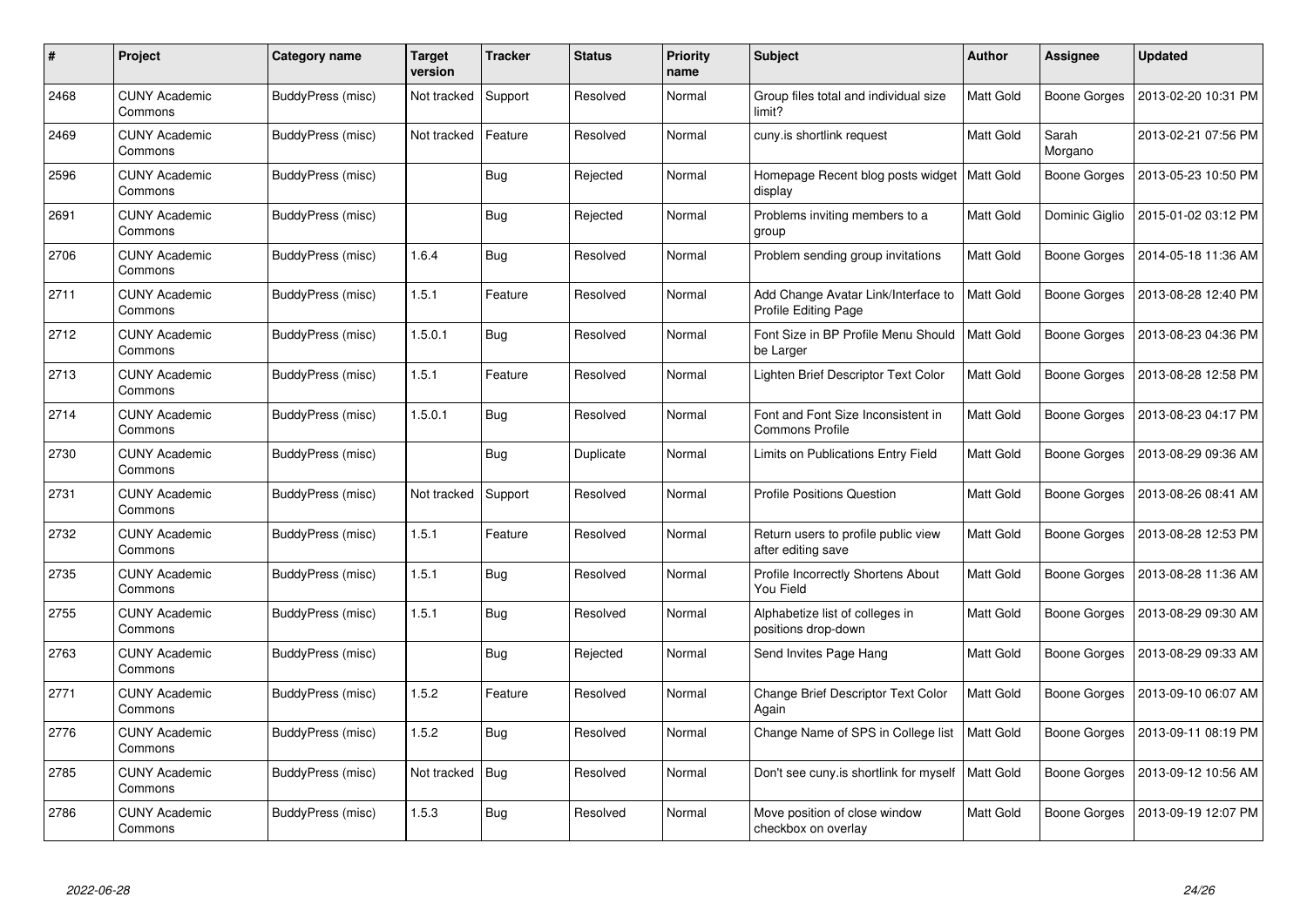| #    | Project                         | Category name     | <b>Target</b><br>version | <b>Tracker</b> | <b>Status</b> | <b>Priority</b><br>name | <b>Subject</b>                                                                          | <b>Author</b>    | Assignee            | <b>Updated</b>      |
|------|---------------------------------|-------------------|--------------------------|----------------|---------------|-------------------------|-----------------------------------------------------------------------------------------|------------------|---------------------|---------------------|
| 2791 | <b>CUNY Academic</b><br>Commons | BuddyPress (misc) | 1.5.19                   | <b>Bug</b>     | Rejected      | Normal                  | Modify yellow profile bar alert                                                         | Matt Gold        | Chris Stein         | 2014-02-21 03:52 PM |
| 2795 | <b>CUNY Academic</b><br>Commons | BuddyPress (misc) | 1.6                      | <b>Bug</b>     | Resolved      | Normal                  | Friendship Request Acceptance<br>interface                                              | Matt Gold        | Chris Stein         | 2014-03-27 03:07 PM |
| 2798 | <b>CUNY Academic</b><br>Commons | BuddyPress (misc) | 1.5.4                    | Bug            | Resolved      | Normal                  | <b>IE10 Profile Display Errors</b>                                                      | Matt Gold        | Raymond Hoh         | 2013-09-25 03:33 PM |
| 2800 | CUNY Academic<br>Commons        | BuddyPress (misc) | 1.5.6                    | Feature        | Resolved      | Normal                  | Add Vimeo & Github social media<br>account fields to Profiles                           | Matt Gold        | Dominic Giglio      | 2013-10-14 04:51 PM |
| 2816 | <b>CUNY Academic</b><br>Commons | BuddyPress (misc) | Future<br>release        | <b>Bug</b>     | Resolved      | Normal                  | Double posting/email notification                                                       | Matt Gold        | Raymond Hoh         | 2013-11-01 08:04 PM |
| 2821 | <b>CUNY Academic</b><br>Commons | BuddyPress (misc) |                          | <b>Bug</b>     | Duplicate     | Normal                  | RBE attempted double posts                                                              | Matt Gold        | Raymond Hoh         | 2013-10-11 01:53 PM |
| 2827 | <b>CUNY Academic</b><br>Commons | BuddyPress (misc) |                          | <b>Bug</b>     | Duplicate     | Normal                  | Double email notification                                                               | Matt Gold        | Raymond Hoh         | 2013-10-11 01:53 PM |
| 2830 | <b>CUNY Academic</b><br>Commons | BuddyPress (misc) | Not tracked              | Support        | Resolved      | Normal                  | User question: "How do I stop the<br>automatic underlining of things in my<br>profile?" | Matt Gold        | Boone Gorges        | 2013-10-15 03:32 PM |
| 2845 | <b>CUNY Academic</b><br>Commons | BuddyPress (misc) | 1.5.7                    | Bug            | Resolved      | Normal                  | Anchor errors with bp activity items<br>created from associated blog<br>postings        | Matt Gold        | <b>Boone Gorges</b> | 2013-11-01 08:15 PM |
| 2857 | CUNY Academic<br>Commons        | BuddyPress (misc) | Not tracked              | <b>Bug</b>     | Resolved      | Normal                  | Double posting via RBE                                                                  | Matt Gold        | Boone Gorges        | 2013-11-01 02:55 PM |
| 2858 | <b>CUNY Academic</b><br>Commons | BuddyPress (misc) | 1.5.7                    | Bug            | Resolved      | Normal                  | […] redux                                                                               | Matt Gold        | Boone Gorges        | 2013-10-30 10:08 PM |
| 2880 | <b>CUNY Academic</b><br>Commons | BuddyPress (misc) | 1.11                     | Feature        | Resolved      | Normal                  | RBE Group Post New Topic<br><b>Shortlink Addresses</b>                                  | Matt Gold        | Raymond Hoh         | 2017-05-18 01:04 PM |
| 2906 | <b>CUNY Academic</b><br>Commons | BuddyPress (misc) | 1.5.10                   | <b>Bug</b>     | Resolved      | Normal                  | Unable to delete file attachment from<br>forum post                                     | <b>Matt Gold</b> | <b>Boone Gorges</b> | 2013-12-01 09:35 PM |
| 2922 | CUNY Academic<br>Commons        | BuddyPress (misc) |                          | <b>Bug</b>     | Rejected      | Normal                  | Unconfirmed Plugin error - user<br>could not be activated                               | Matt Gold        | <b>Boone Gorges</b> | 2013-12-10 04:47 PM |
| 2944 | <b>CUNY Academic</b><br>Commons | BuddyPress (misc) | 1.5.13                   | <b>Bug</b>     | Resolved      | Normal                  | Long load time on send invites group<br>pages                                           | <b>Matt Gold</b> | <b>Boone Gorges</b> | 2014-01-02 02:50 PM |
| 2976 | <b>CUNY Academic</b><br>Commons | BuddyPress (misc) | 1.5.16                   | Feature        | Resolved      | Normal                  | Allow users to permanently dismiss<br>notification of new profiles on profile<br>page   | Matt Gold        | <b>Boone Gorges</b> | 2014-02-01 02:56 PM |
| 2978 | <b>CUNY Academic</b><br>Commons | BuddyPress (misc) |                          | Feature        | Deferred      | Normal                  | Revise Invite Anyone Workflow                                                           | Matt Gold        | Chris Stein         | 2015-04-01 08:54 PM |
| 2979 | CUNY Academic<br>Commons        | BuddyPress (misc) |                          | <b>Bug</b>     | Resolved      | Normal                  | Frame error in Invite Anyone                                                            | <b>Matt Gold</b> | Boone Gorges        | 2014-01-29 03:53 PM |